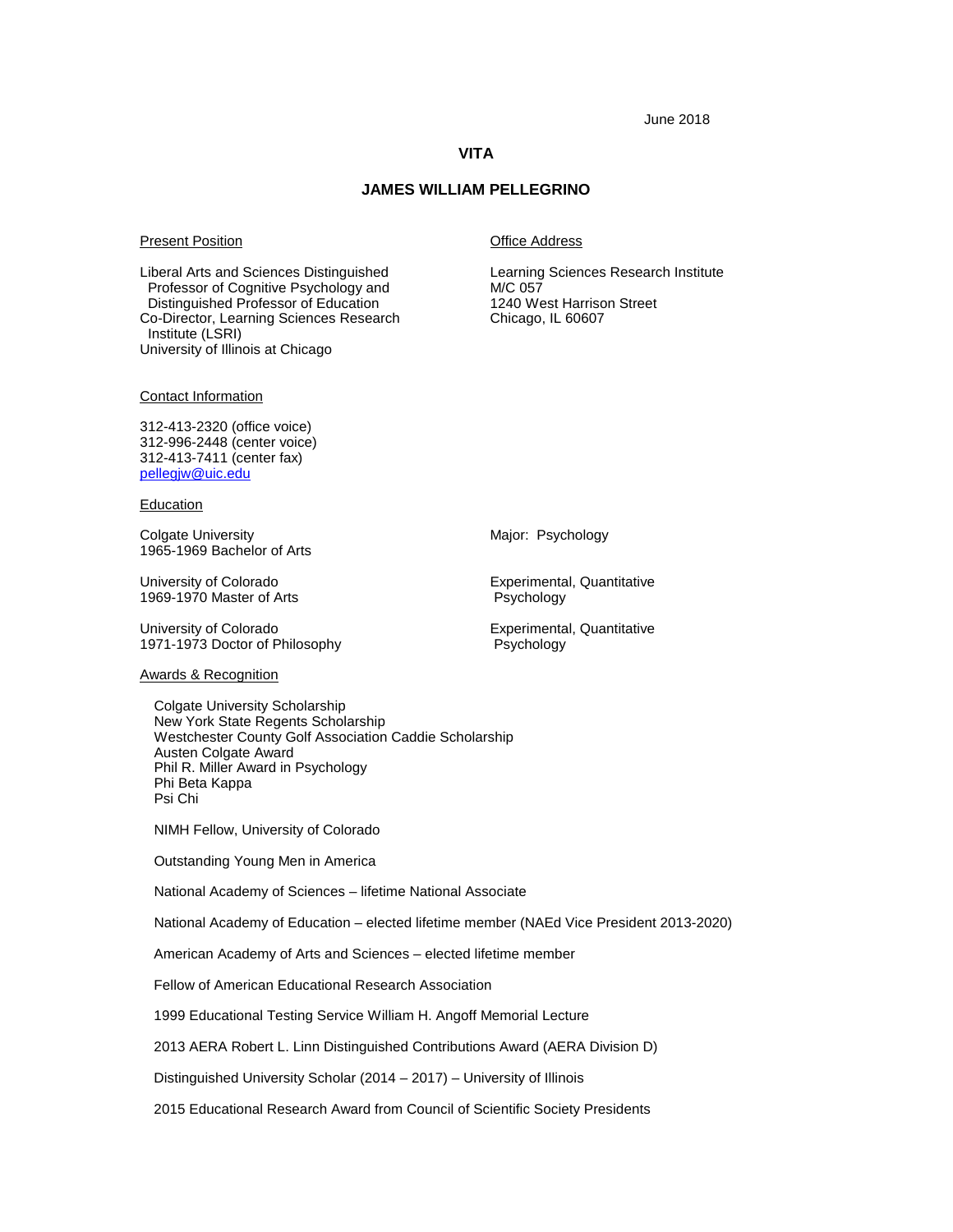2016 Educational Testing Service Samuel Messick Memorial Lecture Award

2016 Jason Millman Award from Consortium for Research on Educational Assessment and Teaching Effectiveness (CREATE)

Professional Associations and Service

Psychonomic Society, Sigma Xi, Midwestern Psychological Association, Rocky Mountain Psychological Association, Society for Research in Child Development, American Educational Research Association, American Association for the Advancement of Science, New York Academy of Science, Cognitive Science Society, Society for Multivariate Experimental Psychology, Computers in Psychology, Society for Mathematical Psychology, European Association for Research on Learning and Instruction (EARLI), International Society for the Learning Sciences.

National Academy of Sciences and National Research Council:

- 1997-99: *Committee on the Evaluation of the National and State Assessments of Educational Progress* (Committee Chair)
- 1998-99: *Committee on Learning Research and Educational Practice* (Committee Co-chair)
- 1999-01: *Committee on Cognitive Science Foundations of Assessment* (Committee Co-chair)
- 2001-03: *Committee on Improving Learning with Information Technology* (Committee member)
- 2001-03: *Committee on Strategic Education Research Program – Panel on Learning and Instruction Research* (Panel Chair)
- 2003-05: *Committee on Test Design for K-12 Science Achievement* (Committee member)
- 2009-10: *Committee on Science Learning: Games, Simulations and Education* (Committee member)
- 2010-11: *Committee on Framework for New Science Education Standards* (Committee member)
- 2011-12: *Committee on Deeper Learning & 21st Century Skills* (Committee Chair)
- 2012-13: *Committee on Developing Assessments of Science Proficiency in K-12* (Committee Co-Chair)
- 2001-08: *Board on Testing and Assessment* (Board Member)

American Educational Research Association

- AERA Presidential Nominating Committee;
- AERA Annual Meeting Program Committee Section C-6 Program Chair;
- AERA Publications Committee;
- AERA Council (elected Member-at-Large);
- AERA OIA Executive Committee (Chair);
- AERA GPL Committee;
- AERA Panel on Improving Educational Research;
- AERA Research Quality Committee (Chair 2004-05);
- AERA IES Advisory Committee (2005);
- AERA Task Force on Reporting of Research Methods in AERA Publications (2005-06)

AACTE Research and Information Committee; AACTE Government Relations Committee; NCATE Technology Task Force;

NSF, NIMH, OERI Proposal Reviewer; Canada Research Council Proposal Reviewer, Australian Research Council Proposal Reviewer.

Spencer Foundation: Lyle Spencer Award Review Committee (2014-2016)

Institute for Educational Sciences: Cognitive Processes Grant Review Panel (2006-2008)

Educational Testing Service:

- Visiting Research Panel (2006-14; Chair 2008-14; 2017-19)
- Gordon Commission on the Future of Assessment in Education (2011-13, Co-Chair)
- Board of Trustees (2017-2019)

U.S. Department of Education: National Educational Technology Plan (Technical Working Group Member, 2009-10)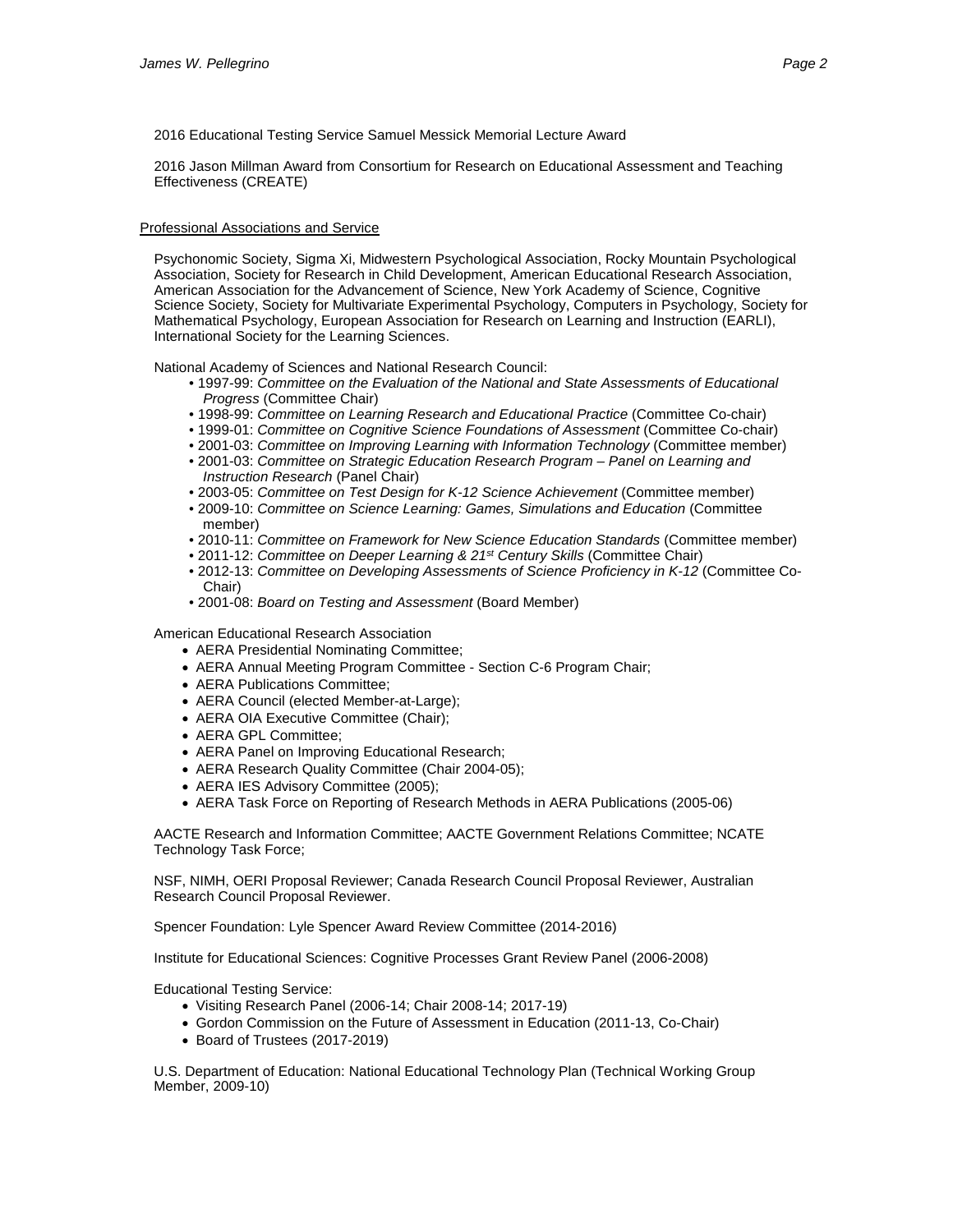Technical Advisory Committees:

- *Race to the Top* Assessment Consortia: SBAC, PARCC, DLM, NCSC
- State Departments of Education: Kansas, Wyoming, New Hampshire, Illinois, New York, Texas; New England Consortium (NECAP); Kentucky; Rhode Island
- ETS CBAL Assessment Project
- National Center on Education and the Economy: Excellence for All Initiative (co-Chair)
- U.S. Department of Education Technical Review Panel for the *Race to the Top* Assessment Program

## Professional Experience

| 1973-78  | Assistant Professor in the Department of Psychology and Research<br>Associate in the Learning Research and Development Center, University of<br>Pittsburgh                                                        |
|----------|-------------------------------------------------------------------------------------------------------------------------------------------------------------------------------------------------------------------|
| 1978-79  | Associate Professor in the Department of Psychology and Research Associate in<br>the Learning Research and Development Center, University of Pittsburgh                                                           |
| 1979-83  | Associate Professor of Education and Psychology, University of California at Santa<br>Barbara                                                                                                                     |
| 1983-89  | Professor of Education and Psychology, University of California at Santa Barbara                                                                                                                                  |
| 1987     | Acting Dean, Graduate School of Education, University of California at Santa<br>Barbara (July - August)                                                                                                           |
| 1987-89  | Chairman, Department of Education, University of California at Santa Barbara                                                                                                                                      |
| 1989-01  | Frank W. Mayborn Professor of Cognitive Studies, Peabody College of Education<br>and Human Development, Vanderbilt University                                                                                     |
| 1989-91  | Co-Director, Learning Technology Center, Vanderbilt University                                                                                                                                                    |
| 1992-98  | Dean, Peabody College of Education and Human Development, Vanderbilt<br><b>University</b>                                                                                                                         |
| 1999     | Visiting Professor and Visiting Scholar, Stanford University School of Education<br>(April - December)                                                                                                            |
| $2001 -$ | Liberal Arts & Sciences Distinguished Professor of Cognitive Psychology and<br>Distinguished Professor of Education, University of Illinois at Chicago; Co-Director,<br>Learning Sciences Research Institute, UIC |

#### Teaching Interests

Human cognition and knowledge acquisition, mathematics and science learning and assessment, cognitive development, individual differences in cognition, applications of cognitive theory and research and technology to the design of instruction, assessment, and learning environments.

## **Research Interests**

Human learning and memory, individual and developmental differences in human cognition, computational models of cognitive processes and knowledge structures, applications of cognitive research and technology to the design of learning environments, assessment designs for educational settings.

## Editorial Positions

Editor: Peabody Journal of Education, 1995-2000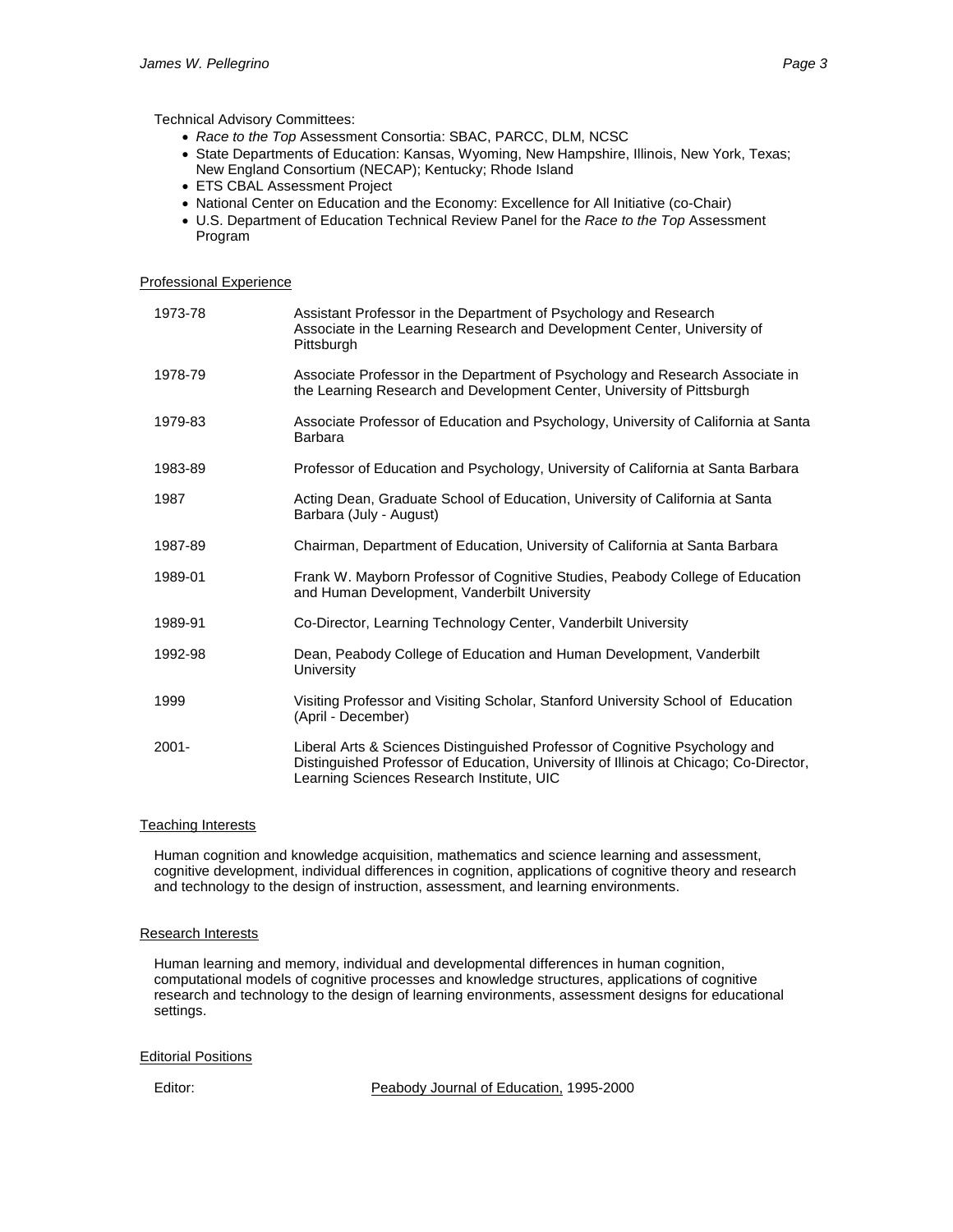| <b>Associate Editor:</b>        | Review of Educational Research, 1980-1984<br>Journal of Engineering Education, 2007-2018                                                                                                                                                                                                                                                                                                                                                                                                                                                                                                                                                                       |
|---------------------------------|----------------------------------------------------------------------------------------------------------------------------------------------------------------------------------------------------------------------------------------------------------------------------------------------------------------------------------------------------------------------------------------------------------------------------------------------------------------------------------------------------------------------------------------------------------------------------------------------------------------------------------------------------------------|
| <b>Consulting Editor:</b>       | Journal of the Learning Sciences, 2009-<br>Journal of Engineering Education, 2006-2007<br>Review of Research in Education, 2005-2008<br>Educational Evaluation and Policy Analysis, 2003-2009<br>Cognition & Instruction, 2002-<br>Journal of Technology, Learning and Assessment, 2002-<br>Learning and Individual Differences, 1987-2002; 2012-<br>Educational Researcher, 1999-2001<br>Behavior Research Methods, Instruments and<br>Computers, 1975-1992<br>Child Development, 1982-1984<br>Intelligence, 1984-1992<br>Journal of Educational Psychology, 1984-<br>1985, 1990-1992; 2008-2009<br>Journal of Experimental Psychology: General,<br>1975-1981 |
| Editorial Associate:            | The Behavioral and Brain Sciences                                                                                                                                                                                                                                                                                                                                                                                                                                                                                                                                                                                                                              |
| <b>Guest Consulting Editor:</b> | Journal of Experimental Psychology: Human<br>Learning and Memory<br>Journal of Experimental Child Psychology<br>Memory & Cognition<br><b>Psychological Review</b><br><b>Cognitive Psychology</b><br>Journal of Memory and Language<br>Journal of Educational Psychology<br><b>Educational Researcher</b><br><b>Educational Psychologist</b><br>American Educational Research Journal<br><b>Child Development</b><br><b>American Psychologist</b><br>Cognition and Instruction<br>Science                                                                                                                                                                       |
| <b>Grant Support</b>            |                                                                                                                                                                                                                                                                                                                                                                                                                                                                                                                                                                                                                                                                |
| 1973-1979                       | Research supported by contracts between NIE and Learning Research and<br>Development Center, University of Pittsburgh                                                                                                                                                                                                                                                                                                                                                                                                                                                                                                                                          |
|                                 |                                                                                                                                                                                                                                                                                                                                                                                                                                                                                                                                                                                                                                                                |

| 1976-1978 | With Robert Glaser and Alan Lesgold, NATO Award for Conference on Cognitive |
|-----------|-----------------------------------------------------------------------------|
|           | Psychology and Instruction, Amsterdam, 1977.                                |
|           |                                                                             |

- 1979-1981 "Spatial Visualization Abilities in Technical Skills," Advanced Research Projects Agency, Principal Investigator.
- 1981-1984 "Components of Spatial Aptitude and Expertise," Office of Naval Research, Principal Investigator.
- 1982-1984 "Children's Acquisition of Spatial Knowledge of a Large-Scale Environment," National Science Foundation, Co-Principal Investigator with T. R. Smith and R. Golledge.
- 1983-1986 "Individual Differences in Skill Acquisition: Information Processing Efficiency and the Development of Automaticity," Department of the Air Force, Principal Investigator.
- 1985-1986 "Computer Based Assessment of Spatial Abilities," Naval Personnel Research and Development Center, Co-Principal Investigator with E. B. Hunt.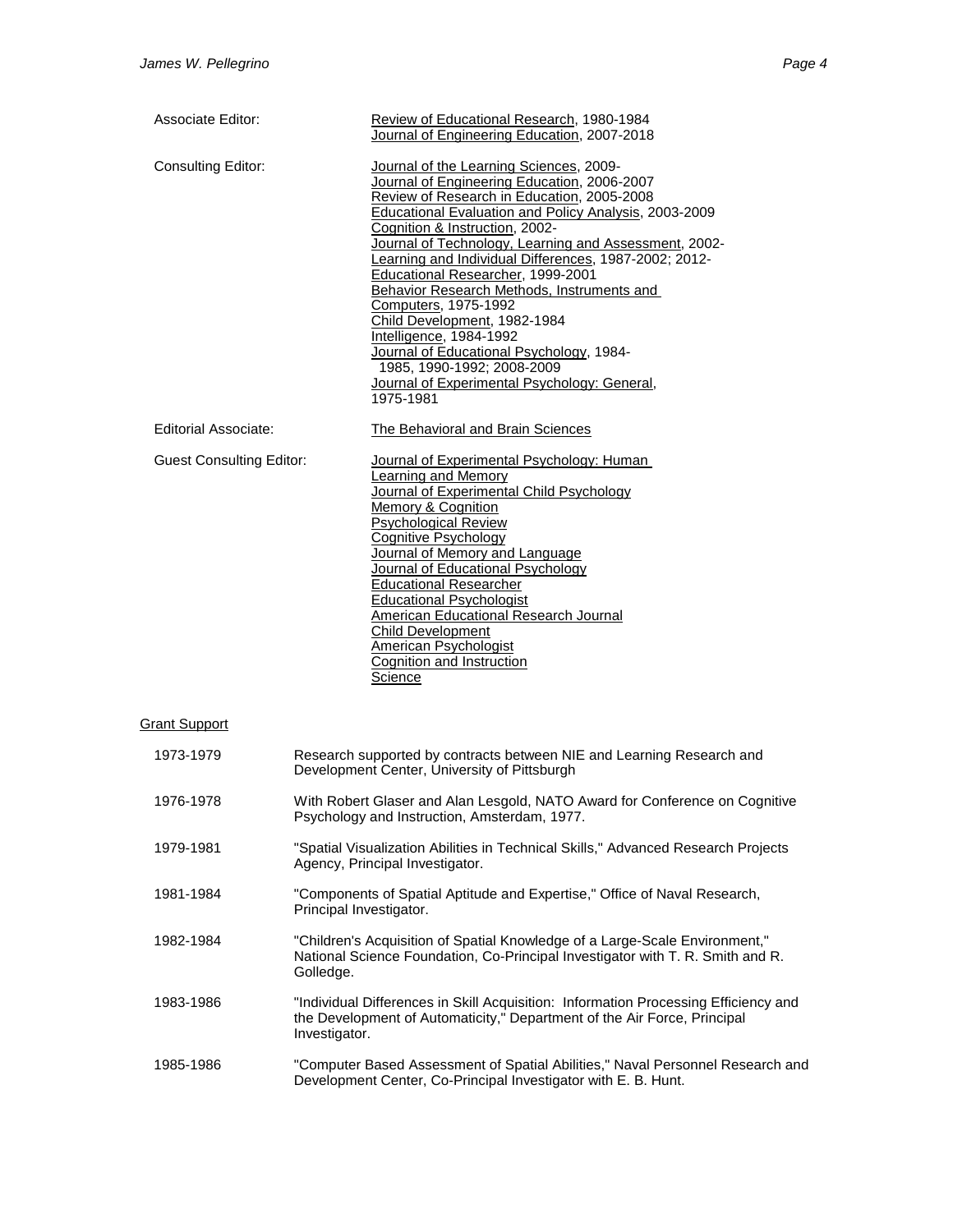| 1985-1987 | "The Acquisition and Integration of Components of Spatial Knowledge by Children<br>and Adults," National Science Foundation, Co-Principal Investigator with R.<br>Golledge.                                          |
|-----------|----------------------------------------------------------------------------------------------------------------------------------------------------------------------------------------------------------------------|
| 1986-1990 | "Computer Based Assessment of Complex Cognitive Abilities," Office of Naval<br>Research, Co-Principal Investigator with E. B. Hunt.                                                                                  |
| 1987-1990 | "Analysis of Navigation Without Sight," National Institute of Health, Co-Principal<br>Investigator with J. Loomis, R. Golledge, and R. Klatzky.                                                                      |
| 1987-1989 | "Hand Configuration and Object Processing: An Integrated System," Air Force<br>Office of Scientific Research, Co-Principal Investigator with R. Klatzky.                                                             |
| 1988-1990 | "Integrating Spatial Knowledge: The Transition from Landmark to Route to<br>Configurational Knowledge," National Science Foundation, Co-Principal<br>Investigator with R. Golledge.                                  |
| 1991-1994 | "Designs for Generative Learning," James S. McDonnell Foundation, Co-Principal<br>Investigator with J. Bransford, S. Goldman, T. Hasselbring, & J. Voss.                                                             |
| 1991-1992 | "Components of Information Coordination," Office of Naval Research, Principal<br>Investigator.                                                                                                                       |
| 1991-1993 | "Assessing Competence in Electronic Troubleshooting," Office of Naval Research,<br>Co-Principal Investigator with G. Biswas & S. Goldman.                                                                            |
| 1992-1997 | "SMART Assessments: Scientific and Mathematical Arenas for Refining Thinking,"<br>National Science Foundation, Co-Principal Investigator with N. Vye.                                                                |
| 1993-1996 | "Schools For Thought Classrooms," James S. McDonnell Foundation, Co-Principal<br>Investigator with J. Bransford & S. Goldman.                                                                                        |
| 1996-1998 | "Ernest Boyer Educational Technology Summits," Corporation for Public<br>Broadcasting, Principal Investigator.                                                                                                       |
| 1997-2001 | "The Challenge Zone; High Standards in Mathematics and Science," National<br>Science Foundation, Co-Principal Investigator with J. Bransford, N. Vye, & B.<br>Sherwood.                                              |
| 1997-2003 | "The K-12 Learning Consortium," Atlantic Philanthropies, Co-Principal Investigator<br>with J. Bransford, S. Goldman, & T. Hasselbring.                                                                               |
| 1997-2000 | "National Partnership for Excellence and Accountability in Teaching," U.S.<br>Department of Education, Principal Investigator.                                                                                       |
| 1999-2003 | "Information Technology and Teacher Education: Leveraging the Power of<br>Learning Theory and Technology," U.S. Department of Education, Co-Principal<br>Investigator with J. Bransford.                             |
| 2000-2003 | "Teacher Education and Technology: What Works and Why," Atlantic<br>Philanthropies, Principal Investigator.                                                                                                          |
| 2002-2008 | "Teaching Teachers To Use Technology: What Works and Why," Atlantic<br>Philanthropies, Co-Principal Investigator with S. Goldman                                                                                     |
| 2003-2004 | "Assessment Development Project in Mathematics and Science," Chicago Public<br>Schools, Principal Investigator.                                                                                                      |
| 2004-2008 | "Designing Learning Environments for Teaching Scientific Argumentation and<br>Mathematical Reasoning with Geographic Data," National Science Foundation, Co-<br>Principal Investigator with J. Radinsky & S. Goldman |
| 2004-2006 | "Project TRUST: Technology Resources for Urban School Transformation," U.S.<br>Department of Education, Co-Principal Investigator with Kim Lawless, Susan<br>Goldman & Louanne Smolin.                               |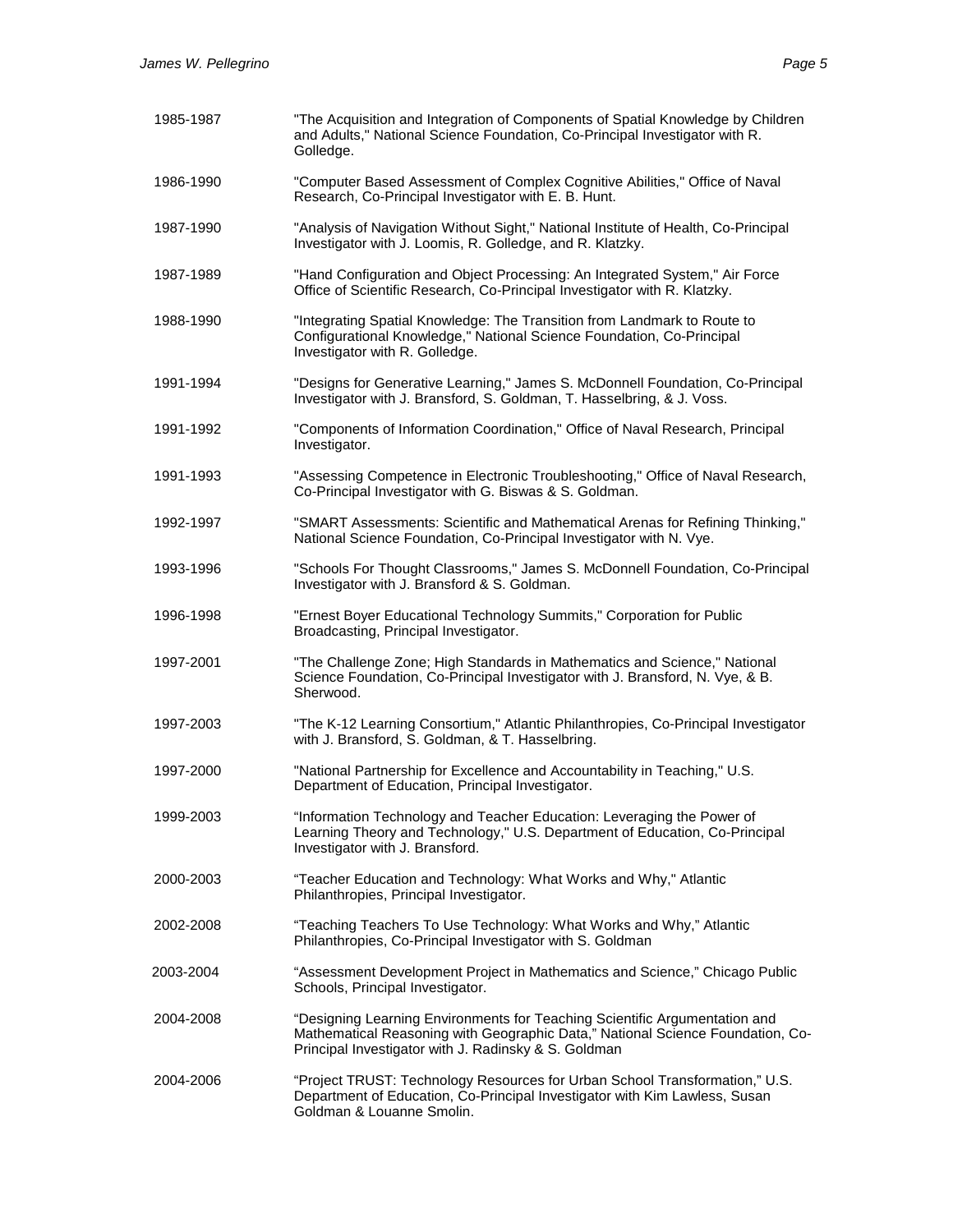| 2004-2008                    | "Pedagogical Agents: Question Answering Technology for<br>Inquiry-Based Study of Bioinformatics," National Science Foundation, Co-Principal<br>Investigator with Dan Roth of University of Illinois, Urbana-Champaign.                                                                                                               |
|------------------------------|--------------------------------------------------------------------------------------------------------------------------------------------------------------------------------------------------------------------------------------------------------------------------------------------------------------------------------------|
| 2004-2009                    | "NCLT: National Center for Learning and Teaching in Nanoscience and<br>Engineering," National Science Foundation, Investigator on UIC subcontract with<br>Tom Moher as UIC PI and Bob Chang from Northwestern University as Overall<br>Project PI.                                                                                   |
| 2004-2007                    | "Development of a Benchmark Assessment System to Support the Chicago<br>Mathematics and Science Initiative," Chicago Public Schools, Principal<br>Investigator.                                                                                                                                                                      |
| 2005-2006                    | "Assessment of Teacher Quality and Performance," NCREL/Learning Point<br>Associates, Principal Investigator.                                                                                                                                                                                                                         |
| 2005-2007                    | "Professional Development Support for Implementing Curriculum-Based<br>Assessment within the CPS Math-Science Initiative," Chicago Community Trust,<br>Principal Investigator.                                                                                                                                                       |
| 2005-2010                    | "Assessment of Readers Struggling to Comprehend Multiple Sources of<br>Information," Institute for Educational Sciences, USDOE, Co-Principal Investigator<br>with Kim Lawless, Susan Goldman, Kim Gomez, & Ev Smith.                                                                                                                 |
| 2005-2008                    | "Making the Invisible Visible: Students' and Teachers' Knowledge of States<br>and State Changes," National Science Foundation, Co-Principal Investigator<br>with N. Stein, PI U. Chicago, & J. Wiley, UIC.                                                                                                                           |
| 2006-2009<br>Investigators). | "From Research to Practice: Redesigning AP Science Courses to Advance<br>Science Literacy and Support Learning with Understanding," National<br>Science<br>Foundation, Principal Investigator. (Project is funded through the<br>College Board; M.<br>Reckase, Michigan State, & Jeanne Pemberton, Univ. of<br>Arizona, Co-Principal |
| 2008-2014                    | "Evaluating the Cognitive, Psychometric, and Instructional Affordances of<br>Curriculum-Embedded Assessments: A Comprehensive Validity-Based Approach,"<br>National Science Foundation, Principal Investigator, Co-PIs Susan Goldman, Louis<br>DiBello & Kimberly Gomez.                                                             |
| 2007-2009                    | "Comprehensive Program for Struggling Algebra Students," Chicago Community<br>Trust, Co-Principal Investigator with Marty Gartzman, Susan Goldman and Danny<br>Martin.                                                                                                                                                               |
| 2008-2012                    | "Research on Student Understanding of Solution Phenomena in College<br>Chemistry," National Science Foundation, Co-Principal Investigator with Don Wink<br>and Susan Goldman.                                                                                                                                                        |
| 2009-2015                    | "The Cognitive, Psychometric, and Instructional Validity of Curriculum-Embedded<br>Assessments: In-depth Analyses of the Resources Available to Teachers Within<br>Everyday Mathematics," Institute of Education Sciences, USDOE, Principal<br>Investigator, Co-PIs Lou DiBello, Susan Goldman, Alison, Castro and William<br>Stout. |
| 2009-2014                    | "An Architecture of Intensification: Building a Comprehensive Program for<br>Struggling Students in Double-Period Algebra Classes," National Science<br>Foundation, Co-Principal Investigator with Marty Gartzman, Susan Goldman, and<br>Alison Castro.                                                                              |
| 2009–2014                    | "Integrating Cognition and Measurement with Conceptual Knowledge: Establishing<br>the Validity and Diagnostic Capacity of Concept Inventories," National Science<br>Foundation, Co-Principal Investigator with Lou DiBello.                                                                                                          |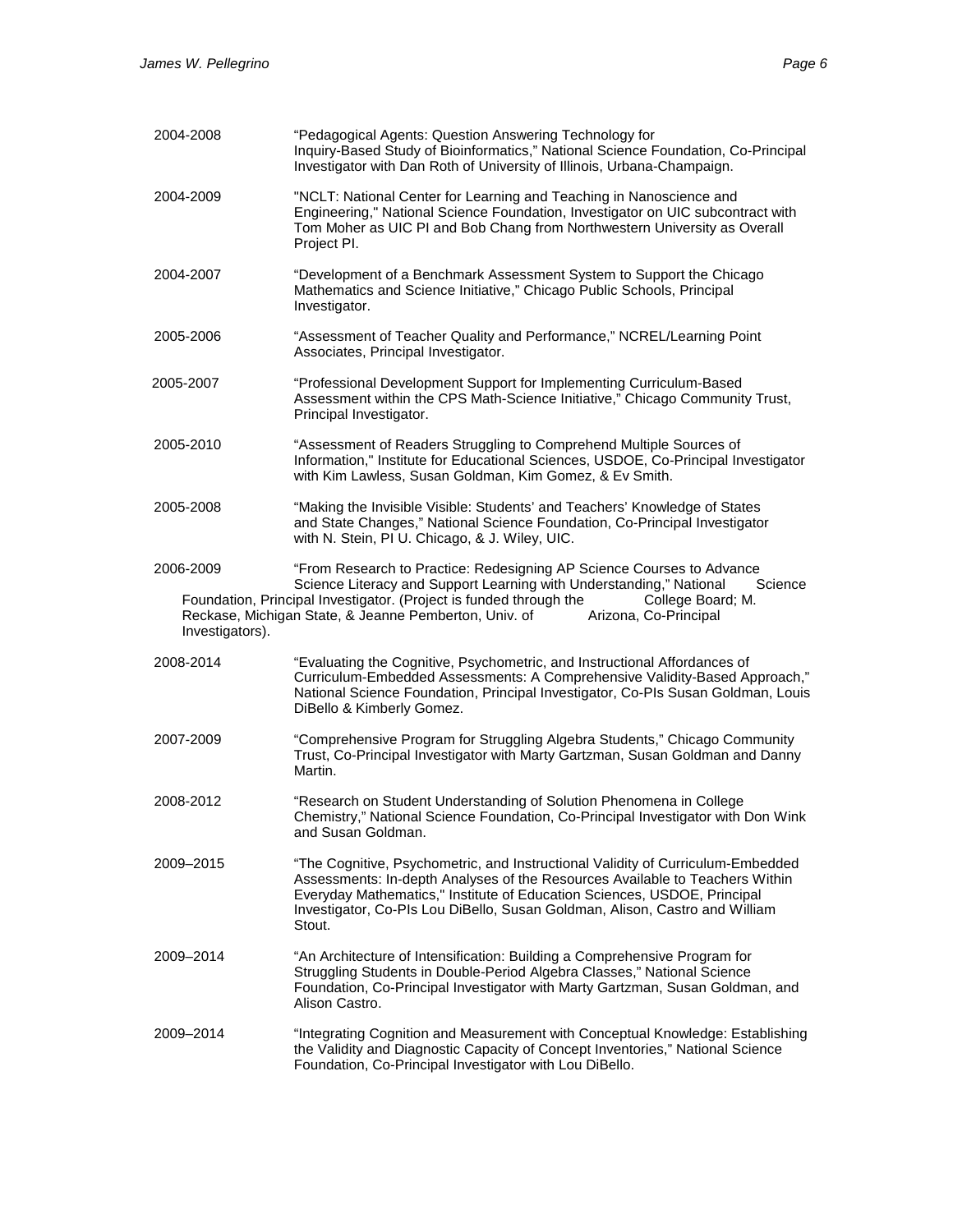| 2009-2012 | "The Advanced Placement Course Redesign Effort: A Time-Critical Analysis of<br>Assessment Development Processes and Outcomes," National Science<br>Foundation, Principal Investigator.                                                                                                              |
|-----------|-----------------------------------------------------------------------------------------------------------------------------------------------------------------------------------------------------------------------------------------------------------------------------------------------------|
| 2009–2014 | "ciHUB a Virtual Community to Support Research, Development, and<br>Dissemination of Concept Inventories," National Science Foundation, Co-Principal<br>Investigator with Lou DiBello.                                                                                                              |
| 2010-2016 | "Reading for Understanding Across Grades 6 through 12: Evidence-based<br>Argumentation for Disciplinary Learning." Institute of Education Sciences, USDOE,<br>Co-PI with Susan Goldman, Kim Lawless, Cyndy Shanahan, Jenny Wiley, and<br>Taffy Raphael.                                             |
| 2010-2016 | "National Center for Cognition and Mathematics Instruction," Institute of<br>Education Sciences, USDOE, Principal Investigator with Susan Goldman.                                                                                                                                                  |
| 2010-2015 | "Establishing the Validity and Diagnostic Capacity of Facet-Based Science<br>Assessments." Institute of Education Sciences, USDOE, Co-PI with Lou DiBello,<br>Susan Goldman, and William Stout.                                                                                                     |
| 2010-2013 | "Climate Literacy Zoo Education Network." National Science Foundation, Co-<br>Principal Investigator with Susan Goldman Tom Moher, Leilah Lyons, Steve<br>Forman, and Tom Theis.                                                                                                                    |
| 2013-2018 | "Collaborative Research: Designing Assessments in Physical Science Across<br>Three Dimensions." National Science Foundation, Principal Investigator with Louis<br>DiBello.                                                                                                                          |
| 2013-2018 | "Improving Formative Assessment Practices: Using Learning Trajectories to<br>Develop Resources that Support Teacher Instructional Practice and Student<br>Learning in CMP2." National Science Foundation, Co-Principal Investigator with<br>Alison Castro Superfine, Mara Martinez & Susan Goldman. |
| 2014-2018 | "Assessing the Efficacy of Intensified Algebra-A Technology Enhanced Model of<br>Double-dose Algebra I for Underprepared Ninth Graders." National Science<br>Foundation, Principal Investigator with co-PIs Susan Goldman and James Lynn                                                            |
| 2015-2018 | "Designing Next Generation Assessments to Support the Teaching and Learning of<br>Life Science." Gordon and Betty Moore Foundation, Principal Investigator with co-<br>PI Louis DiBello.                                                                                                            |
| 2016-2019 | "Assessment Literacy for the Next Generation Science Standards: Developing<br>Teachers' Knowledge and Practices." National Science Foundation, Co-Principal<br>Investigator with Donald Wink and Susan Goldman.                                                                                     |
| 2016-2017 | "Analysis of the Assessment of Financial Literacy." Subcontract with the University<br>of Chicago, Principal Investigator.                                                                                                                                                                          |
| 2017-2018 | "Comparative Study of the Coherence of Instructional Systems and the<br>Development of 21st Century Competencies in Selected High Performing<br>Countries: Phase 1 Activities." National Center on Education and the Economy,<br>Principal Investigator.                                            |
| 2018-2023 | "How Teachers Learn: Orchestrating Disciplinary Discourse in Science, Literature,<br>& Mathematics Classrooms." James S. McDonnell Foundation, co-Principal<br>Investigator with Susan Goldman and Alison Castro Superfine.                                                                         |
| 2018-2020 | "Learning Trajectories for Everyday Computing: Integrating Computational Thinking<br>in Elementary Mathematics." National Science Foundation, Principal Investigator<br>on UIC subaward.                                                                                                            |
| 2018-2023 | "Building Inclusive Excellence in STEM at UIC." Howard Hughes Medical Institute,<br>Co-Principal Investigator with Henrik Aratyn, Miquel Gonazelez-Meler, Renee<br>Taylor, and Mike Stieff.                                                                                                         |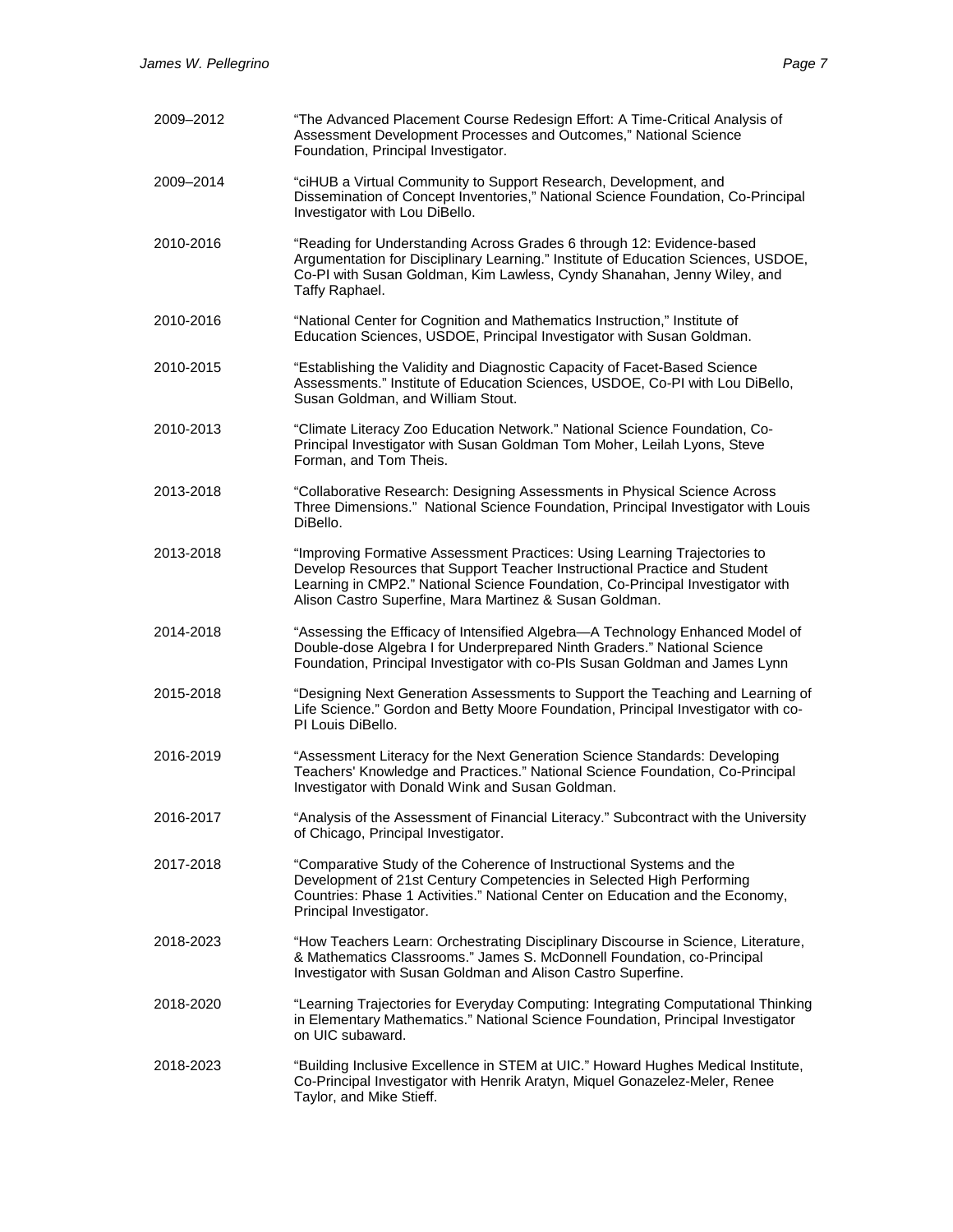| 2018-2022 | "Collaborative Research: Building Elementary Teachers' Capacity in Enacting |
|-----------|-----------------------------------------------------------------------------|
|           | Multi-Dimensional Science Instruction and Assessment." National Science     |
|           | Foundation, Principal Investigator with co-PIs Brian Gane and Sania Zaidi.  |

# **Publications**

| 1967 | A simple telemetric method for<br>monitoring cardiac function in small<br>animals, with N. Longo.                                 | Perceptual and Motor Skills, 1967, 24,<br>512-514.                                                                                                                                   | Journal Article     |
|------|-----------------------------------------------------------------------------------------------------------------------------------|--------------------------------------------------------------------------------------------------------------------------------------------------------------------------------------|---------------------|
| 1971 | Some deficiencies in interaction<br>analysis based on unequal Ns, with W.<br>F. Battig.                                           | (Program on Verbal Learning Report<br>No. 8). Boulder: University of Colorado,<br>Institute for the Study of Intellectual<br>Behavior, June 1971.                                    | Technical<br>Report |
| 1971 | A general measure of organization in<br>free recall for variable unit size and<br>internal sequential consistency.                | <b>Behavior Research Methods &amp;</b><br>Instrumentation, 1971, 3, 214-246.                                                                                                         | Journal Article     |
| 1972 | Effects of intralist response formal<br>similarity upon paired associate transfer<br>and retroactive inhibition.                  | Journal of Experimental Psychology,<br>1972, 92, 134-142.                                                                                                                            | Journal Article     |
| 1972 | A Fortran IV program for analyzing<br>higher order subjective organization<br>units in free recall learning.                      | Behavior Research Methods &<br>Instrumentation, 1972, 4, 215-217.                                                                                                                    | Journal Article     |
| 1972 | Effects of semantic list structure<br>differences in free recall, with W. F.<br>Battig.                                           | Psychonomic Science, 1972, 29, 65-67.                                                                                                                                                | Journal Article     |
| 1973 | Free and cued recall as a function of<br>different levels of word processing, with<br>M. S. Mondani, & W. F. Battig.              | Journal of Experimental Psychology,<br>1973, 101, 324-329.                                                                                                                           | Journal Article     |
| 1973 | The Colorado concreteness and<br>imagery norms, with C. J. Posnansky et<br>al.                                                    | (Program on Cognitive Factors in<br>Human Learning and Memory Report<br>No. 10). Boulder: University of<br>Colorado, Institute for the Study of<br>Intellectual Behavior, July 1973. | Technical<br>Report |
| 1974 | Input sequence and grouping in free<br>recall learning and organization, with C.<br>Chapman & W. F. Battig.                       | American Journal of Psychology, 1974,<br>87, 565-577.                                                                                                                                | Journal Article     |
| 1974 | Free recall performance as a function<br>of overt rehearsal frequency, with G.<br>O. Einstein, M. S. Mondani, & W. F.<br>Battig.  | Journal of Experimental Psychology,<br>1974, 103, 440-449.                                                                                                                           | Journal Article     |
| 1974 | Organizational attributes in list<br>acquisition and retention.                                                                   | Journal of Experimental Psychology,<br>1974, 103, 230-239.                                                                                                                           | Journal Article     |
| 1974 | Relationships among higher order<br>organizational measures and free recall,<br>with W. F. Battig.                                | Journal of Experimental Psychology,<br>1974, 102, 463-472.                                                                                                                           | Journal Article     |
| 1974 | The generation and recognition<br>components of encoding specificity, with<br>P. M. Salzberg.                                     | Bulletin of the Psychonomic Society,<br>1974, 4, 9-11.                                                                                                                               | Journal Article     |
| 1975 | The effects of experimenter-imposed<br>organization on long-term forgetting,<br>with T R. Barrett, W. Maier, & B. R.<br>Ekstrand. | Journal of Experimental Psychology:<br>Human Learning and Memory, 1975, 1,<br>480-490.                                                                                               | Journal Article     |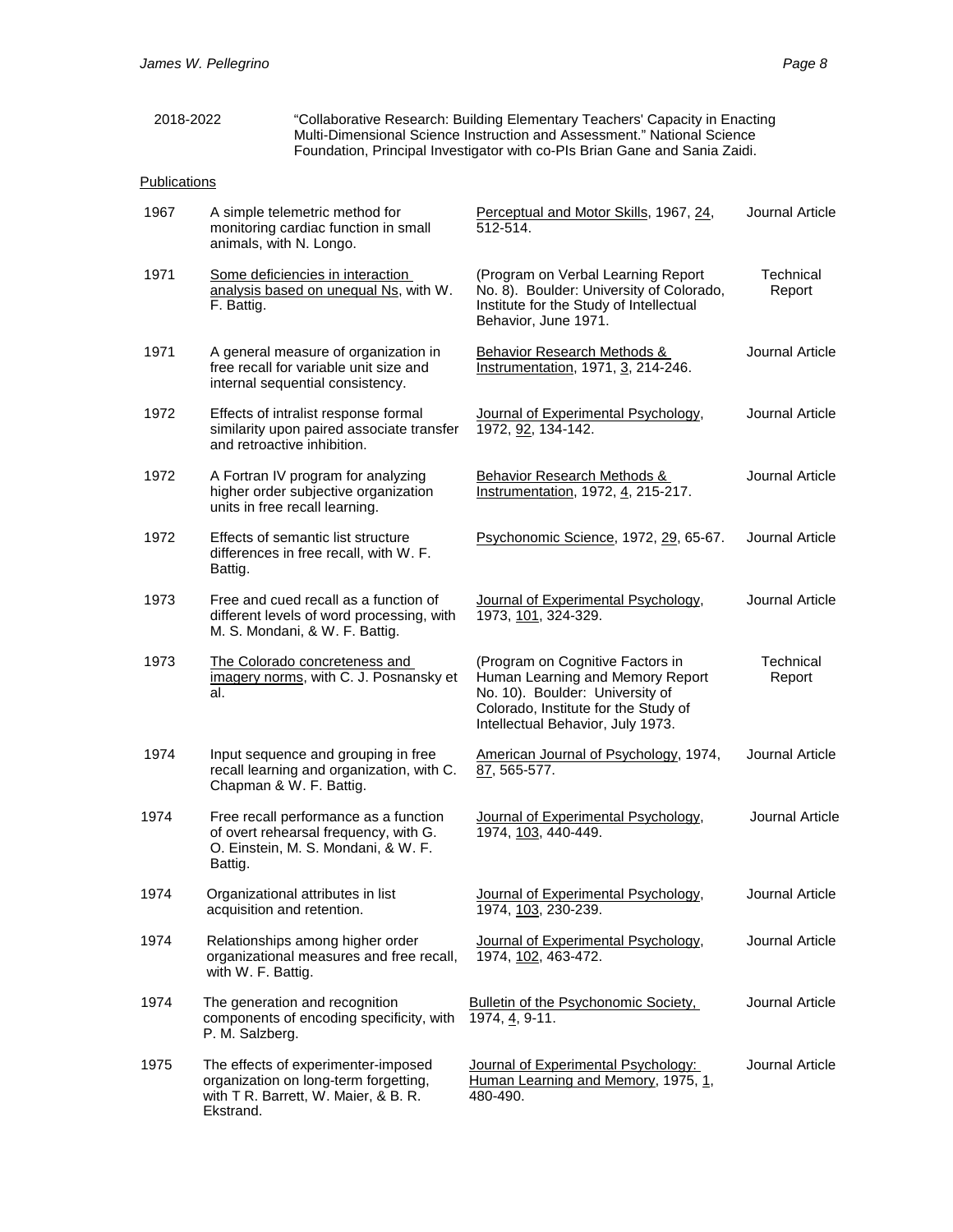| 1975 | Comments on episodic memory: When<br>recognition fails, with L. L. Light, & G. A.<br>Kimble.                                                           | Journal of Experimental Psychology:<br>General, 1975, 1, 30-36.                                                    | Journal Article        |
|------|--------------------------------------------------------------------------------------------------------------------------------------------------------|--------------------------------------------------------------------------------------------------------------------|------------------------|
| 1975 | A reply to Frender and Doubilet on the<br>measurement of clustering.                                                                                   | Psychological Bulletin, 1975, 2, 66-67.                                                                            | Journal Article        |
| 1975 | Input order and semantic structure as<br>determinants of free recall, with T.<br>Barrett.                                                              | American Journal of Psychology, 1975,<br>88, 321-332.                                                              | Journal Article        |
| 1975 | Encoding specificity in cued recall and<br>context recognition, with P. M. Salzberg.                                                                   | Journal of Experimental Psychology:<br>Human Learning and Memory, 1975, 1,<br>261-270.                             | Journal Article        |
| 1975 | Encoding specificity in associative<br>processing tasks, with P. M. Salzberg.                                                                          | Journal of Experimental Psychology:<br>Human Learning and Memory, 1975, 1,<br>538-548.                             | <b>Journal Article</b> |
| 1975 | Short-term retention of pictures and<br>words: Evidence for dual coding<br>systems, with A. W. Siegel, & M.<br>Dhawan.                                 | Journal of Experimental Psychology:<br>Human Learning and Memory, 1975, 1,<br>95-102.                              | Journal Article        |
| 1975 | The role of list information in free recall<br>transfer, with J. Petrich, & M. Dhawan.                                                                 | Journal of Experimental Psychology:<br>Human Learning and Memory, 1975, 1,<br>326-336.                             | Journal Article        |
| 1975 | Developmental changes in free recall<br>and serial learning of categorically<br>structured lists, with C. J. Posnansky.                                | Bulletin of the Psychonomic Society,<br>1975, 5, 361-364.                                                          | Journal Article        |
| 1976 | Process training derived from a<br>computer simulation theory, with T.<br>Holzman, & R. Glaser.                                                        | Memory & Cognition, 1976, 4, 349-356.                                                                              | Journal Article        |
| 1976 | Differential distraction effects in short-<br>term and long-term retention of pictures<br>and words, with A. W. Siegel, & M.<br>Dhawan.                | Journal of Experimental Psychology:<br>Human Learning and Memory, 1976, 2,<br>541-547.                             | Journal Article        |
| 1976 | Short-term retention of pictures and<br>words as a function of type of distraction<br>and length of delay interval, with A. W.<br>Siegel, & M. Dhawan. | Memory & Cognition, 1976, 4, 11-15.                                                                                | Journal Article        |
| 1977 | Acoustic and semantic interference<br>effects in words and pictures, with M.<br>Dhawan.                                                                | Memory & Cognition, 1977, 5, 340-346.                                                                              | Journal Article        |
| 1977 | Processing domain, encoding<br>elaboration, and memory trace strength,<br>with S. R. Goldman.                                                          | Journal of Verbal Learning and Verbal<br>Behavior, 1977, 16, 29-43.                                                | Journal Article        |
| 1977 | Response generation norms for verbal<br>analogies, with A. L. Ingram.                                                                                  | (Report No. 1977/2) Pittsburgh:<br>University of Pittsburgh, Learning<br>Research and Development Center,<br>1977. | Technical<br>Report    |
| 1977 | On mice and men. (Review of<br>Fundamentals of learning, by J. P.<br>Houston).                                                                         | Contemporary Psychology, 1977, 22,<br>180-182.                                                                     | <b>Book Review</b>     |
| 1977 | List discrimination processes during                                                                                                                   | American Journal of Psychology, 1977,                                                                              | Journal Article        |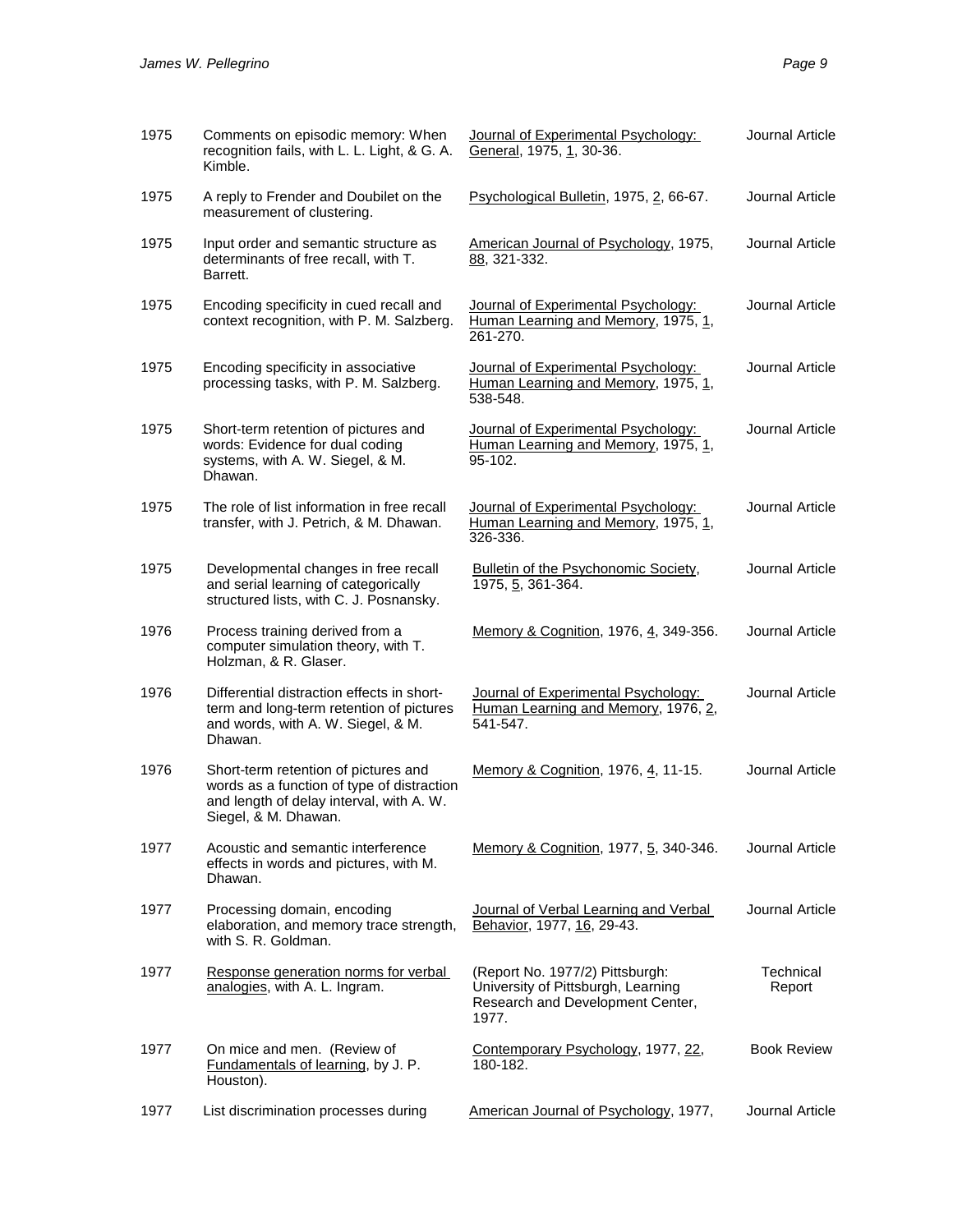|      | transfer in free recall, with J. Petrich.                                                                                                               | 90, 419-429.                                                                                                                                  |                     |
|------|---------------------------------------------------------------------------------------------------------------------------------------------------------|-----------------------------------------------------------------------------------------------------------------------------------------------|---------------------|
| 1977 | Developmental changes in free recall:<br>The interaction of task structure and<br>age, with C. J. Posnansky, & G.<br>Vesonder.                          | Journal of Experimental Child<br>Psychology, 1977, 24, 86-96.                                                                                 | Journal Article     |
| 1977 | Picture-word differences in decision<br>latency: An analysis of single and dual<br>memory models, with R. R. Rosinski, H.<br>L. Chiesi, & A. W. Siegel. | Memory & Cognition, 1977, 5, 383-396.                                                                                                         | Journal Article     |
| 1977 | Developmental changes in the semantic<br>processing of pictures and words, with<br>R. R. Rosinski, & A. W. Siegel.                                      | Journal of Experimental Child<br>Psychology, 1977, 23, 282-291.                                                                               | Journal Article     |
| 1978 | A biased test of the encoding shift<br>hypothesis, with J. H. Bisanz, R. V. Kail,<br>& A. W. Siegel.                                                    | Developmental Psychology, 1978, 14,<br>567-568.                                                                                               | Journal Article     |
| 1978 | A letter to be read in a future time, with<br>R. Glaser, & A. M. Lesgold.                                                                               | Educational Psychologist, 1978, 13, 79-<br>85.                                                                                                | Journal Article     |
| 1978 | Uniting cognitive process theory and<br>differential psychology: Back home from<br>the wars, with R. Glaser.                                            | Intelligence, 1978, 2, 305-319.                                                                                                               | Journal Article     |
| 1978 | Some directions for a cognitive<br>psychology of instruction, with R. Glaser,<br>& A. M. Lesgold.                                                       | In A. M. Lesgold, J. W. Pellegrino, S. D.<br>Fokkema, & R. Glaser (Eds.), Cognitive<br>psychology and instruction. New York:<br>Plenum, 1978. | <b>Book Chapter</b> |
| 1978 | Hunting for individual differences in<br>cognitive processes: Verbal ability and<br>semantic processing of pictures and<br>words, with T. W. Hogaboam.  | Memory & Cognition, 1978, 6, 189-193.                                                                                                         | Journal Article     |
| 1978 | Cognitive psychology and instruction,<br>with A. M. Lesgold, S. D. Fokkema, & R.<br>Glaser (Eds.).                                                      | New York: Plenum, 1978.                                                                                                                       | <b>Book</b>         |
| 1978 | Bridge over troubled waters, with D. R.<br>Lyon. (Review of Intelligence,<br>information processing, and analogical<br>reasoning, by R. J. Sternberg.). | Contemporary Psychology, 1978, 23,<br>65-67.                                                                                                  | <b>Book Review</b>  |
| 1978 | Handbook of semantic word norms with<br>M. Toglia, W. F. Battig, D. Barrow, D. S.<br>Cartwright, C. J. Posnansky, T. J.<br>Moore, & G. A. Camilla.      | Hillsdale, NJ: Lawrence Erlbaum, 1978.                                                                                                        | Book                |
| 1979 | Developmental changes in the speed<br>and effects of acoustic and semantic<br>encoding, with J. H. Bisanz, R. V. Kail,<br>& A. W. Siegel.               | <b>Bulletin of the Psychonomic Society.</b><br>1979, 14, 209-212.                                                                             | Journal Article     |
| 1979 | Information contained in the encoded<br>representation of the stimulus, with H. L.<br>Chiesi.                                                           | Psychological Reports, 1979, 44, 199-<br>211.                                                                                                 | Journal Article     |
| 1979 | Cognitive process analysis of aptitude:<br>The nature of inductive reasoning tasks,<br>with R. Glaser.                                                  | Bulletin de Psychologie, 1979, 603-615.                                                                                                       | Journal Article     |
| 1979 | The locus of sex differences in spatial                                                                                                                 | Perception and Psychophysics, 1979,                                                                                                           | Journal Article     |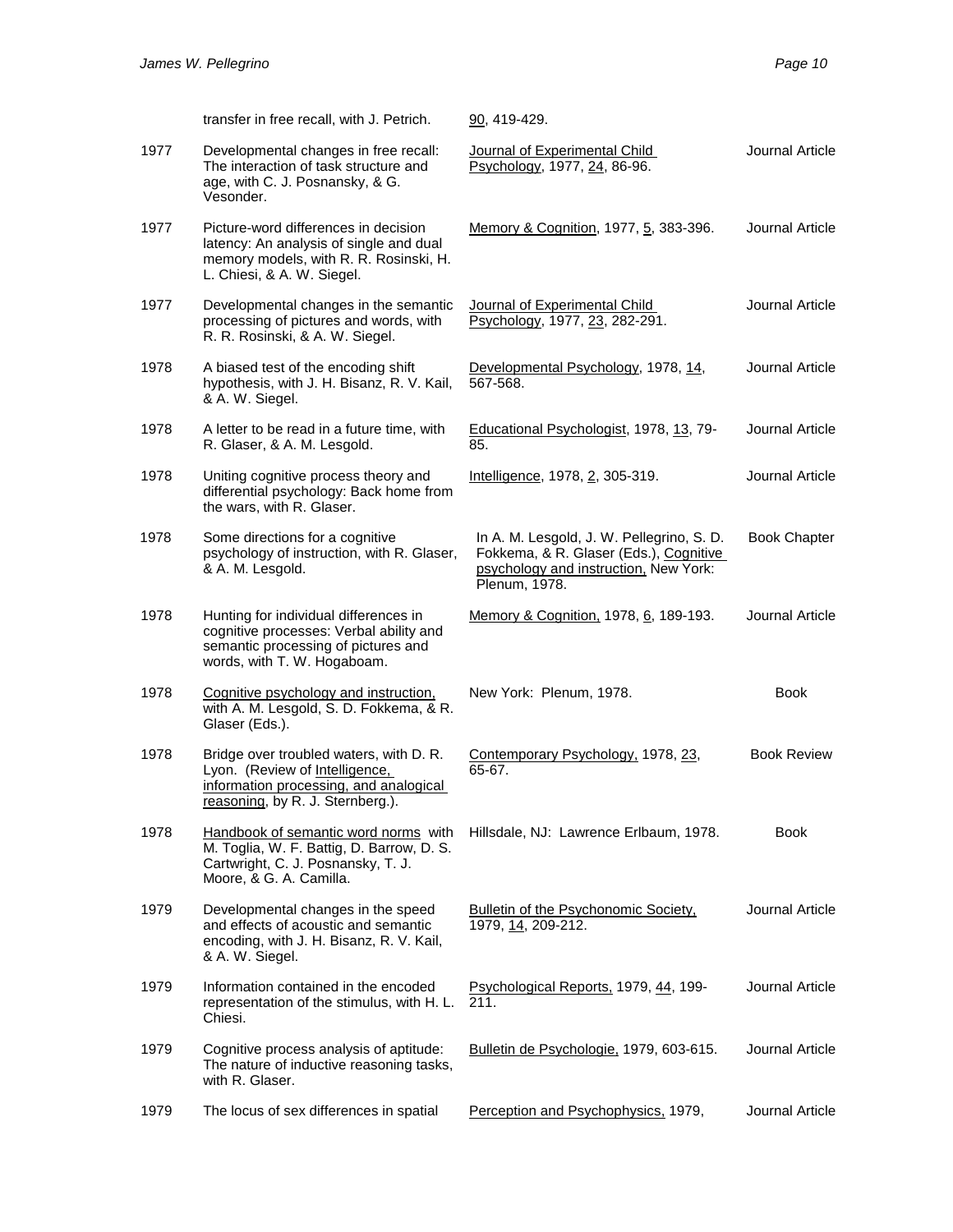|      | ability, with R. V. Kail, & P. Carter.                                                                                           | <u>26,</u> 182-186.                                                                                                                                                                         |                        |
|------|----------------------------------------------------------------------------------------------------------------------------------|---------------------------------------------------------------------------------------------------------------------------------------------------------------------------------------------|------------------------|
| 1979 | Cognitive correlates and components in<br>the analysis of individual differences,<br>with R. Glaser.                             | Intelligence, 1979, 3, 187-214. (Also<br>reprinted in R. Sternberg and D. K.<br>Detterman (Eds.), Intelligence:<br>Perspectives on theory and<br>measurement. Norwood, NJ: Ablex,<br>1979). | Journal Article        |
| 1979 | Processes, products and measures of<br>memory organization, with A. L. Ingram.                                                   | In C. R. Puff (Ed.), Memory organization<br>and structure. New York: Academic<br>Press.                                                                                                     | <b>Book Chapter</b>    |
| 1979 | The components of a componential<br>analysis, with D. R. Lyon.                                                                   | Intelligence, 1979, 3, 169-186.                                                                                                                                                             | Journal Article        |
| 1980 | Developmental changes in mental<br>rotation, with R. V. Kail, & P. Carter.                                                       | Journal of Experimental Child<br>Psychology, 1980, 29, 102-116.                                                                                                                             | Journal Article        |
| 1980 | Components of geometric analogy<br>solution, with T. M. Mulholland, & R.<br>Glaser.                                              | Cognitive Psychology, 1980, 12, 252-<br>284.                                                                                                                                                | Journal Article        |
| 1980 | Components of inductive reasoning,<br>with R. Glaser.                                                                            | In R. E. Snow, P. A. Federico, & W.<br>Montague (Eds.), Aptitude, learning and<br>instruction: Cognitive process anayses,<br>Hillsdale, NJ: Lawrence Erlbaum.                               | <b>Book Chapter</b>    |
| 1980 | Three perspectives on intelligence.                                                                                              | The Behavioral and Brain Sciences,<br>1980, 3, 598-599.                                                                                                                                     | Journal<br>Commentary  |
| 1982 | Improving the skills of learning, with R.<br>Glaser.                                                                             | In D. K. Detterman & R. J. Sternberg<br>(Eds.), How much and how can<br>intelligence be increased. Norwood,<br>NJ: Ablex.                                                                   | <b>Book Chapter</b>    |
| 1982 | Analyzing aptitudes for learning:<br>Inductive reasoning, with R. Glaser.                                                        | In R. Glaser (Ed.), Advances in<br>instuctional psychology, Vol. II.<br>Hillsdale, NJ: Lawrence Erlbaum.                                                                                    | <b>Book Chapter</b>    |
| 1982 | Developmental and individual<br>differences in verbal analogical<br>reasoning, with S. Goldman, P.<br>Parseghian, and R. Sallis. | Child Development, 1982, 53, 550-559.                                                                                                                                                       | Journal Article        |
| 1982 | The analysis of organization and<br>structure in free recall, with L. J. Hubert.                                                 | In C. R. Puff (Ed.), Handbook of<br>research methods in human memory<br>and cognition. New York: Academic<br>Press.                                                                         | <b>Book Chapter</b>    |
| 1982 | Process analyses of spatial aptitude,<br>with R. V. Kail.                                                                        | In R. J. Sternberg (Ed.), Advances in<br>the psychology of human intelligence,<br>Vol. 1. Hillsdale, NJ: Lawrence<br>Erlbaum.                                                               | <b>Book Chapter</b>    |
| 1982 | Cognitive dimensions of numerical rule<br>induction, with T. Holzman & R. Glaser.                                                | Journal of Educational Psychology,<br>1982, 74, 360-373.                                                                                                                                    | <b>Journal Article</b> |
| 1982 | Computational process modeling of<br>spatial cognition and behavior, with T.<br>R. Smith & R. G. Golledge.                       | Geographical Analysis, 1982, 14, 305-<br>325.                                                                                                                                               | Journal Article        |
| 1983 | Developmental and individual<br>differences in verbal and spatial                                                                | In R. F. Dillon & R. R. Schmeck (Eds.),<br>Individual differences in cognition, New                                                                                                         | <b>Book Chapter</b>    |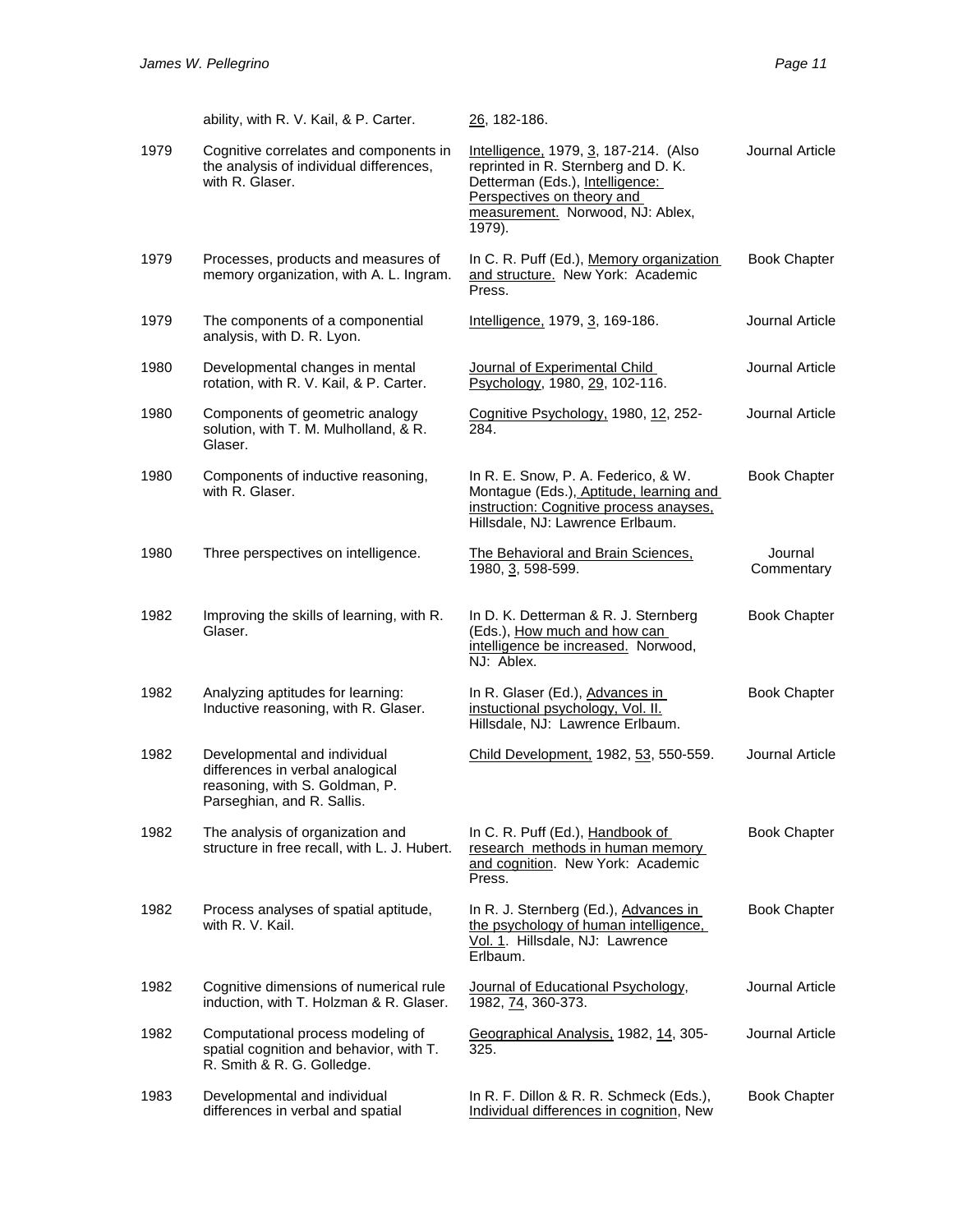|      | reasoning, with S. R. Goldman.                                                                                                  | York: Academic Press.                                                                                                         |                       |
|------|---------------------------------------------------------------------------------------------------------------------------------|-------------------------------------------------------------------------------------------------------------------------------|-----------------------|
| 1983 | Developmental change and invariance<br>in semantic processing, with D. Gitomer<br>& J. Bisanz.                                  | Journal of Experimental Child<br>Psychology, 1983, 35, 56-80.                                                                 | Journal Article       |
| 1983 | Cognitive variables in series completion<br>with T. Holzman & R. Glaser.                                                        | Journal of Educational Psychology,<br>1983, 75, 602-617.                                                                      | Journal Article       |
| 1983 | The relationship between androgen<br>levels and human spatial abilities, with<br>V. Shute, L. Hubert, & R. Reynolds.            | Bulletin of the Psychonomic Society,<br>1983, 21, 465-468.                                                                    | Journal Article       |
| 1984 | Deductions about induction: Analyses of<br>developmental and individual<br>differences, with S. R. Goldman.                     | In R. J. Sternberg (Ed.), Advances in<br>the psychology of human intelligence,<br>Vol. 2. Hillsdale, NJ: Lawrence<br>Erlbaum. | <b>Book Chapter</b>   |
| 1984 | Individual differences in complex spatial<br>processing, with R. Mumaw.                                                         | Journal of Educational Psychology,<br>1984, 76, 920-939.                                                                      | Journal Article       |
| 1984 | Context and novelty in an integrated<br>theory of intelligence, with S. Goldman.                                                | Behavioral and Brain Sciences, 1984, 7,<br>297-298.                                                                           | Journal<br>Commentary |
| 1984 | Different slopes for different folks:<br>Process analysis of spatial aptitude,<br>with R. J. Mumaw, R. V. Kail, & P.<br>Carter. | Memory & Cognition, 1984, 12, 515-521.                                                                                        | Journal Article       |
| 1984 | Inductive reasoning ability.                                                                                                    | In R. J. Sternberg (Ed.), Human<br>abilities: An information processing<br>approach. San Francisco: Freeman.                  | <b>Book Chapter</b>   |
| 1984 | Understanding spatial ability, with D.<br>Alderton & V. Shute.                                                                  | Educational Psychologist, 1984, 19, 239-<br>253.                                                                              | Journal Article       |
| 1985 | Analyses of spatial aptitude and<br>expertise, with R. J. Mumaw & V. Shute.                                                     | In S. Embretson (Ed., Test design:<br>Developments in psychology and<br>psychometrics. New York: Academic<br>Press.           | <b>Book Chapter</b>   |
| 1985 | Intelligence: Perspectives, theories and<br>tests, with C. K. Varnhagen.                                                        | In T. Husen & T. N. Postlethwaite (Eds.),<br>International Encyclopedia of Education.<br>Oxford: Pergamon Press.              | <b>Book Chapter</b>   |
|      |                                                                                                                                 | Also reprinted in:                                                                                                            |                       |
|      |                                                                                                                                 | G. Psacharapoulos (Ed.), Economics of<br>education: Research and studies. Oxford:<br>Pergamon Press.                          |                       |

R. M. Thomas (Ed.), <u>Encyclopedia of</u> human development and education. Oxford: Pergamon Press.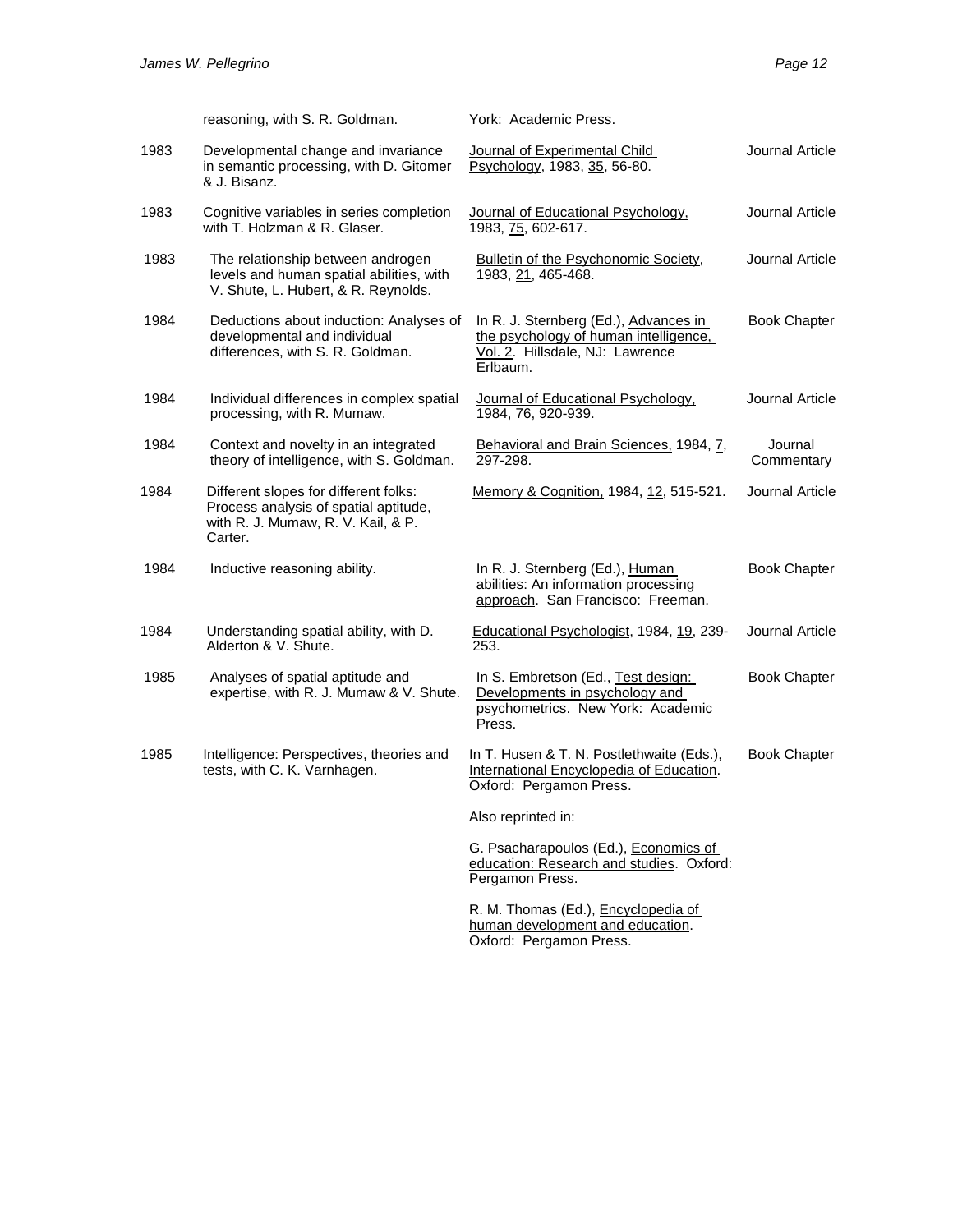| 1985 | Abilities and aptitudes, with C. K.<br>Varnhagen                                                                                                          | In T. Husen & T. N. Postlethwaite (Eds.),<br>International Encylcopedia of Education.<br>Oxford: Pergamon Press. | <b>Book Chapter</b>     |
|------|-----------------------------------------------------------------------------------------------------------------------------------------------------------|------------------------------------------------------------------------------------------------------------------|-------------------------|
|      |                                                                                                                                                           | Also reprinted in:                                                                                               |                         |
|      |                                                                                                                                                           | R. M. Thomas (Ed.), Encyclopedia of<br>human development and education.<br>Oxford: Pergamon Press.               |                         |
| 1985 | Developmental and individual<br>differences in long term memory<br>retrieval, with D. H. Gitomer.                                                         | In R. F. Dillon (Eds.), Individual<br>differences in cognition, Vol. 2. New<br>York: Academic Press.             | <b>Book Chapter</b>     |
| 1985 | Developmental differences in<br>understanding and solving simple<br>mathematics word problems, with R.<br>Morales & V. Shute.                             | Cognition and Instruction, 1985, 2, 41-57.                                                                       | Journal Article         |
| 1985 | Human intelligence: Perspectives and New York: Freeman.<br>prospects, with R. Kail.                                                                       |                                                                                                                  | <b>Book</b>             |
| 1985 | Individual differences in process<br>outcomes for verbal analogy and<br>classification solution, with D.<br>Alderton & S. Goldman.                        | Intelligence, 1985, 9, 69-85.                                                                                    | Journal Article         |
| 1985 | Using interactive computing to<br>expand intelligence testing: A<br>critique and prospectus,<br>with E. Hunt.                                             | Intelligence, 1985, 9, 207-236.                                                                                  | Journal Article         |
| 1985 | A conceptual model and empirical<br>analysis of children's acquisition of<br>spatial knowledge, with R. Golledge,<br>T. Smith, S. Doherty, & S. Marshall. | Journal of Environmental Psychology,<br>1985, 5, 125-152.                                                        | Journal Article         |
| 1985 | Anatomy of analogy.                                                                                                                                       | Psychology Today, October, 48-54.                                                                                | <b>Magazine Article</b> |
| 1985 | Developmental changes in<br>neighborhood scene recognition,<br>with S. Doherty.                                                                           | Children's Environments Quarterly,<br>1985, 2, 38-43.                                                            | Journal Article         |
| 1985 | Toward reassembling the image, with<br>N. Gale, S. Doherty, & R. Golledge.                                                                                | Children's Environments Quarterly, 1985,<br>$2, 10-18.$                                                          | Journal Article         |
| 1986 | Intelligence: The interaction of<br>culture and cognitive processes.                                                                                      | In R. J. Sternberg & D. K. Detterman<br>(Eds.), What is intelligence? Norwood,<br>NJ: Ablex.                     | <b>Book Chapter</b>     |
| 1986 | Effective drill and practice on the<br>microcomputer, with S. Goldman.                                                                                    | Academic Therapy, 1986, 22, 133-140.                                                                             | Journal Article         |
| 1987 | Measuring versus understanding<br>individual differences in cognitive<br>abilities.                                                                       | In S. Modgil & C. Modgil (Eds.), Arthur<br>Jensen: Consensus and Controversy.<br>London: Falmer Press.           | <b>Book Chapter</b>     |
| 1987 | Information processing and<br>elementary mathematics, with S. R.<br>Goldman.                                                                              | Journal of Learning Disabilities, 1987, 20,<br>23-32.                                                            | Journal Article         |
| 1987 | Information processing and<br>educational technology: Where do                                                                                            | Journal of Learning Disabilities, 1987,<br>20, 144-154.                                                          | Journal Article         |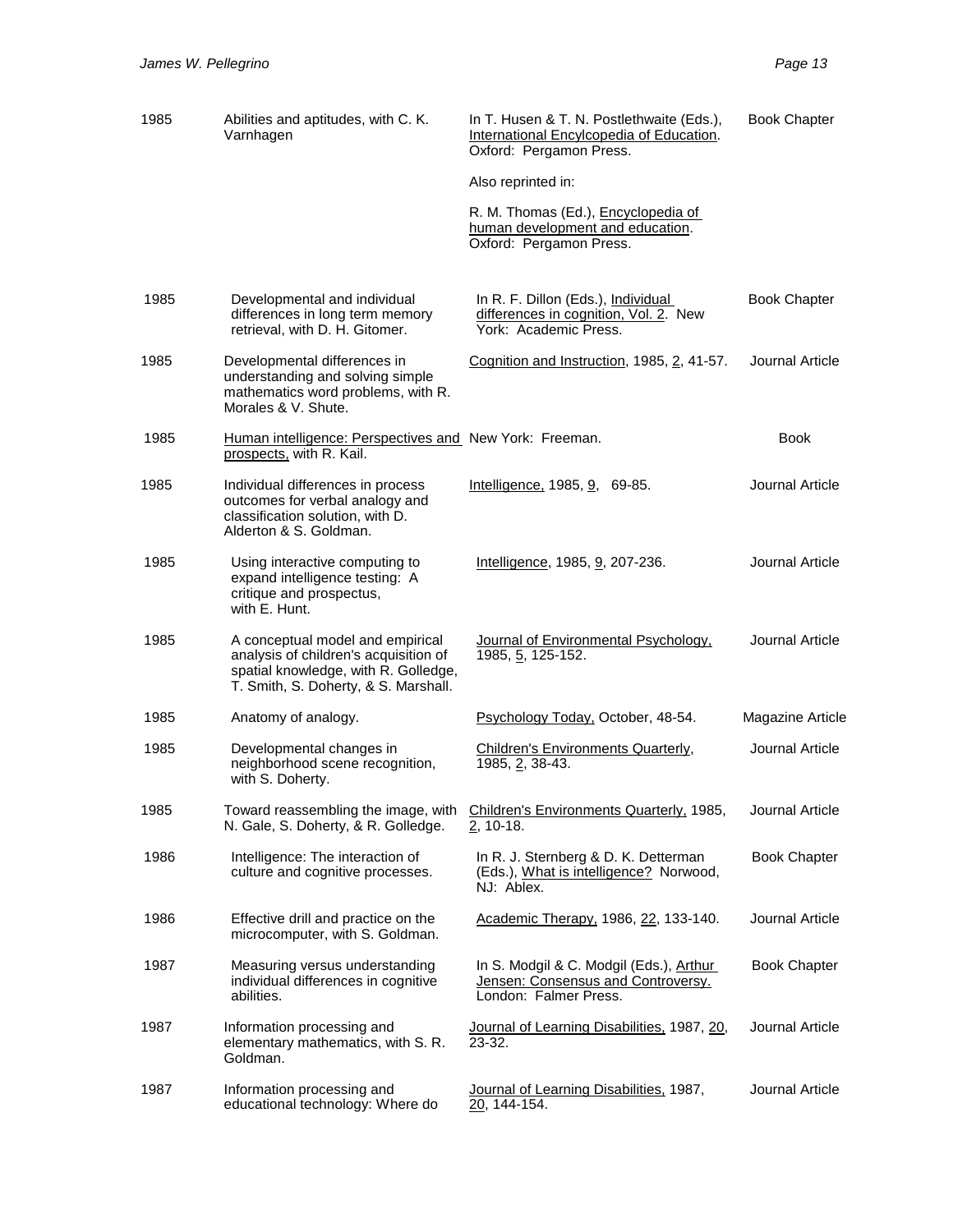|      | we go from here?, with S. R.<br>Goldman.                                                                                                               |                                                                                                                                                        |                                   |
|------|--------------------------------------------------------------------------------------------------------------------------------------------------------|--------------------------------------------------------------------------------------------------------------------------------------------------------|-----------------------------------|
| 1987 | Dimensions and components of<br>individual differences in spatial<br>abilities, with D. F. Lohman, D. L.<br>Alderton, & J. W. Regian.                  | In S. Irvine & S. Newstead (Eds.),<br>Intelligence and cognition:<br>Contemporary frames of reference.<br>Dordrecht, Netherlands: Martinus<br>Nijhoff. | <b>Book Chapter</b>               |
| 1987 | Knowledge about hand shaping and<br>knowledge about objects, with R.<br>Klatzky, B. McCloskey, S. Doherty, &<br>T. Smith.                              | Journal of Motor Behavior, 1987, 19,<br>187-213.                                                                                                       | Journal Article                   |
| 1987 | On the importance of absolute and<br>relative time. Response to Lovdahl<br>et al; with S. Goldman & M. Gerber.                                         | Journal of Learning Disabilities, 1987,<br>20, 258-259.                                                                                                | Journal<br>Commentary             |
| 1987 | Aptitudes for learning and cognitive<br>processes, with R. Glaser.                                                                                     | In F. E. Weinert and R. Kluwe (Eds.),<br>Metacognition, motivation and<br>understanding. Hillsdale, NJ:<br>Lawrence Erlbaum.                           | <b>Book Chapter</b>               |
| 1987 | A computer-based test battery for<br>the assessment of static and<br>dynamic spatial reasoning abilities,<br>with E. Hunt, R. Abate & S. Farr.         | Behavior Research Methods,<br>Instruments & Computers, 1987, 19,<br>231-236.                                                                           | Journal Article                   |
| 1987 | Computer-controlled testing of<br>visual-spatial ability, with E. Hunt, R.<br>Abate, D. Alderton, S. Farr, R. Frick,<br>& T. McDonald.                 | Technical Report 87-31, Navy<br>Personnel Research and Development<br>Center, San Diego, CA 92152.                                                     | Government<br>Technical<br>Report |
| 1988 | Hemisphere differences for<br>components of mental rotation, with<br>S. Fischer.                                                                       | Brain & Cognition, 1988, 7, 1-15.                                                                                                                      | Journal Article                   |
| 1988 | Mental models and mental tests.                                                                                                                        | In H. Wainer & H. Braun (Eds.), Test<br>validity. Hillsdale, NJ: Lawrence<br>Erlbaum.                                                                  | <b>Book Chapter</b>               |
| 1988 | The ability to reason about<br>movement in the visual field, with E.<br>Hunt, R. Frick, S. Farr & D. Alderton.                                         | Intelligence, 1988, 12, 77-100.                                                                                                                        | Journal Article                   |
| 1988 | Extended practice of basic addition<br>facts: Strategy changes in learning<br>disabled students, with S. Goldman<br>& D. Mertz.                        | Cognition & Instruction, 1988, 5(3), 223-<br>265.                                                                                                      | Journal Article                   |
| 1989 | Can you squeeze a tomato? The<br>role of motor representations in<br>semantic sensibility judgments, with<br>R. Klatzky, B. McCloskey & S.<br>Doherty. | Journal of Memory and Language,<br>1989, 28, 56-77.                                                                                                    | Journal Article                   |
| 1989 | Computer controlled assessment of<br>static and dynamic spatial<br>reasoning, with E. Hunt.                                                            | In R. Dillon & J. W. Pellegrino (Eds.),<br>Testing: Theoretical and applied<br>perspectives. New York: Praeger.                                        | <b>Book Chapter</b>               |
| 1989 | <b>Testing: Theoretical and applied</b><br>perspectives, with R. Dillon (Ed.)                                                                          | New York: Praeger, 1989                                                                                                                                | <b>Book</b>                       |
| 1989 | Assessment and modeling of                                                                                                                             | In R. Kanfer, P. Ackerman, & R. Cudek                                                                                                                  | <b>Book Chapter</b>               |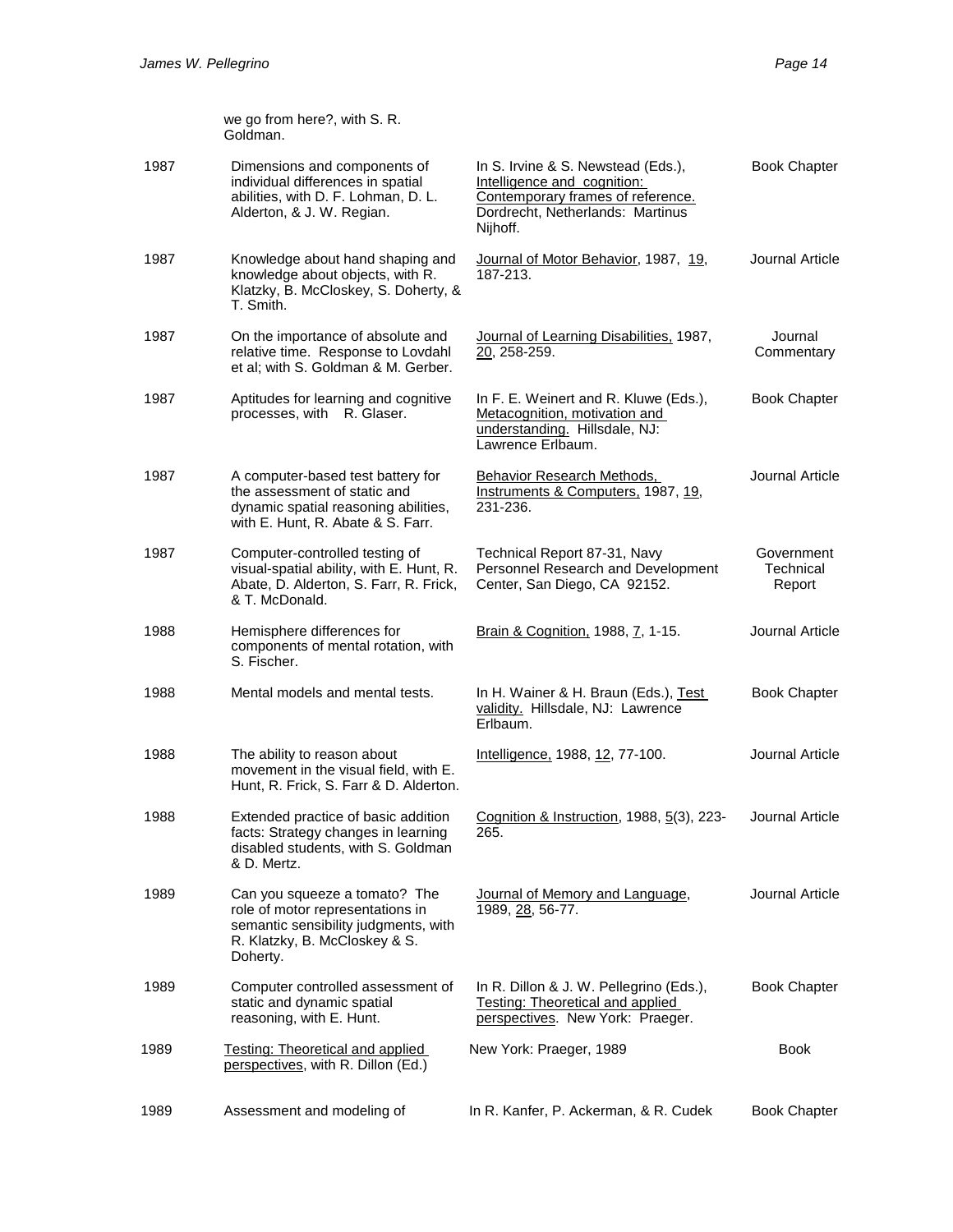|      | information coordination abilities,<br>with E. Hunt and P. Yee.                                                                                             | (Eds.), Learning and individual<br>differences: Abilities, motivation and<br>methodology. Hillsdale, NJ: Erlbaum.                                           |                     |
|------|-------------------------------------------------------------------------------------------------------------------------------------------------------------|-------------------------------------------------------------------------------------------------------------------------------------------------------------|---------------------|
| 1989 | Timecourse of preshaping for<br>functional responses to objects, with<br>R. Klatzky & B. McCloskey.                                                         | Journal of Motor Behavior, 1989, 21,<br>307-316.                                                                                                            | Journal Article     |
| 1989 | Mental chronometry and individual<br>differences in cognitive processes:<br>Common pitfalls and solutions, with<br>S. R. Goldman.                           | Learning and Individual Differences,<br>1989, 1, 203-225.                                                                                                   | Journal Article     |
| 1989 | Individual differences in attention,<br>with E. Hunt & P. Yee.                                                                                              | In G. Bower (Ed.), The psychology of<br>learning and motivation. New York:<br>Academic Press.                                                               | <b>Book Chapter</b> |
| 1989 | UNIX system mental models and<br>UNIX system expertise, with S.<br>Doane & R. Klatzky.                                                                      | In B. Shriver (Ed.), The proceedings of<br>the 22nd Annual Hawaii International<br>Conference on System Sciences.<br>Kailua, Hawaii: IEEE Computer Society. | <b>Book Chapter</b> |
| 1989 | Individual differences in extended<br>practice functions and solution<br>strategies for basic addition facts,<br>with S. R. Goldman & D. Mertz.             | Journal of Educational Psychology,<br>1989, 81, 481-496.                                                                                                    | Journal Article     |
| 1989 | Children's versus adults' knowledge<br>of places and distances in a familiar<br>neighborhood, with S. Doherty, N.<br>Gale, & R. Golledge.                   | Children's Environments Quarterly,<br>1989, 6, 65-71.                                                                                                       | Journal Article     |
| 1990 | Procedures for haptic object<br>exploration vs. manipulation, with R.<br>Klatzky, S. Lederman, S. Doherty &<br>B. McCloskey.                                | In M. A. Goodale (Ed.), Vision and<br>action: The control of grasping.<br>Norwood, NJ: Ablex.                                                               | <b>Book Chapter</b> |
| 1990 | Cognitive Science perspectives on<br>intelligence and learning disabilities,<br>with S. R. Goldman.                                                         | In H. L. Swanson & B. Keogh (Eds.),<br>Learning disabilities: Theoretical and<br>research issues. Hillsdale, NJ: Erlbaum.                                   | <b>Book Chapter</b> |
| 1990 | Acquisition of route and survey<br>knowledge in the absence of vision,<br>with R. Klatzky, J. Loomis, R.<br>Golledge, J. Cicinelli, & S. Doherty.           | Journal of Motor Behavior, 1990, 22, 19-<br>43.                                                                                                             | Journal Article     |
| 1990 | The acquisition and integration of<br>route knowledge in an unfamiliar<br>neighborhood, with N. Gale, R.<br>Golledge, & S. Doherty.                         | Journal of Environmental Psychology,<br>1990, 10, 3-25.                                                                                                     | Journal Article     |
| 1990 | Tachistoscopic exposure of real<br>objects for measurement of reaction<br>time and movement time, with T.<br>Fikes, R. Klatzky, C. Hebert, & L.<br>Murdock. | <b>Behavior Research Methods,</b><br>Instruments & Computers, 1990, 22,<br>290-296.                                                                         | Journal Article     |
| 1990 | Anchored instruction and its<br>relationship to situated cognition,<br>with the Cognition and Technology<br>Group at Vanderbilt.                            | Educational Researcher, 1990, 19(3), 2-<br>10                                                                                                               | Journal Article     |
| 1990 | Expertise in a computer operating<br>system: Conceptualization and                                                                                          | Human-Computer Interaction, 1990, 5,<br>267-304.                                                                                                            | Journal Article     |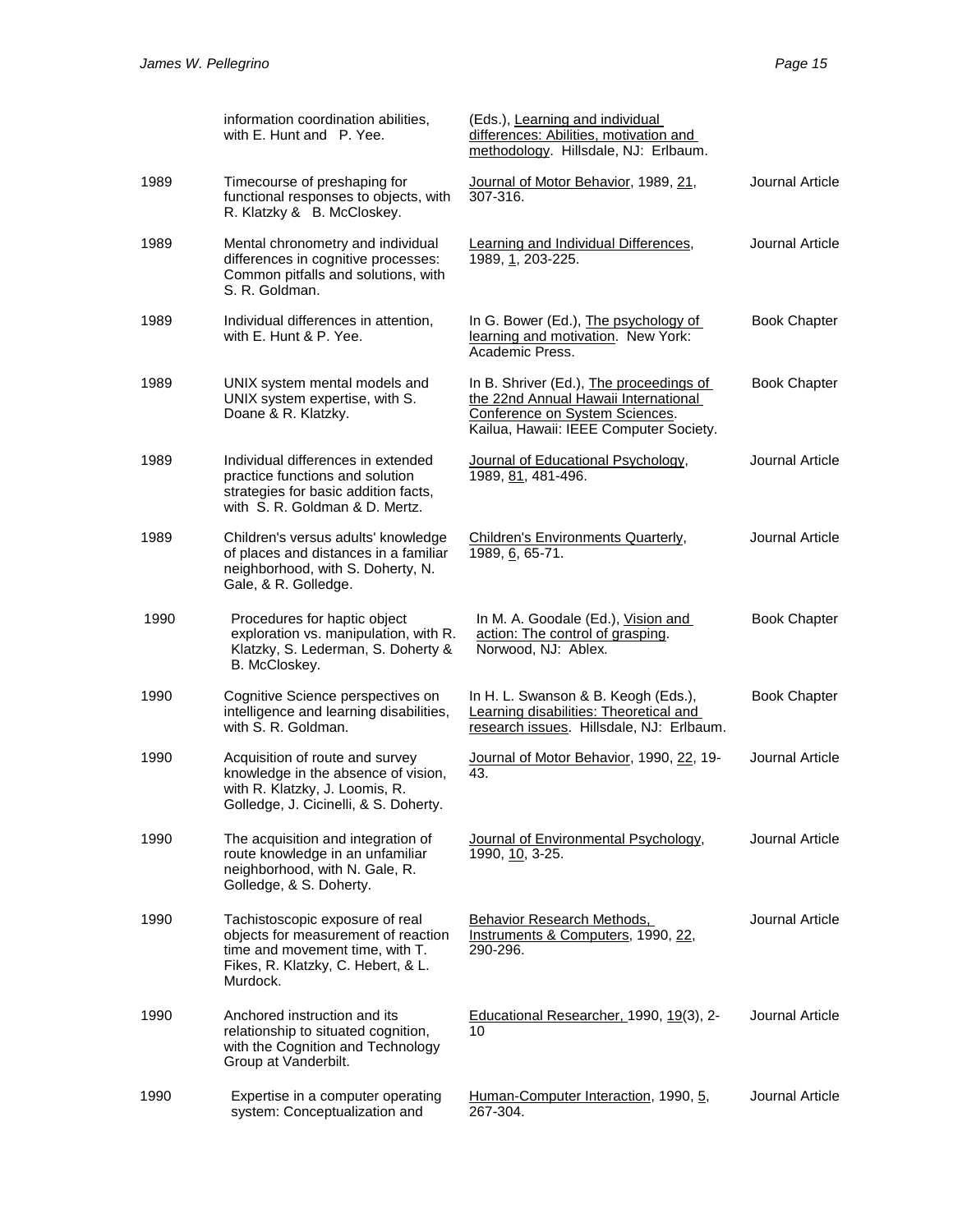|      | performance, with S. Doane & R.<br>Klatzky.                                                                                                                                        |                                                                                                                                                           |                           |
|------|------------------------------------------------------------------------------------------------------------------------------------------------------------------------------------|-----------------------------------------------------------------------------------------------------------------------------------------------------------|---------------------------|
| 1991 | Acquisition and integration of route<br>knowledge, with R. Golledge, N.<br>Gale & S. Doherty.                                                                                      | National Geographic Journal of India.<br>1991, 37, 130-146.                                                                                               | Journal Article           |
| 1991 | Cognitive models for understanding<br>and assessing spatial abilities, with<br>E. B. Hunt                                                                                          | In H. Rowe & J. Biggs (Eds.),<br>Intelligence: Reconceptualization and<br>measurement. Hillsdale, NJ: Erlbaum                                             | <b>Book Chapter</b>       |
| 1991 | Cognitive developmental<br>perspectives on intelligence, with S.<br>R. Goldman.                                                                                                    | In H. Rowe & J. Biggs (Eds.),<br>Intelligence: Reconceptualization and<br>Measurement. Hillsdale, NJ: Erlbaum                                             | <b>Book Chapter</b>       |
| 1991 | Stimulus complexity effects in visual<br>comparisons, with S. Doane, S.<br>Fischer, & D. Alderton.                                                                                 | Journal of Experimental Psychology:<br>Human Perception & Performance,<br>1991, 17, 781-791.                                                              | Journal Article           |
| 1991 | Coordinating cognitive information:<br>Task effects and individual<br>differences in integrating information<br>from several sources, with P. Yee &<br>E. Hunt.                    | Cognitive Psychology, 1991, 23, 615-<br>680.                                                                                                              | Journal Article           |
| 1991 | Instruction: Theoretical and applied<br>perspectives. with R. Dillon (Ed.)                                                                                                         | New York: Praeger                                                                                                                                         | Book                      |
| 1991 | Technology and the design of<br>generative learning environments,<br>with the Cognition and Technology                                                                             | Educational Technology, 1991, 31(5),<br>$34 - 40.$                                                                                                        | Journal Article           |
|      | Group at Vanderbilt.                                                                                                                                                               | Also reprinted in:                                                                                                                                        |                           |
|      |                                                                                                                                                                                    | T. M. Duffy & D. H. Jonassen (Eds.),<br>Constructivism and the technology of<br>instruction: A conversation (pp. 77-89).<br>Hillsdale, NJ: Erlbaum, 1992. |                           |
| 1991 | Some thoughts about constructivism<br>and instructional design, with the<br>Cognition and Technology Group at                                                                      | Educational Technology, 1991, 31(9),<br>$16-18.$                                                                                                          | Journal<br>Response       |
|      | Vanderbilt.                                                                                                                                                                        | Also reprinted in:                                                                                                                                        |                           |
|      |                                                                                                                                                                                    | T. M. Duffy & D. H. Jonassen (Eds.),<br>Constructivism and the Technology of<br>Instruction: A Conversation. Hillsdale,<br>NJ: Erlbaum, 1992.             |                           |
| 1991 | The use of microcomputer based<br>videodisc technology to enhance<br>student learning, with the Cognition<br>and Technology Group at Vanderbilt.                                   | In Proceedings of the IEEE Southeast<br>Conference, 1991, Williamsburg, VA.                                                                               | Conference<br>Proceedings |
| 1991 | Reconceptualizing space science<br>education: A generative, problem<br>solving approach, with D. Hickey, T.<br>Petrosino, and the Cognition and<br>Technology Group at Vanderbilt. | In Proceedings of the Florida Space<br>Education Conference, Cocoa Beach,<br>FL.                                                                          | Conference<br>Proceedings |
| 1991 | Assessing the outcomes from an<br>innovative instructional program: The<br>1990-91 implementation of the                                                                           | Technical Report 91-1, Learning<br>Technology Center, Vanderbilt                                                                                          | <b>Technical Report</b>   |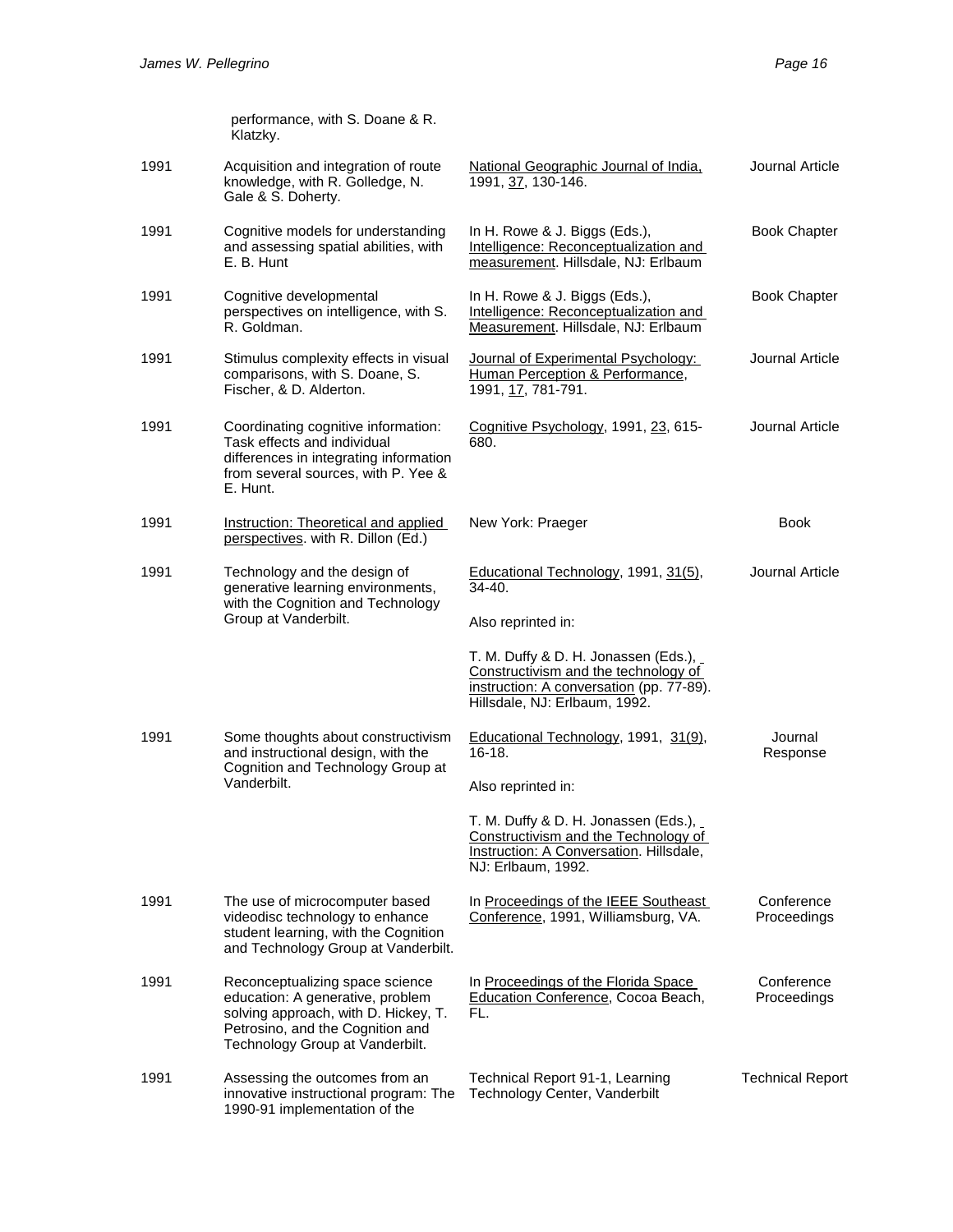|      | "Adventures of Jasper Woodbury",<br>with D. Hickey, A. Heath, K. Rewey,<br>N. Vye and the Cognition and<br>Technology Group at Vanderbilt.                                                   | University, Nashville, TN.                                                                                                                                                                                                 |                           |
|------|----------------------------------------------------------------------------------------------------------------------------------------------------------------------------------------------|----------------------------------------------------------------------------------------------------------------------------------------------------------------------------------------------------------------------------|---------------------------|
| 1991 | Video environments for connecting<br>mathematics, science, and other<br>disciplines, with the Cognition and<br>Technology Group at Vanderbilt.                                               | In Proceedings of the Wingspread<br>Conference on Integrated Science and<br>Mathematics Teaching and Learning.                                                                                                             | Conference<br>Proceedings |
| 1991 | Integrated media: Toward a<br>theoretical framework for utilizing<br>their potential, with the Cognition<br>and Technology Group at Vanderbilt.                                              | In Proceedings of the Multimedia<br>Technology Seminar (pp. 3-27).<br>Washington, DC.                                                                                                                                      | <b>Book Chapter</b>       |
| 1992 | The Jasper Experiment: An<br>exploration of issues in Learning and<br>Instructional Design, with the<br>Cognition and Technology Group at<br>Vanderbilt.                                     | <b>Educational Technology Research and</b><br>Development, 40, 65-80.                                                                                                                                                      | Journal Article           |
| 1992 | Intelligence and aptitude<br>measurement.                                                                                                                                                    | In M. Alkin (Ed.), Encyclopedia of<br>Educational Research (pp. 627-637),<br>Washington, DC: AERA.                                                                                                                         | <b>Book Chapter</b>       |
| 1992 | An anchored instruction approach to<br>cognitive skills acquisition and<br>intelligent tutoring, with the Cognition<br>and Technology Group at Vanderbilt.                                   | In J. W. Regian and V. J. Shute (Eds.),<br>Cognitive approaches to automated<br>instruction (pp. 135-170). Hillsdale, NJ:<br>Erlbaum, 1992.                                                                                | <b>Book Chapter</b>       |
| 1992 | Anchored instruction in science and<br>mathematics: Theoretical basis,<br>developmental projects and initial<br>research findings, with the Cognition<br>and Technology Group at Vanderbilt. | In R. Duschl & R. Hamilton (Eds.),<br>Philosophy of Science, Cognitive<br>Psychology, and Educational Theory<br>and Practice (pp. 244-273). NY: SUNY<br>Press.                                                             | <b>Book Chapter</b>       |
| 1992 | Measuring what we understand and<br>understanding what we measure.                                                                                                                           | In B. Gifford & M. C. O'Connor (Eds.),<br><b>Changing Assessments: Alternative</b><br>Views of Aptitude, Achievement and<br>Instruction (pp. 275-300). Boston:<br>Kluwer Academic Publishers.                              | <b>Book Chapter</b>       |
| 1992 | The Jasper series: A generative<br>approach to improving mathematical<br>thinking, with the Cognition and<br>Technology Group at Vanderbilt.                                                 | In K. Sheingold, L. Roberts, & S.<br>Malcom (Eds.), This Year in Science<br>Series 1991: Technology for Teaching<br>and Learning (pp. 108-140),<br>Washington, DC: American Association<br>for the Advancement of Science. | <b>Book Chapter</b>       |
| 1992 | Designing learning environments<br>that support thinking: The Jasper<br>series as a case study, with the<br>Cognition and Technology Group at<br>Vanderbilt.                                 | In T. Duffy, J. Lowyck, & D. Jonassen<br>(Eds.) Designing Environments for<br>Constructive Learning (pp. 1-28). New<br>York: Springer Verlag, 1992.                                                                        | <b>Book Chapter</b>       |
| 1992 | Rubbing your stomach while tapping<br>your fingers: Evidence for<br>interference between motor planning<br>and semantic judgments about<br>actions, with B. McCloskey & R.<br>Klatzky.       | Journal of Experimental Psychology:<br>Human Perception and Performance,<br>1992, 18, 948-961.                                                                                                                             | Journal Article           |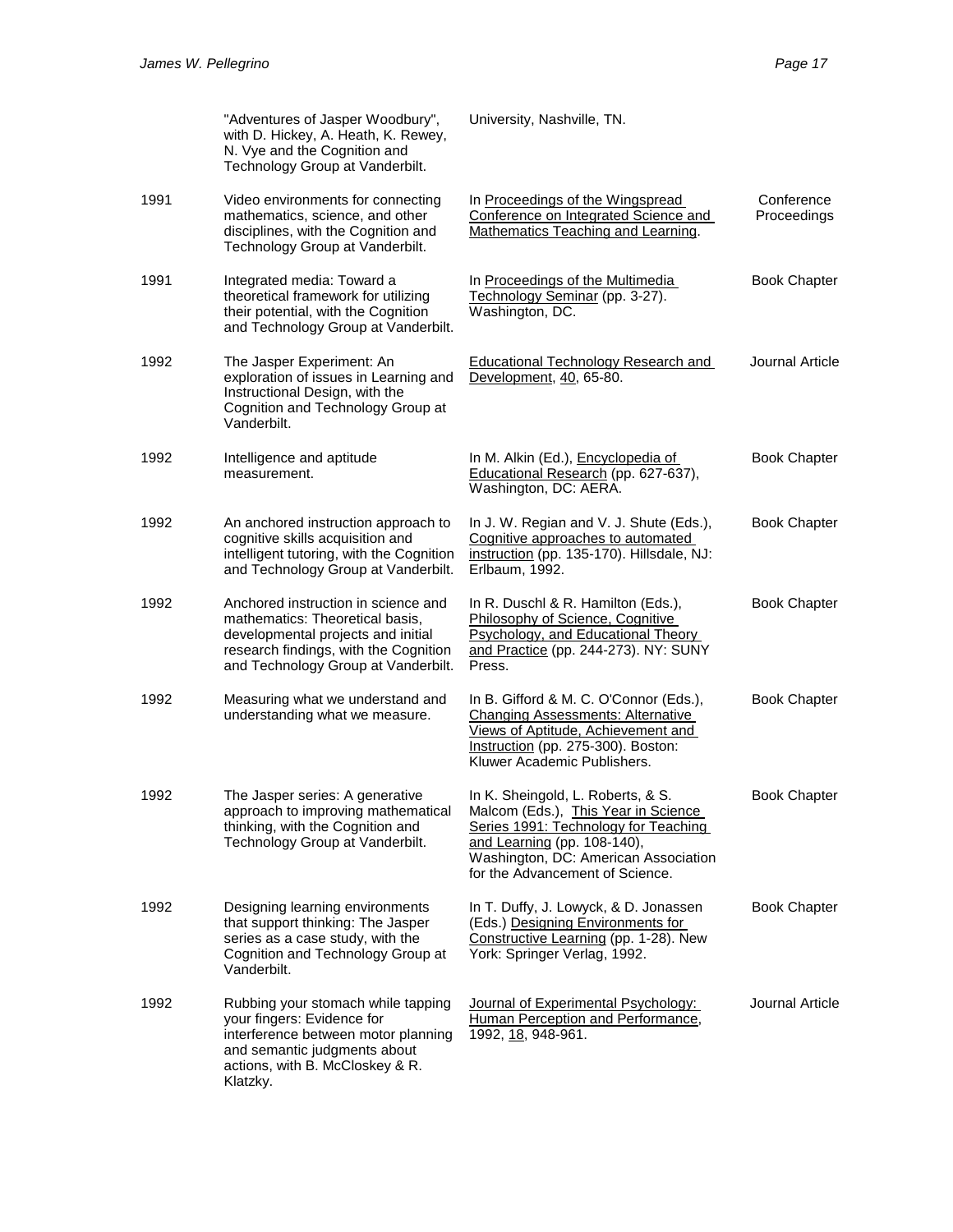| 1992 | Spatial knowledge acquisition: Route<br>learning and relational distances,<br>with R. Golledge, N. Gale & S.<br>Doherty.                                                     | Annals of the Asoociation of American<br>Geographers, 1992, 82, 223-244.                                                                                                                                                                                 | Journal Article           |
|------|------------------------------------------------------------------------------------------------------------------------------------------------------------------------------|----------------------------------------------------------------------------------------------------------------------------------------------------------------------------------------------------------------------------------------------------------|---------------------------|
| 1992 | The Jasper series as an example of<br>anchored instruction: Theory,<br>program description and<br>assessment data, with the Cognition<br>and Technology Group at Vanderbilt. | Educational Psychologist, 1992, 27,<br>291-315.                                                                                                                                                                                                          | Journal Article           |
| 1992 | Problem solving environments that<br>enhance student learning in<br>mathematics and science, with the<br>Cognition and Technology Group at<br>Vanderbilt.                    | Proceedings of the AIAA Space<br>Programs and Technologies<br>Conference, Huntsville, AL.                                                                                                                                                                | Conference<br>Proceedings |
| 1993 | Non-visual navigation by blind and<br>sighted: Assessment of path<br>integration ability, with J. Loomis, R.<br>Klatzky, R. Golledge, J. Cicinelli, &<br>P. Fry.             | Journal of Experimental Psychology:<br>General, 1993, 122, 73-91                                                                                                                                                                                         | Journal Article           |
| 1993 | The Jasper experiment: Using video<br>to provide real-world problem solving<br>contexts, with the Cognition and<br>Technology Group at Vanderbilt.                           | <b>The Arithmetic Teacher: Mathematics</b><br><b>Education through the Middle Grades,</b><br>1993, 4, 474-478.                                                                                                                                           | Journal Article           |
| 1993 | Comparing the Tortoise and the<br>Hare: Gender differences and<br>experience in dynamic spatial<br>reasoning tasks, with D. Law & E.<br>Hunt.                                | Psychological Science, 1993, 4, 35-40.                                                                                                                                                                                                                   | Journal Article           |
| 1993 | Cognitive representations of<br>functional interactions with objects,<br>with R. Klatzky, B. McCloskey & S.<br>Lederman.                                                     | Memory & Cognition, 1993, 21, 294-<br>303.                                                                                                                                                                                                               | Journal Article           |
| 1993 | Psychological perspectives on<br>spatial cognition, with T. McDonald.                                                                                                        | In T. Garling and R. Golledge (Eds.),<br><b>Behavior and Environment:</b><br><b>Psychological and Geographical</b><br>Approaches (pp. 47-82), Elsevier<br>Science Publishers: Amsterdam, 1993.                                                           | <b>Book Chapter</b>       |
| 1993 | Toward integrated curricula:<br>Possibilities from anchored<br>instruction, with the Cognition and<br>Technology Group at Vanderbilt.                                        | In M. Rabinowitz (Ed.), Cognitive<br>Science: Foundations of Instruction (pp.<br>33-55). Hillsdale, NJ: Erlabum, 1993.                                                                                                                                   | <b>Book Chapter</b>       |
| 1993 | The Jasper series: Theoretical<br>foundations and data on problem<br>solving and transfer, with the<br>Cognition and Technology Group at<br>Vanderbilt.                      | In L. A. Penner, G. Batsche, H. Knoff, D.<br>L. Nelson, & C. Spielberger (Eds.), The<br><b>Challenge of Mathematics and Science</b><br>Education: Psychology's Response (pp.<br>113-152). Washington, D.C.: American<br>Psychological Association, 1993. | <b>Book Chapter</b>       |
| 1993 | Anchored instruction and situated<br>cognition revisited, with the<br>Cognition and Technology Group at<br>Vanderbilt.                                                       | Educational Technology, 1993, 33, 52-<br>70.                                                                                                                                                                                                             | Journal Article           |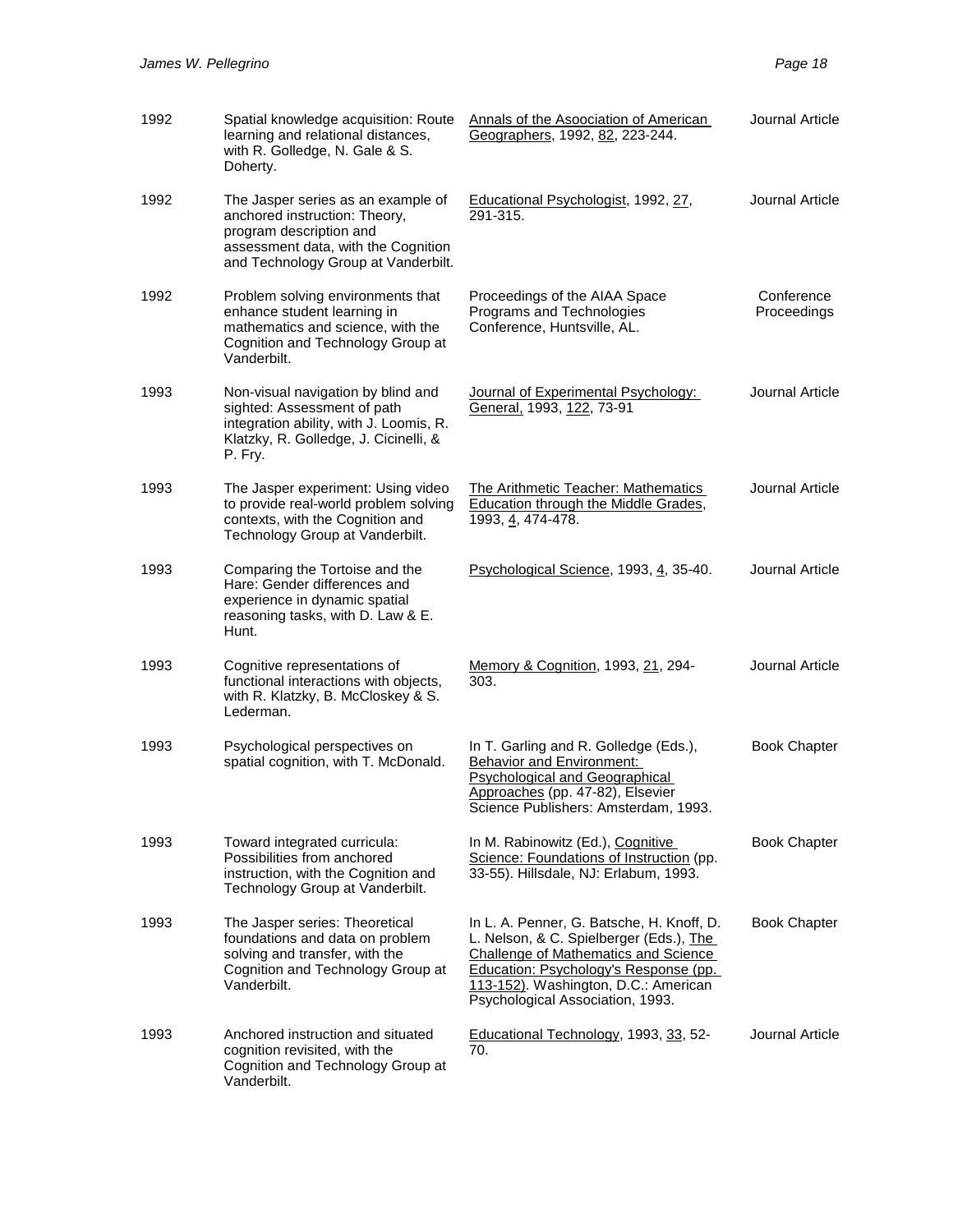| 1993 | Technological tools to enhance math<br>education: The Jasper series, with B.<br>Barron, R. Kantor and the Cognition<br>and Technology Group at Vanderbilt.             | Communications of the ACM, 1993, 36,<br>52-54.                                                                                                                                          | Journal Article       |
|------|------------------------------------------------------------------------------------------------------------------------------------------------------------------------|-----------------------------------------------------------------------------------------------------------------------------------------------------------------------------------------|-----------------------|
| 1993 | Descriptive models in learning<br>command languages, with H.<br>Simpson                                                                                                | Journal of Educational Psychology,<br>1993, 85, 1-12.                                                                                                                                   | Journal Article       |
| 1993 | Integrated media: Toward a<br>theoretical framework for utilizing<br>their potential, with the Cognition<br>and Technolgy Group at Vanderbilt.                         | Journal of Special Education<br>Technology, 1993, 12, 71-85.                                                                                                                            | Journal Article       |
| 1993 | Technology and cognitive science:<br>Designing new approaches to<br>teaching and learning.                                                                             | <b>Psychological Science Agenda, 1993, 6,</b><br>$9 - 11$ .                                                                                                                             | Journal<br>Commentary |
| 1993 | Perceptual and cognitive factors<br>governing performance in<br>comparative arrival time judgments,<br>with D. Law, S. Mitchell, S. Fischer,<br>T. McDonald & E. Hunt. | Journal of Experimental Psychology:<br>Human Perception and Performance,<br>1993, 19, 1183-1199.                                                                                        | Journal Article       |
| 1993 | Integrating route knowledge in an<br>unfamiliar neighborhood: Along and<br>across route experiments, with R.<br>Golledge, A. Ruggles, & N. Gale.                       | Journal of Environmental Psychology,<br>1993, 13, 293-307.                                                                                                                              | Journal Article       |
| 1994 | Generative learning and anchored<br>instruction: Design, research and<br>implementation issues, with the<br>Cognition and Technology Group at<br>Vanderbilt.           | In B. P. Creemers & G. J. Reezigt<br>(Eds.), New Directions in Educational<br>Research: Contributions from an<br>International Perspective (pp. 33-63).<br>Groningen, Netherlands: ICO. | <b>Book Chapter</b>   |
| 1994 | Abilities and aptitudes                                                                                                                                                | In T. Husen & T. N. Postlethwaite<br>(Eds.), International Encyclopedia of<br>Education, Second Edition. Oxford:<br>Pergamon Press.                                                     | <b>Book Chapter</b>   |
| 1994 | Strategic processing in dynamic<br>spatial reasoning tasks, with S.<br>Fischer, D. Hickey, & D. Law.                                                                   | Learning and Individual Differences,<br>1994, 6, 65-105.                                                                                                                                | Journal Article       |
| 1994 | Structural modeling of information<br>coordination abilities: An evaluation<br>and extension of the Yee, Hunt &<br>Pellegrino model, with K. Morrin & D.<br>Law.       | Intelligence, 1994, 19, 117-144.                                                                                                                                                        | Journal Article       |
| 1994 | Assessing programs that invite<br>thinking, with S. Goldman and J.<br>Bransford.                                                                                       | In E. Baker & H. O'Neill (Eds.),<br>Technology assessment in education<br>and training (pp. 199-230). Hillsdale,<br>NJ: Erlbaum, 1994.                                                  | <b>Book Chapter</b>   |
| 1994 | From visual word problems to<br>learning communities: Changing<br>conceptions of cognitive research,<br>with the Cognition and Technology<br>Group at Vanderbilt.      | In K. McGilly (Ed.), Classroom Lessons:<br><b>Integrating Cognitive Theory and</b><br>Classroom Practice (pp. 157-200).<br>Cambridge, MA: MIT Press/Bradford<br>Books, 1994.            | <b>Book Chapter</b>   |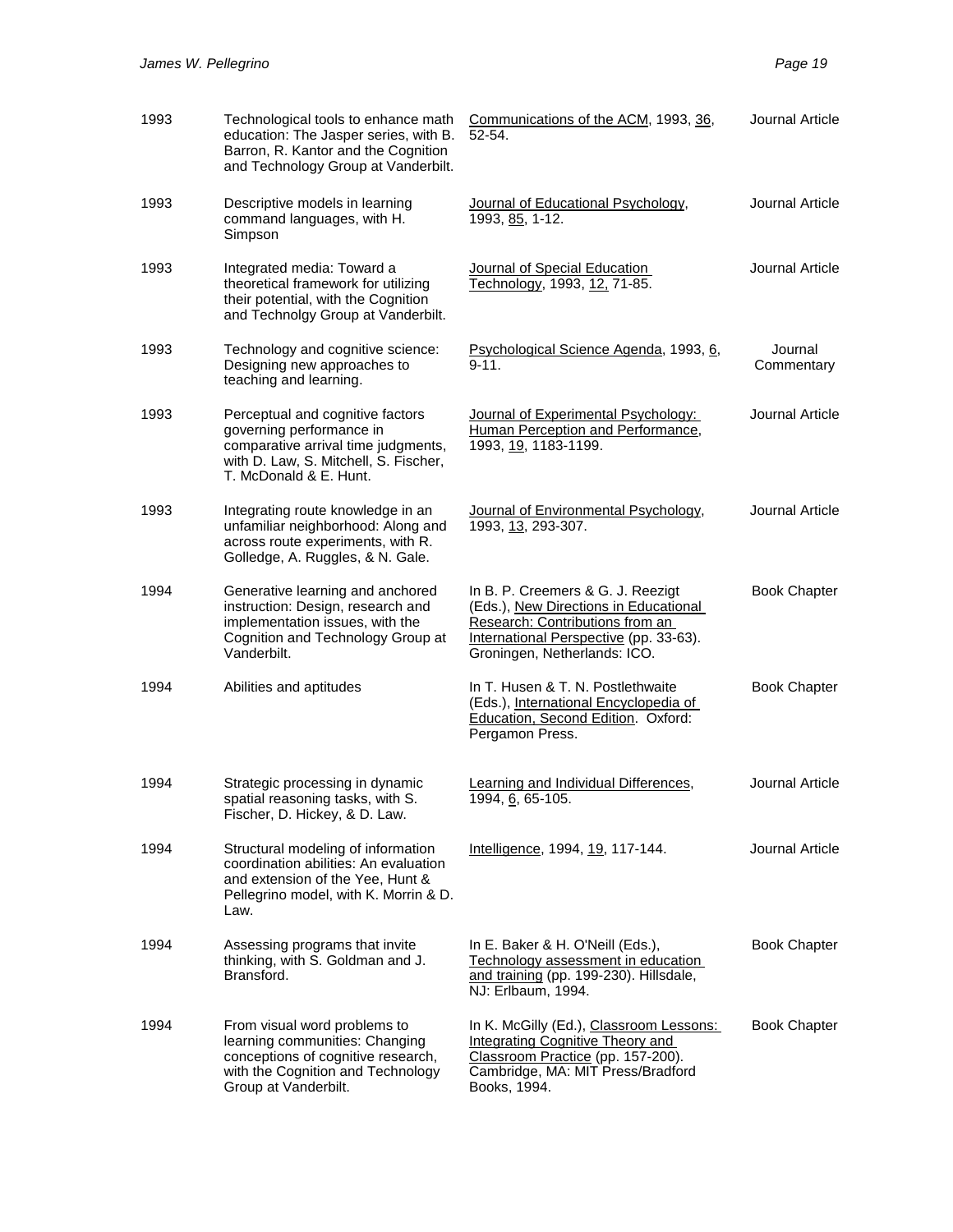| 1995 | Planning for hand shape and arm<br>transport when reaching for objects,<br>with R. Klatzky & T. Fikes.                                                                                                                                                | Acta Psychologica, 1995, 88, 209-232.                                                                                                                                                                        | Journal Article     |
|------|-------------------------------------------------------------------------------------------------------------------------------------------------------------------------------------------------------------------------------------------------------|--------------------------------------------------------------------------------------------------------------------------------------------------------------------------------------------------------------|---------------------|
| 1995 | Training effects and working memory<br>contributions to skill acquisition in a<br>complex coordination task, with D.<br>Law & K. Morrin.                                                                                                              | Learning and Individual Differences,<br>1995, 7, 207-234.                                                                                                                                                    | Journal Article     |
| 1995 | Multimedia environments for<br>enhancing student learning in<br>mathematics, with the Cognition and<br>Technology Group at Vanderbilt.                                                                                                                | In S. Vosniadou, E. De Corte, R. Glaser,<br>& H. Mandl (Eds.), Psychological and<br><b>Educational Foundations of</b><br>Technology-based Learning<br>Environments (pp. 167-173). Springer-<br>Verlag, 1995. | <b>Book Chapter</b> |
| 1995 | Multimedia environments for<br>enhancing science instruction, with<br>S. R. Goldman, A. Petrosino, R. D.<br>Sherwood, S. Garrison, & J. D.<br>Bransford.                                                                                              | In S. Vosniadou, E. De Corte, R. Glaser,<br>& H. Mandl (Eds.), Psychological and<br><b>Educational Foundations of</b><br>Technology-based Learning<br>Environments (pp. 89-96). Springer-<br>Verlag, 1995.   | <b>Book Chapter</b> |
| 1995 | Anchoring mathematics instruction in<br>multimedia learning environments,<br>with the Cognition and Technology<br>Group at Vanderbilt.                                                                                                                | In S. Vosniadou, E. De Corte, R. Glaser,<br>& H. Mandl (Eds.), International<br>Perspectives on the Psychological<br>Foundations of Technology-based<br>Learning Environments. Springer-<br>Verlag, 1995.    | <b>Book Chapter</b> |
| 1995 | Anchoring science instruction in<br>multimedia learning environments,<br>with S. R. Goldman, A. Petrosino, R.<br>D. Sherwood, S. Garrison, & J. D.<br>Bransford.                                                                                      | In S. Vosniadou, E. De Corte, R. Glaser,<br>& H. Mandl (Eds.), International<br>Perspectives on the Psychological<br>Foundations of Technology-based<br>Learning Environments. Springer-<br>Verlag, 1995.    | <b>Book Chapter</b> |
| 1995 | The Mars Mission Challenge: A<br>generative, problem-solving school<br>science environment, with D. Hickey,<br>A. Petrosino, S. R. Goldman, J. D.<br>Bransford, R. D Sherwood & the<br>Cognition and Technology Group at<br>Vanderbilt.               | In S. Vosniadou, E. De Corte, R.<br>Glaser, & H. Mandl (Eds.),<br><b>Psychological and Educational</b><br>Foundations of Technology-based<br>Learning Environments (pp. 97-103).<br>Springer-Verlag, 1995.   | <b>Book Chapter</b> |
| 1995 | Creating contexts for community<br>based problem solving: The Jasper<br>challenge series, with B. Barron, N.<br>Vye, L. Zech, D. Schwartz, J.<br>Bransford, S. Goldman, J. Morris, S.<br>Garrison, & R. Kantor.                                       | In C. Hedley, P. Antonacci, & M.<br>Rabinowitz (Eds.), Thinking and<br>Literacy: The Mind at Work (pp. 47-71).<br>Hillsdale, NJ: Erlbaum, 1995.                                                              | <b>Book Chapter</b> |
| 1995 | The relationship between situated<br>cognition and anchored instruction:<br>A response to Tripp, with J. Moore,<br>X. Lin, D. Schwartz, A. Petrosino, D.<br>Hickey, O. Campbell, C. Hmelo and<br>the Cognition and Technology Group<br>at Vanderbilt. | Educational Technology, 1995, 34(8),<br>28-32.                                                                                                                                                               | Journal Article     |
| 1995 | Technology in support of critical<br>thinking.                                                                                                                                                                                                        | Teaching of Psychology, 1995, 22, 11-<br>12.                                                                                                                                                                 | Journal Article     |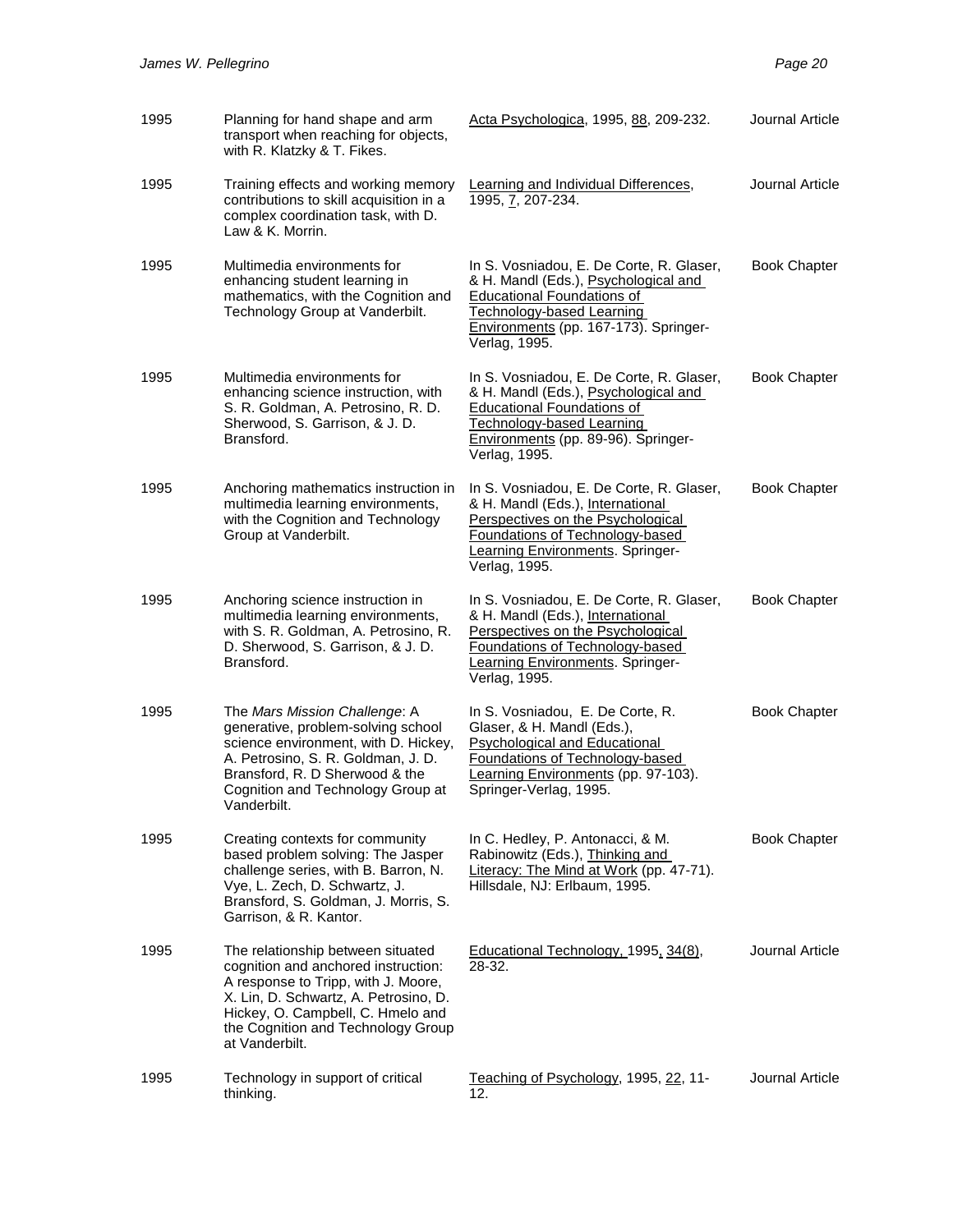| 1995 | Performance of blind and sighted<br>persons on spatial tasks, with R.<br>Klatzky, R. Golledge, J. Loomis, & J.<br>Cicinelli.                                                                                                                                          | Journal of Visual Impairment &<br>Blindness, 1995, Jan-Feb, 70-82.                                                                                                                                                                  | Journal Article         |
|------|-----------------------------------------------------------------------------------------------------------------------------------------------------------------------------------------------------------------------------------------------------------------------|-------------------------------------------------------------------------------------------------------------------------------------------------------------------------------------------------------------------------------------|-------------------------|
| 1995 | Instructional design and<br>development of learning<br>communities: An invitation to a<br>dialogue, with X. Lin, J. Bransford,<br>C. Hmelo, R. Kantor, D. Hickey, T.<br>Secules, A. Petrosino, S. Goldman<br>and the Cognition and Technology<br>Group at Vanderbilt. | Educational Technology, 1995, 35(5),<br>53-63.                                                                                                                                                                                      | Journal Article         |
| 1995 | A SMART model of new standards<br>and assessments, with B. Barron, N.<br>Vye, S. Goldman and the Cognition<br>and Technology Group at Vanderbilt.                                                                                                                     | Vanderbilt University, Nashville,<br>Tennessee                                                                                                                                                                                      | <b>Technical Report</b> |
| 1996 | Acquisition and transfer of skilled<br>performance: Are visual<br>discrimination skills stimulus<br>specific?, with S. Doane, D.<br>Alderton, & Y. Sohn.                                                                                                              | Journal of Experimental Psychology:<br>Human Perception and Performance,<br>1996, 22, 1218-1248.                                                                                                                                    | Journal Article         |
| 1996 | Looking at technology in context: A<br>framework for understanding<br>technology and education research,<br>with the Cognition and Technology<br>Group at Vanderbilt.                                                                                                 | In D. Berliner & R. Calfee (Eds.) The<br>handbook of educational psychology<br>(pp. 807-840). New York: Simon and<br>Schuster Macmillan Publishing, 1996.                                                                           | <b>Book Chapter</b>     |
| 1997 | The Jasper Project: Lessons in<br>curriculum, instruction, assessment,<br>and professional development, with<br>the Cognition and Technology Group<br>at Vanderbilt.                                                                                                  | Mahwah, NJ: Lawrence Erlbaum<br>Associates, 1997.                                                                                                                                                                                   | <b>Book</b>             |
| 1997 | Information technology and teacher<br>preparation: Some critical issues<br>and illustrative solutions, with J.<br>Altman.                                                                                                                                             | Peabody Journal of Education, 1997,<br>72(1), 89-121.                                                                                                                                                                               | Journal Article         |
| 1997 | Foreword, with A. Glenn.                                                                                                                                                                                                                                              | In A. Glenn (Ed)., Teachers and teacher<br>education in the United States:<br>Perspectives from members of the<br>Japanese-United States Teacher<br><b>Education Consortium; Peabody</b><br>Journal of Education, 1997, 72(1), 1-3. | Journal Article         |
| 1998 | Environments that support<br>meaningful learning, with S.<br>Goldman, C. Mayfield-Stewart, & H.<br>Bateman.                                                                                                                                                           | In L. Hoffmann, A. Krapp, K. A.<br>Renninger, & J. Baumert (Eds.), Interest<br>and learning (pp. 184-196). Kiel,<br>Germany: IPN, University of Kiel.                                                                               | <b>Book Chapter</b>     |
| 1998 | Doing with understanding: Lessons<br>from research on problem-based<br>and project-based learning, with B.<br>Barron, D. Schwartz, N. Vye, A.<br>Morroe, A. Petrosino, L. Zech, J.<br>Bransford, & the Cognition and<br>Technology Group at Vanderbilt.               | Journal of the Learning Sciences, 1998,<br>7 (3&4), 271-311.                                                                                                                                                                        | Journal Article         |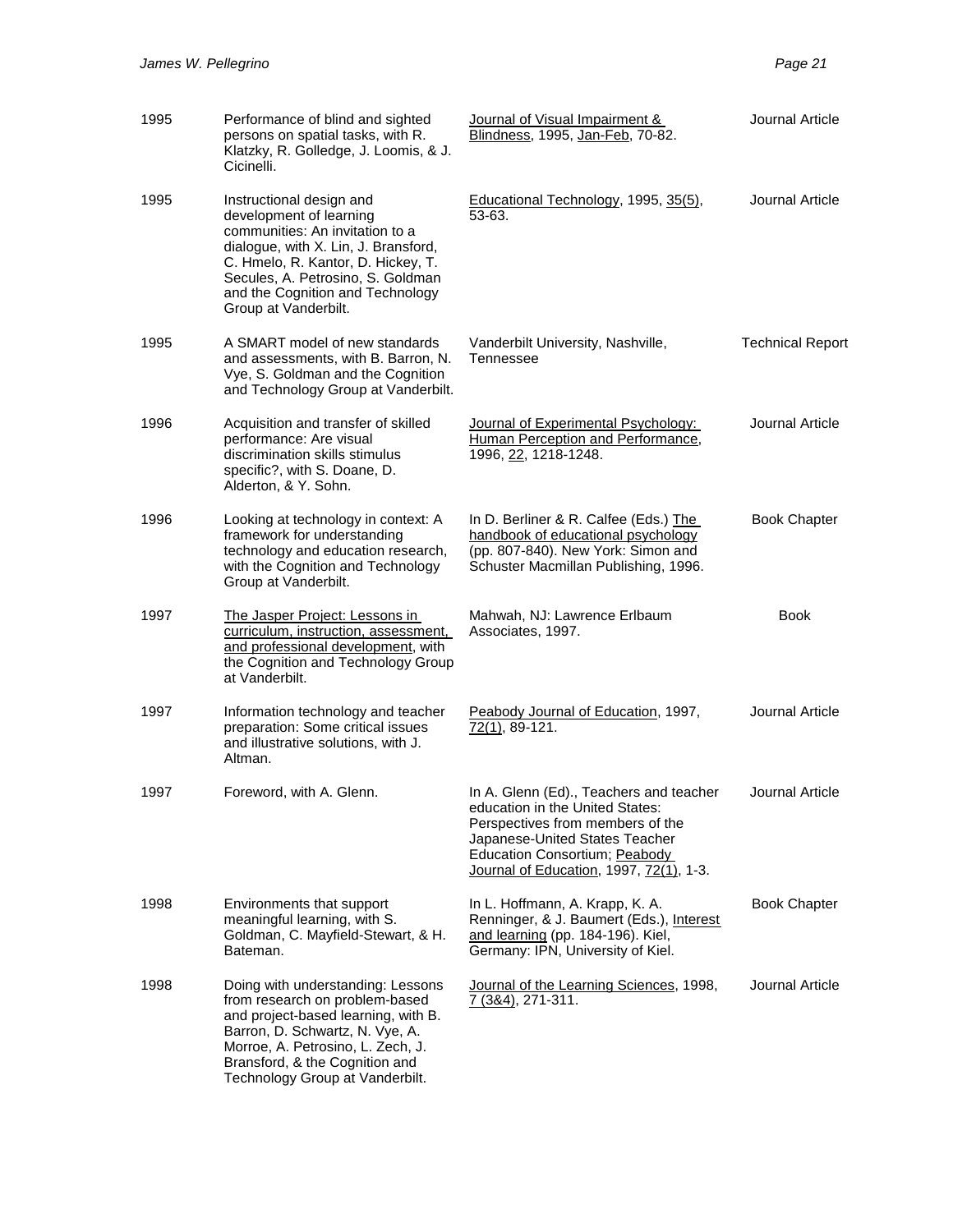| 1998 | Setting consensus goals for<br>academic achievement, with L. Wise<br>& N. Raju (Eds.).                                                                                                             | Special Issue of Applied Measurement<br>in Education, 1998, 11, 1-120.                                                                                       | <b>Edited Journal</b><br>Issue         |
|------|----------------------------------------------------------------------------------------------------------------------------------------------------------------------------------------------------|--------------------------------------------------------------------------------------------------------------------------------------------------------------|----------------------------------------|
| 1998 | Context for our work on<br>achievement-level setting, with L.<br>Wise and N Raju.                                                                                                                  | Applied Measurement in Education,<br>1998, 11, 1-7.                                                                                                          | Journal Article                        |
| 1998 | SMART environments that support<br>monitoring, reflection and revision,<br>with N. Vye, D. Schwartz, J.<br>Bransford, B. Barron, L. Zech & the<br>Cognition and Technology Group at<br>Vanderbilt. | In D. Hacker, J. Dunlosky, & A.<br>Graesser (Eds.), Metacognition in<br>educational theory and practice (pp.<br>305-346). Mahwah, NJ: Erlbaum<br>Associates. | <b>Book Chapter</b>                    |
| 1998 | Technology and learning in Schools<br>For Thought Classrooms, with S.<br>Williams, K. Burgess, M. Bray, J.<br>Bransford, S. Goldman, & the<br>Cognition and Technology Group at<br>Vanderbilt.     | In C. Dede (Ed.), 1998 ASCD yearbook:<br>Learning with technology (pp. 97-119).<br>Alexandria, VA: ASCD.                                                     | <b>Book Chapter</b>                    |
| 1999 | Commentary on the development of<br>mathematical competencies, with S.<br>Goldman.                                                                                                                 | In F. Weinert & W. Schneider (Eds.),<br>Individual development from 3 to 12 (pp.<br>171-175). New York: Cambridge<br>University Press.                       | <b>Book Chapter</b>                    |
| 1999 | Technology for teaching and<br>learning with understanding, with S.<br>R. Goldman, S. M. Williams, R.<br>Sherwood, T. Hasselbring & the<br>Cognition and Technology Group at<br>Vanderbilt.        | In J. M. Cooper (Ed.), Classroom<br>teaching skills (6th edition) (pp. 181-<br>219). Boston, MA: Houghton Mifflin.                                           | <b>Book Chapter</b>                    |
| 1999 | <b>Grading the Nation's Report Card:</b><br><b>Evaluating NAEP and Transforming</b><br>the Assessment of Educational<br>Progress, with L. Jones & K. Mitchell                                      | Washington, DC: National Academy<br>Press, 1999.                                                                                                             | National Academy<br>of Sciences Report |
| 1999 | How People Learn: Bridging<br>Research and Practice, with M. S.<br>Donovan & J. Bransford.                                                                                                         | Washington, DC: National Academy<br>Press, 1999.                                                                                                             | National Academy<br>of Sciences Report |
|      |                                                                                                                                                                                                    | Material from this report also included<br>in:                                                                                                               |                                        |
|      |                                                                                                                                                                                                    | How People Learn: Brain, Mind,<br>Experience, and School, (expanded<br>edition), Washington, DC: National<br>Academy Press, 2000.                            |                                        |
| 1999 | Addressing the two disciplines<br>problem: Linking theories of<br>cognition and learning with<br>assessment and instructional<br>practice, with G. Baxter & R. Glaser.                             | In A. Iran-Nejad & P. D. Pearson (Eds.),<br>Review of research in education (pp.<br>309-355). Washington, DC: AERA                                           | <b>Book Chapter</b>                    |
| 2000 | <b>Grading the Nation's Report Card:</b><br>Research from the Evaluation of<br>NAEP, with N. Raju, M. Bertenthal,<br>L. Jones & K. Mitchell.                                                       | Washington, DC: National Academy<br>Press.                                                                                                                   | National Academy<br>of Sciences Report |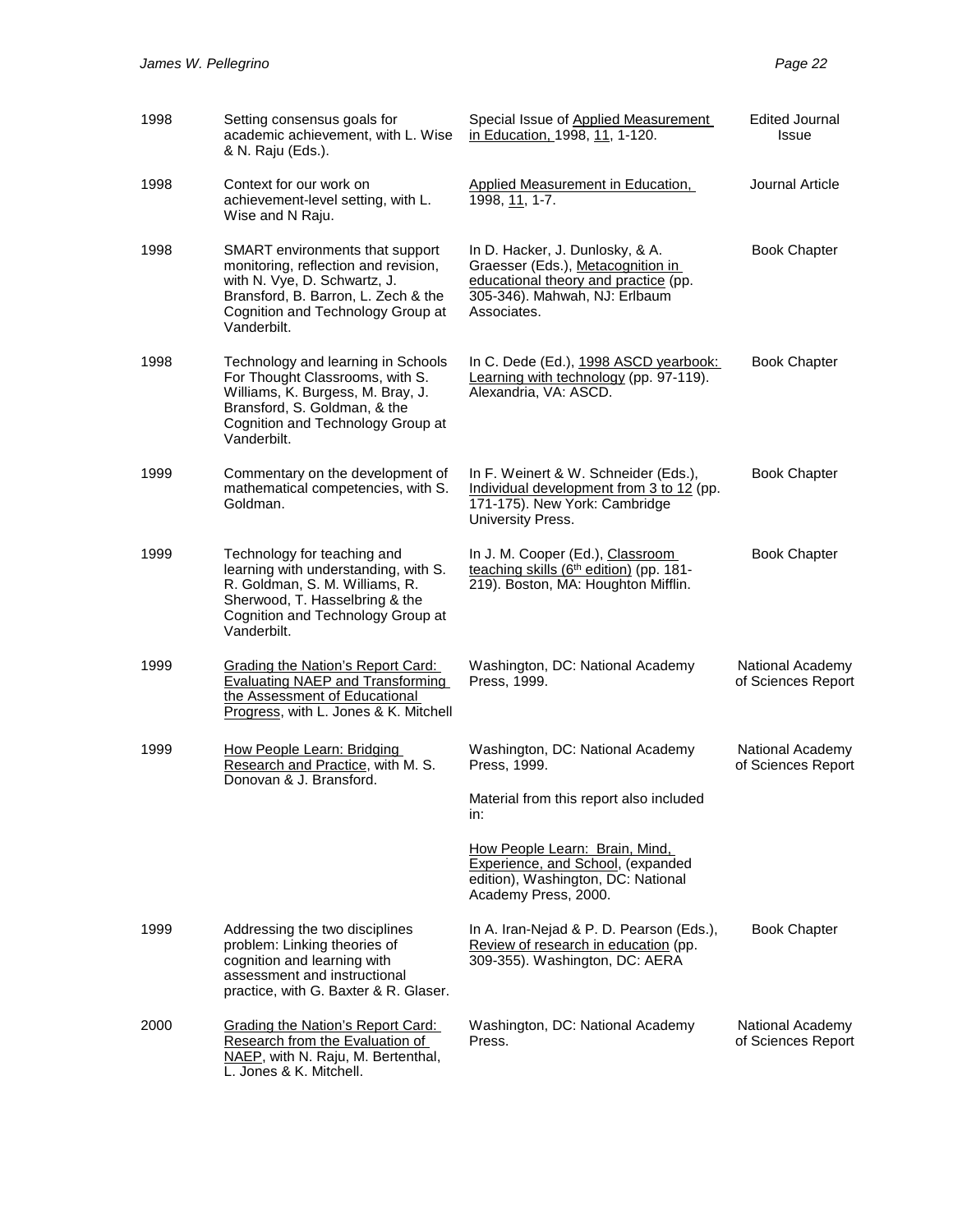| 2000 | Adventures in anchored instruction:<br>Lessons from beyond the ivory<br>tower, with the Cognition and<br>Technology Group at Vanderbilt.                                                          | In R. Glaser (Ed.), Advances in<br>instructional psychology: Vol 5.<br><b>Educational design and cognitive</b><br>science (pp. 35-99). Mahwah, NJ:<br>Erlbaum.                                                                                      | <b>Book Chapter</b>                    |
|------|---------------------------------------------------------------------------------------------------------------------------------------------------------------------------------------------------|-----------------------------------------------------------------------------------------------------------------------------------------------------------------------------------------------------------------------------------------------------|----------------------------------------|
| 2000 | A Response to ACT's Technical<br>Advisers on NAEP Standard Setting.                                                                                                                               | <b>Educational Measurement: Issues and</b><br>Practice, 2000, 19(2), 14-15.                                                                                                                                                                         | Journal<br>Commentary                  |
| 2000 | Leveraging the power of learning<br>theory via information technology.                                                                                                                            | In Log on or lose out: Technology in 21st<br>century teacher education (pp. 48-55).<br>Washington, DC: AACTE.                                                                                                                                       | <b>Book Chapter</b>                    |
| 2001 | Knowing What Students Know: The<br>Science and Design of Educational<br>Assessment, with N. Chudowsky &<br>R. Glaser                                                                              | Washington, DC: National Academies<br>Press.                                                                                                                                                                                                        | National Academy<br>of Sciences Report |
| 2001 | Rethinking and redesigning<br>educational assessment.                                                                                                                                             | Education Commission of the States,<br>Denver, CO.<br>http://www.ecs.org/html/Document.asp?<br>chouseid=2488                                                                                                                                        | Commissioned<br>Policy Paper           |
| 2001 | The motivational and academic<br>consequences of elementary<br>mathematics environments: Do<br>constructivist innovations and reforms<br>make a difference?, with D. Hickey &<br>A. Moore.        | American Educational Research<br>Journal, 2001, 38, 611-652.                                                                                                                                                                                        | Journal Article                        |
| 2001 | Building tests to support instruction<br>and accountability: A guide for                                                                                                                          | Report commissioned by education<br>professional organizations including<br>policymakers, with the Commission on NEA, NAESP, NASSP, NMSP, & AASA.<br>Instructionally Supportive Assessment http://www.nea.org/accountability/buildin<br>gtests.html | Commissioned<br>Report                 |
| 2001 | Illustrative language for an RFP to<br>build tests to support instruction and<br>accountability, with the Commission on NEA, NAESP, NASSP, NMSP, &<br>Instructionally Supportive Assessment AASA. | Report commissioned by education<br>professional organizations including<br>http://www.nea.org/accountability/rfp.ht<br>ml                                                                                                                          | Commissioned<br>Report                 |
| 2002 | Understanding how students learn and In M. J. Smith (Ed.), NSF K-12<br>for the design of curriculum, instruction and Implementation Centers<br>and assessment                                     | inferring what they know: Implications Mathematics and Science Curriculum<br>Conference Proceedings (pp. 76-92).<br>Washington, DC.: National Science<br>Foundation and American Geological<br>Institute.                                           | <b>NSF Report</b>                      |
| 2002 | Connecting learning theory and<br>instructional practice:<br>Leveraging some powerful<br>affordances of technology, with the<br>Cognition and Technology Group at<br>Vanderbilt.                  | In H. O'Neill & R. Perez (Eds.),<br>Technology applications in education: A<br>learning view (pp. 173-209). Mahwah,<br>NJ: Erlbaum.                                                                                                                 | <b>Book Chapter</b>                    |
| 2002 | Issues, examples, and challenges in<br>formative assessment, with E.<br>B. Hunt                                                                                                                   | In D. Halpern & M. Hackel (Eds.), New<br>directions for teaching and learning (pp.<br>73-85), New York: Wiley.                                                                                                                                      | <b>Book Chapter</b>                    |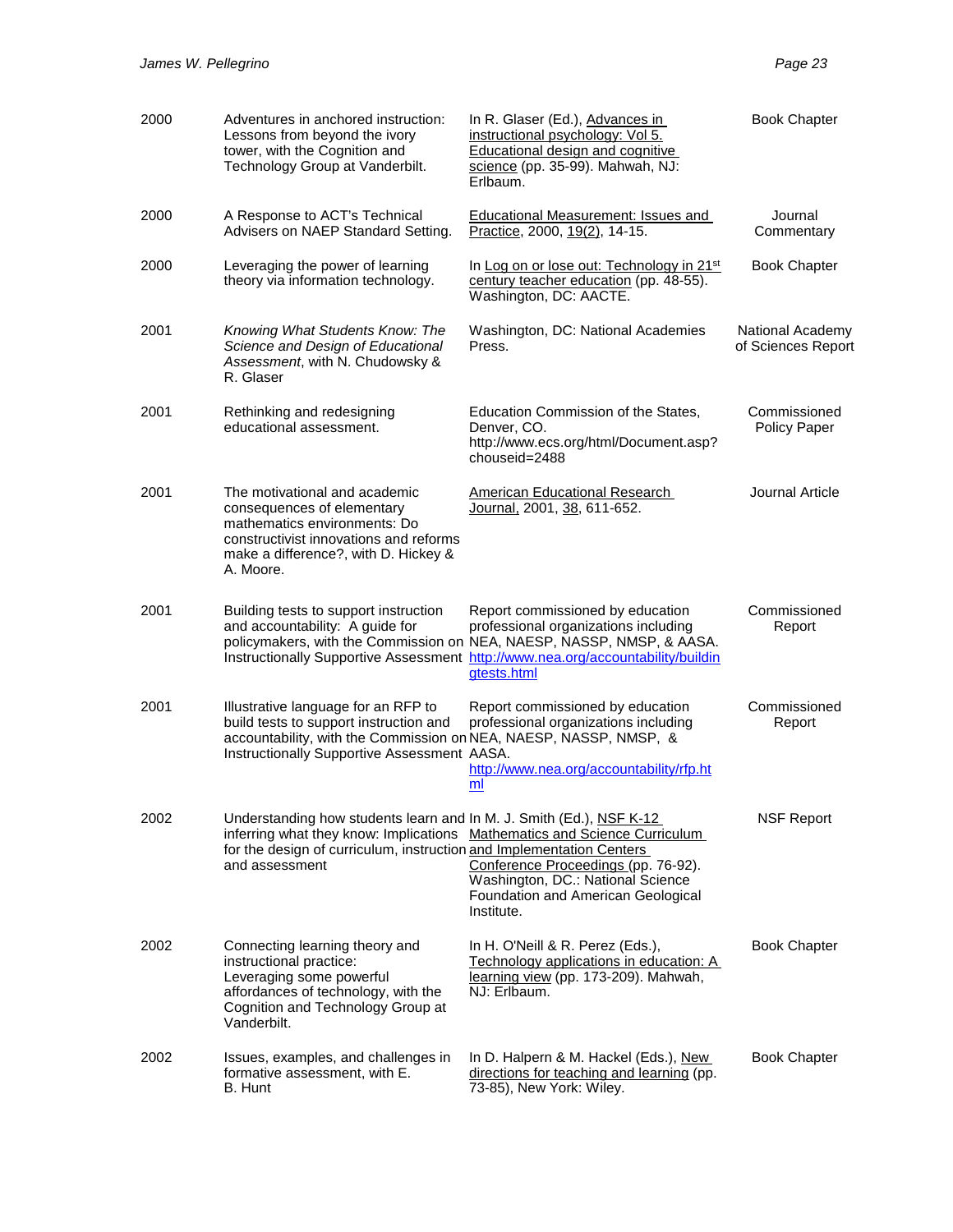| 2002/3 | Technology for teaching and learning<br>with understanding, with S. R.<br>Goldman, S. M. Williams, R.<br>Sherwood, R. Plants & T. Hasselbring.                                     | In J. M. Cooper (Ed.), Classroom<br>teaching skills (7 <sup>th</sup> edition) (pp. 181-<br>224). Boston, MA: Houghton Mifflin.                                                                                         | <b>Book Chapter</b>                                       |
|--------|------------------------------------------------------------------------------------------------------------------------------------------------------------------------------------|------------------------------------------------------------------------------------------------------------------------------------------------------------------------------------------------------------------------|-----------------------------------------------------------|
| 2002   | get it: Educational research in the<br>spotlight, with S. R. Goldman                                                                                                               | Be careful what you ask for – you may Educational Researcher, 2002, 31, No.<br>8, 15-17.                                                                                                                               | Journal Article                                           |
| 2002   | How people learn: Contributions to<br>framing a research agenda in<br>technology education                                                                                         | In. H. Middleton, M. Pavlova, & D.<br>Roebuck (Eds.), Learning in technology<br>education: Challenges for the 21 <sup>st</sup><br>century (pp. 114-129). Brisbane<br>Australia: Griffith University.                   | <b>Book Chapter</b>                                       |
| 2002/3 | Knowing what students know                                                                                                                                                         | <b>Issues in Science and Technology,</b><br>Winter 2002/3, XIX, No. 2, 48-52.                                                                                                                                          | Journal Article                                           |
| 2003   | Connecting learning theory and<br>instruction: Principles, practices and<br>possibilities.                                                                                         | In F. Achtenhagen & E. John (Eds.),<br>Milestones of vocational education and<br>training. Vol. 1. The teaching-learning<br>perspective (pp. 17-42). Bielefeld:<br>Bertelsmann.                                        | <b>Book Chapter</b>                                       |
| 2003   | Issues in the study of complex<br>teaching-learning environments:<br>the Seminar für Wirtschaftspädagogik                                                                          | In F. Achtenhagen & E. John (Eds.),<br>Milestones of vocational education and<br>Comments on the research program of training. Vol. 1. The teaching-learning<br>perspective, (pp. 449-473). Bielefeld:<br>Bertelsmann. | <b>Book Chapter</b>                                       |
| 2003   | The challenge of knowing what<br>students know                                                                                                                                     | Measurement: Interdisciplinary<br>Research and Perspectives, 2003, Vol<br>1, No. 1.                                                                                                                                    | Journal Article                                           |
| 2003   | Large-scale assessments that support <b>Theory into Practice</b> , Winter 2003,<br>learning: What will it take?, with N.<br>Chudowsky                                              | 42(1), 75-83.                                                                                                                                                                                                          | Journal Article                                           |
| 2003   | Assessment: The National<br>Assessment of Educational Progress                                                                                                                     | In J. Guthrie (Ed.), Encyclopedia of<br>Education (pp. 131-134). New York:<br>Macmillan.                                                                                                                               | <b>Book Chapter</b>                                       |
| 2003   | Intelligence: Myths, mysteries, and<br>realities                                                                                                                                   | In J. Guthrie (Ed.), Encyclopedia of<br>Education (pp. 1201-1206). New York:<br>Macmillan.                                                                                                                             | <b>Book Chapter</b>                                       |
| 2003   | Foundations of assessment, with N.<br>Chudowsky                                                                                                                                    | Measurement: Interdisciplinary<br>Research and Perspectives, 2003, Vol<br>1, No. 2, 103-148.                                                                                                                           | Journal Focus<br>Article                                  |
| 2003   | Technology and the advancement of<br>educational assessment                                                                                                                        | In R. Pea, W. Wulf, S. Elliott, & M.<br>Darling (Eds.), Planning for two<br>transformations in education and<br>learning technology: Report of a<br>workshop (pp. 107-110). Washington,<br>DC: National Academy Press. | Essay in National<br>Academy of<br><b>Sciences Report</b> |
| 2003   | Setting Research Agendas in Science, In Proceedings of the 2nd AAAS<br>Mathematics, and Technology<br><b>Education: The National Research</b><br>Council's How People Learn Report | <b>Technology Education Workshop.</b><br>Washington, DC: AAAS.<br>http://www.project2061.org/meetings/tec<br>hnology/tech2/Pellegrino.htm                                                                              | Conference<br>Proceedings                                 |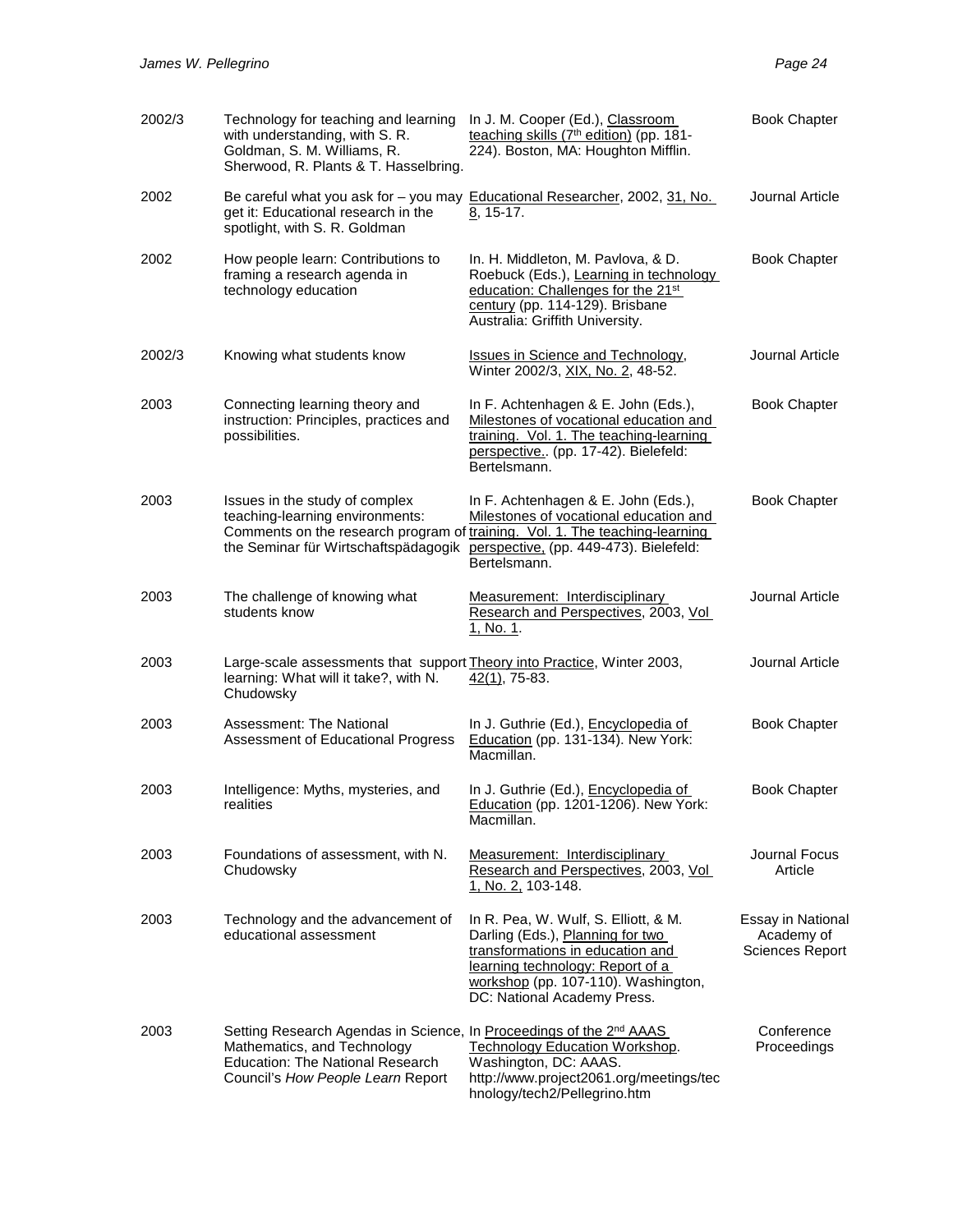| 2004   | The evolution of educational<br>assessment: Considering the past and Report Series, Educational Testing<br>imagining the future.                                                                                                                                | William Angoff Memorial Lecture, Policy<br>Service, Princeton, NJ. Available at:<br>http://www.ets.org/Media/Research/pdf/<br>PICANG6.pdf                                                                     | Invited<br>Distinguished<br>Lecture     |
|--------|-----------------------------------------------------------------------------------------------------------------------------------------------------------------------------------------------------------------------------------------------------------------|---------------------------------------------------------------------------------------------------------------------------------------------------------------------------------------------------------------|-----------------------------------------|
| 2004   | Complex learning environments:<br>Connecting learning theory,<br>instructional design, and technology                                                                                                                                                           | In N. J. Seel & S. Dijkstra (Eds).<br>Curriculum, plans, and processes in<br>instructional design: International<br>perspectives (pp. 25-48). Mahwah, NJ:<br>Erlbaum Associates.                              | <b>Book Chapter</b>                     |
| 2004   | Learning and Instruction: A SERP<br>Research Agenda, with S. Donovan                                                                                                                                                                                            | Washington, DC: National Academies<br>Press.                                                                                                                                                                  | National Academy<br>of Sciences Report  |
| 2004   | Designs for research on technology<br>and assessment: Conflicting or<br>complementary agendas?                                                                                                                                                                  | In B. Means & G. Haertel (Eds.), Using<br><b>Technology Evaluation to Enhance</b><br>Student Learning (pp. 49-56). New York:<br>Teachers College Press.                                                       | <b>Book Chapter</b>                     |
| 2004   | J. Popham, T. Keller, B. Moulding, & P. Test Design for K-12 Science<br>Sandifer                                                                                                                                                                                | Instructionally supportive accountability Design Team Report submitted to the<br>tests in science: A viable option?, with National Research Council Committee on<br>Achievement.                              | <b>NRC</b><br>Commissioned<br>Report    |
| 2005/6 | Technology for teaching and learning<br>with understanding, with S. R.<br>Goldman, K. Lawless & R. Plants.                                                                                                                                                      | In J. M. Cooper (Ed.), Classroom teaching<br>skills (8th edition) (pp. 185-234). Boston,<br>MA: Houghton Mifflin.                                                                                             | <b>Book Chapter</b>                     |
| 2005   | The assessment resources available<br>within the four standards-based K-8<br>mathematics curricula of the CMSI: A<br>review, analysis and critique, with S.<br>Goldman                                                                                          | Technical Report, Chicago Public<br>Schools, Center for the Study of Learning,<br>Instruction, and Teacher Development).<br>Chicago: University of Illinois at Chicago                                        | Commissioned<br><b>Technical Report</b> |
| 2005   | Frameworks and methods for<br>analyzing the assessment resources<br>available within the four standards-<br>CMSI, with S. Goldman                                                                                                                               | Technical Report, Chicago Public<br>Schools, Center for the Study of Learning,<br>Instruction, and Teacher Development).<br>based K-8 mathematics curricula of the Chicago: University of Illinois at Chicago | Commissioned<br><b>Technical Report</b> |
| 2005   | Theory, Level, and Function: Three<br>dimensions for understanding transfer from a modern<br>and student assessment, with D. T.<br>Hickey                                                                                                                       | In J. P. Mestre (Ed.). Transfer of learning<br>multidisciplinary perspective (pp. 251-<br>293). Greenwich, CO: Information Age<br>Publishing.                                                                 | <b>Book Chapter</b>                     |
| 2005   | A Prospectus for Design of Evaluation Commissioned Report for U.S.<br>Studies of the USDOE EETT Program: Department of Education.<br>Professional Development of Teachers<br>in the Integration of Technology into<br>Teaching and Learning, with K.<br>Lawless |                                                                                                                                                                                                               | U. S. Government<br>Report              |
| 2005   | option?, with J. Popham, T. Keller, B.<br>Moulding, & P. Sandifer                                                                                                                                                                                               | Instructionally supportive accountability Measurement: Interdisciplinary Research<br>tests in science: A viable assessment and Perspectives, 2005, 3(3), 121-187.                                             | Journal Focus<br>Article                |
| 2005   | Ah, the real world. with J. Popham, T.<br>Keller, B. Moulding, & P. Sandifer                                                                                                                                                                                    | <b>Measurement: Interdisciplinary Research</b><br>and Perspectives, 2005, 3(3), 202-205.                                                                                                                      | Journal Article                         |
| 2006   | Educational assessment: Towards<br>better alignment between theory and                                                                                                                                                                                          | In L. Verschaffel, F. Dochy, M. Boekaerts,<br>& S. Vosniadou (Eds.). Instructional                                                                                                                            | <b>Book Chapter</b>                     |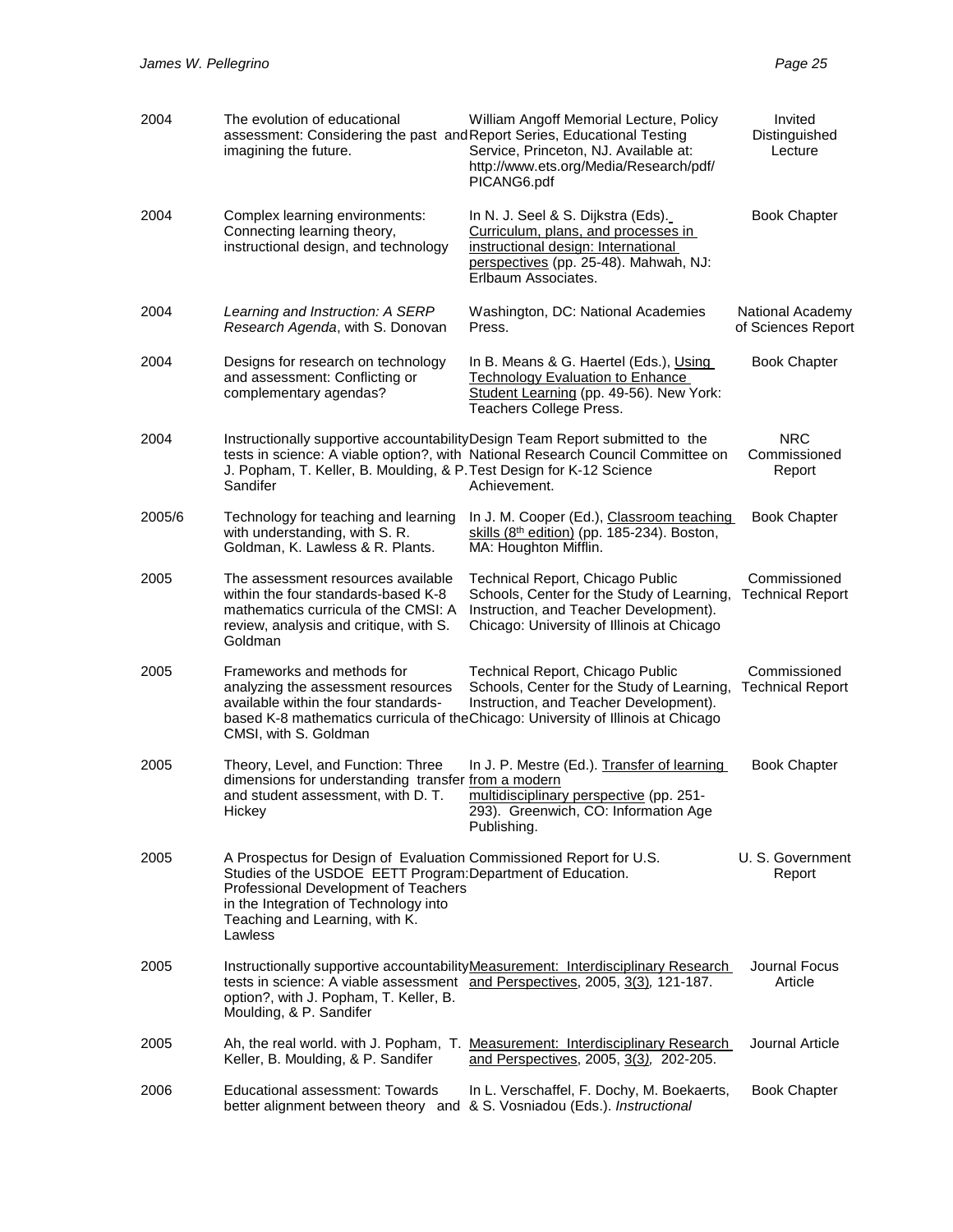|      | practice, with D. Hickey                                                                                                                                                                                                              | psychology: Past, present and future<br>trends.<br>Sixteen essays in honour of Erik De Corte<br>(Advances in Learning and<br>Instruction Series) (pp 169-189). Oxford:<br>Elsevier.                                                                         |                           |
|------|---------------------------------------------------------------------------------------------------------------------------------------------------------------------------------------------------------------------------------------|-------------------------------------------------------------------------------------------------------------------------------------------------------------------------------------------------------------------------------------------------------------|---------------------------|
| 2006 | Understanding and influencing the<br>integration of technology into teacher<br>education, with S. R. Goldman, M.<br>Brown, B. Oney, D. C. Nacu & R.<br><b>Plants</b>                                                                  | In F. Oser, F. Achtenhagen & U. Renold<br>(Eds.). Competence oriented teacher<br>training: Old research demands and new<br>pathways (pp. 179-196). Rotterdam:<br>Sense Publishers.                                                                          | <b>Book Chapter</b>       |
| 2006 | From early reading to high school<br>four educational innovations against<br>principles for effective scale up                                                                                                                        | In B. Schneider & S. K. McDonald (Eds.).<br>mathematics: Matching case studies of Scaling up educational reform: Volume 2:<br>Principles and examples (pp 131-140).<br>New York: Rowman & Littlefield.                                                      | <b>Book Chapter</b>       |
| 2006 | Lessons learned from using an<br>asynchronous online discussion board Proceedings of 7th international<br>cognitive psychology lecture class, with 956-957). Mahwah, NJ: Erlbaum<br>J. Lippman, R. Koziol, & E. Whitehair Associates. | In S. Barab, K. Hay, & D. Hickey (Eds.).<br>to facilitate scientific thinking in a large conference of the learning sciences (pp.                                                                                                                           | Conference<br>Proceedings |
| 2006 | The AIM System: A tool for designing<br>professional development in multiple<br>areas of teaching, learning &<br>assessment, with S. Goldman, M.<br>Brown and K. Lawless                                                              | In Kinshuk, D. G. Sampson, J. M. Spector,<br>and supporting teacher education and & P. Isaias (Eds.). Proceedings of IADIS<br>International Conference on Cognition and<br>Exploratory Learning in the Digital Age<br>(pp. 396-400). Portugal: IADIS Press. | Conference<br>Proceedings |
| 2006 | Rethinking and Redesigning<br>Curriculum, Instruction and<br>Assessment: What Contemporary<br>Research and Theory Suggests                                                                                                            | Commissioned Paper for the New<br>Commission on the Skills of the American<br>Workforce sponsored by the National<br>Center for Education and the Economy.<br>Available at:<br>http://skillscommission.org/commissioned.<br>htm                             | Commissioned<br>Paper     |
| 2006 | technical quality of alternate<br>assessments, with S. Marion                                                                                                                                                                         | A validity framework for evaluating the Educational Measurement: Issues and<br>Practice, Winter 2006, 47-57.                                                                                                                                                | Journal Article           |
| 2007 | Beyond rhetoric: Realities and<br>complexities of integrating assessment assessment: Shaping teaching and<br>into teaching and learning, with S.<br>Goldman                                                                           | In C. Dwyer (Ed). The future of<br>learning (pp. 7-52). Mahwah, NJ: Erlbaum.                                                                                                                                                                                | <b>Book Chapter</b>       |
| 2007 | Professional development in<br>integrating technology into teaching<br>and learning: Knowns, unknowns, and<br>ways to pursue better questions and<br>answers, with K. Lawless                                                         | Review of Educational Research, 77, 4,<br>575-614.                                                                                                                                                                                                          | Journal Article           |
| 2007 | Should NAEP performance standards Phi Delta Kappan, 88 (7), 539-541.<br>be used for setting standards on state<br>assessments?                                                                                                        |                                                                                                                                                                                                                                                             | Journal Article           |
| 2007 | Teacher education and technology:<br>Initial results from the "What Works"<br>Bertenthal, & K. Lawless                                                                                                                                | In L. Smolin, K. Lawless, & N. Burbules<br>(Eds.), Information and communication<br>and Why" project, with S. Goldman, M. technologies: Considerations of current<br>practice for teachers and teacher<br>educators (pp. 52-86). New York:<br>Blackwell.    | <b>Book Chapter</b>       |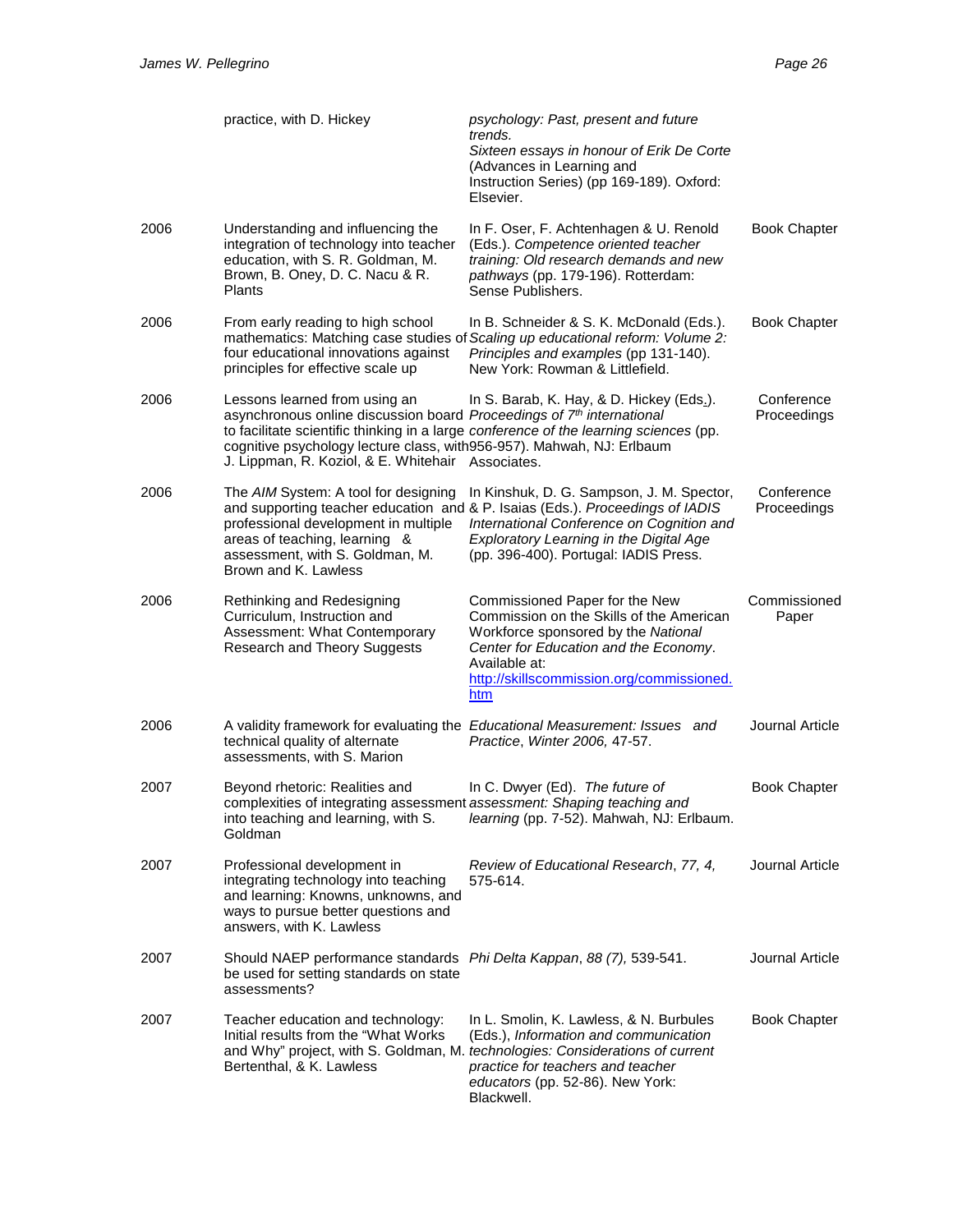| 2007 | Assessment and Accountability for<br>Improving Schools and Learning:<br>Principles and Recommendations for<br>Federal and State and Local Systems, http://www.edaccountability.org/<br>(authored as a member of the nine-<br>person Expert Panel on Assessment). | Commissioned report produced for the<br>Forum on Educational Accountability,<br>available online at                                                                                       | Commissioned<br>Report    |
|------|------------------------------------------------------------------------------------------------------------------------------------------------------------------------------------------------------------------------------------------------------------------|-------------------------------------------------------------------------------------------------------------------------------------------------------------------------------------------|---------------------------|
| 2008 | Practice: Technology and the<br>Evolution of Anchored Instruction, with for learning and instruction: Essays in<br>S. Brophy                                                                                                                                     | From Cognitive Theory to Instructional In D. Ifenthaler, P. Pirnay-Dummer, & J.<br>M. Spector (Eds.), Understanding models<br>honor of Norbert Seel (pp. 277-303). New<br>York: Springer. | <b>Book Chapter</b>       |
| 2008 | <b>Technology and Formative</b><br>Assessment, with J. Brown & S. Hinze A Reference Handbook. Vol 2.                                                                                                                                                             | In T. Good (Ed.), 21st Century Education:<br>Technology (pp. 245-255). Thousand<br>Oaks, CA: Sage.                                                                                        | <b>Book Chapter</b>       |
| 2008 | Beyond standard lectures: Supporting<br>the development of critical thinking in<br>cognitive psychology courses, with J.<br>Lippman, T. Kershaw, & S. Ohlsson                                                                                                    | In D. S. Dunn, J. S. Halonen, & R. A.<br>Smith (Eds.) Teaching critical thinking in<br>psychology: A handbook of best practices<br>(pp. 183-197), New York: Blackwell.                    | <b>Book Chapter</b>       |
| 2008 | Savannah: Mobile gaming and<br>Goldman                                                                                                                                                                                                                           | In D. Leu, J. Coiro, C. Lankshear, & M.<br>learning: A review commentary, with S. Knobel, (Eds.), Handbook of Research on<br>New Literacies (pp. 1037-1048). Mahwah,<br>NJ: Erlbaum.      | <b>Book Chapter</b>       |
| 2008 | Sustaining technology integration in<br>teacher education, with M. Cohen, D.<br>Schmidt, & S. Schultz                                                                                                                                                            | Action in Teacher Education.                                                                                                                                                              | Journal Article           |
| 2008 | Educating Future Engineers: Who,<br>What, and How, with S. Sheppard &<br>B. Olds (Eds.)                                                                                                                                                                          | Special Issue of the Journal of<br>Engineering Education, July 2008                                                                                                                       | Journal Special<br>Issue  |
| 2008 | On becoming a 21 <sup>st</sup> century engineer,<br>with S. Sheppard & B. Olds                                                                                                                                                                                   | Journal of Engineering Education, 97 (3),<br>231-234.                                                                                                                                     | Journal Article           |
| 2008 | What students can teach us, with S.<br>Sheppard & B. Olds                                                                                                                                                                                                        | Journal of Engineering Education Selects,<br>p. 57, July 2008.                                                                                                                            | Journal Brief             |
| 2008 | Undergraduate cognitive psychology<br>students' evaluations of scientific                                                                                                                                                                                        | In Proceedings of 8th International                                                                                                                                                       | Conference                |
|      | arguments in a contrasting-essays<br>assignment, with J. Lippman & F.<br>Amurao                                                                                                                                                                                  | conference of the learning sciences, 2008.                                                                                                                                                | Proceedings               |
| 2008 | Using construct-centered design to<br>align curriculum, instruction, and<br>assessment development in emerging<br>science, with Members of the National<br>Center for Teaching and Learning<br>Nanoscale Science and Engineering                                 | In Proceedings of 8th International<br>conference of the learning sciences, 2008.                                                                                                         | Conference<br>Proceedings |
| 2008 | Construct-centered design, with N.                                                                                                                                                                                                                               | In Proceedings of 8th International<br>Shin, S. Stevens, J. Krajcik, & S. Geier conference of the learning sciences, 2008.                                                                | Conference<br>Proceedings |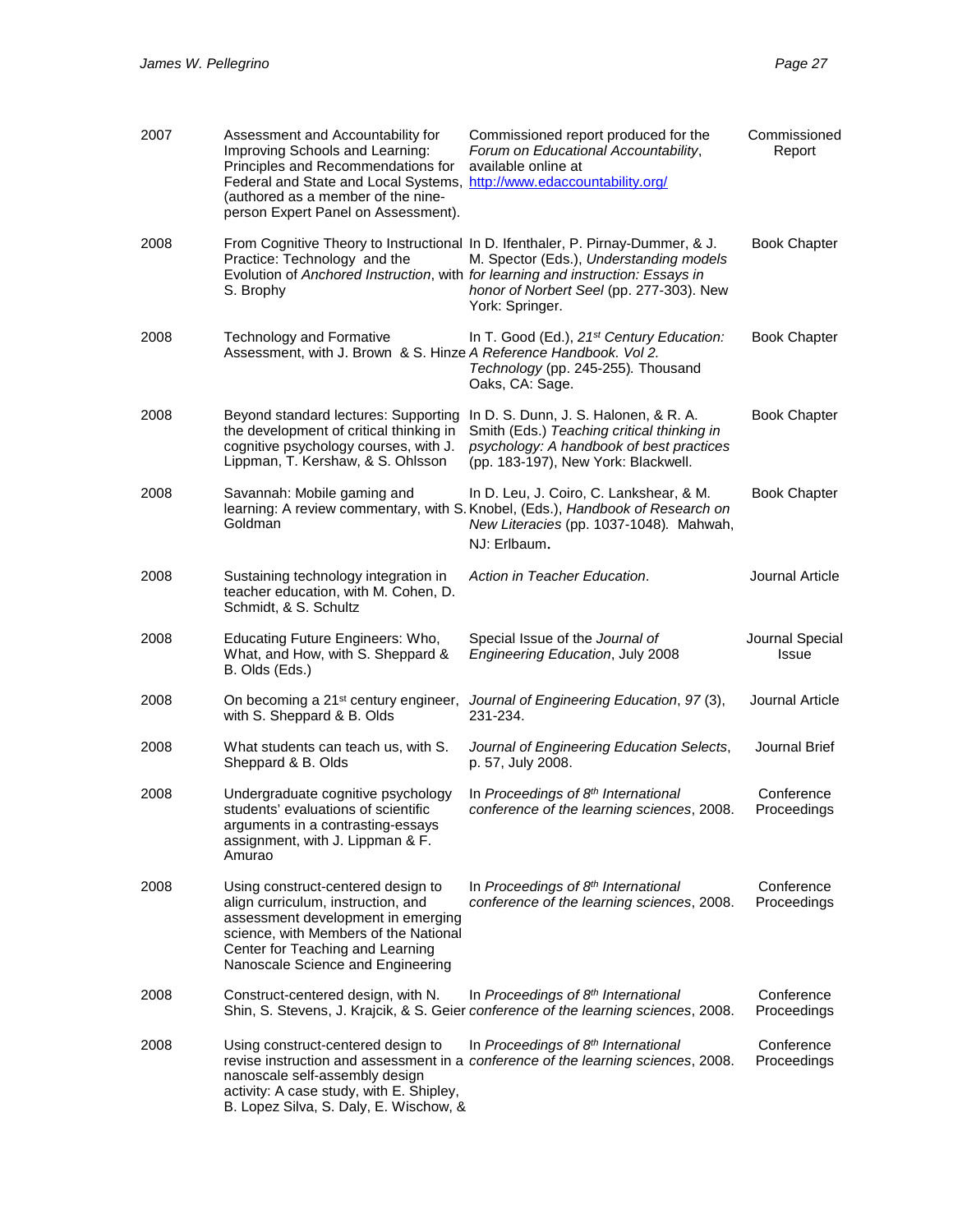T. Moher

| 2009    | Making contemporary knowledge<br>shareable and useable in teacher<br>education: Technology and media<br>tools to transform teaching and<br>& M. Brown                       | In F. Oser, U. Renold, E. John, E.<br>Winther, & S. Weber (Eds.), VET Boost:<br>Towards a theory of professional<br>competencies - Essays in Honor of Frank<br>learning, with S. Goldman, K. Lawless, Achtenhagen (pp. 189-200). Dordrecht,<br>Netherlands: Sense Publishers        | <b>Book Chapter</b>                         |
|---------|-----------------------------------------------------------------------------------------------------------------------------------------------------------------------------|-------------------------------------------------------------------------------------------------------------------------------------------------------------------------------------------------------------------------------------------------------------------------------------|---------------------------------------------|
| 2009    | Teacher education and technology: A<br>look at current practice and why there<br>is still much left to do, with S. Goldman Towards a theory of professional<br>& K. Lawless | In F. Oser, U. Renold, E. John, E.<br>Winther, & S. Weber (Eds.), VET Boost:<br>competencies - Essays in Honor of Frank<br>Achtenhagen. Dordrecht, Netherlands:<br><b>Sense Publishers</b>                                                                                          | <b>Book Chapter</b>                         |
| 2009    | Strategy selection for cognitive skill<br>acquisition depends on task demands<br>and working memory capacity, with S.<br>Hinze & M. Bunting                                 | Learning and Individual Differences, 19,<br>590-595.                                                                                                                                                                                                                                | Journal Article                             |
| 2009    | Technology and testing, with E.<br>Quellmalz                                                                                                                                | Science, 323, 75-79.                                                                                                                                                                                                                                                                | Journal Article                             |
| 2009    | The Challenges of Conceptualizing<br>Assess Their Competence.                                                                                                               | In M. Perie (Ed.), Considerations for the<br>What Low Achievers Know and How to Alternate Assessment based on Modified<br>Achievement Standards (AA-MAS):<br>Understanding the Eligible Population and<br>Applying that Knowledge to their<br>Instruction and Assessment. New York, | Chapter in<br>Commissioned<br>Report        |
| 2009    | Pre-K-12 Science and Mathematics<br>Education, (authored as a member of Paper<br>the 14 person Expert Panel)                                                                | NY: New York Comprehensive Center.<br>National Academy of Education White                                                                                                                                                                                                           | National Academy<br>of Education<br>Reports |
| 2010    |                                                                                                                                                                             | Technology and formative assessment In P. Peterson, E. Baker, & B. McGaw,<br>(Eds.), International Encyclopedia of<br>Education (3rd Ed.), Volume 8, (pp. 42-<br>47). Oxford, England: Elsevier                                                                                     | <b>Book Chapter</b>                         |
| 2010    | Linking Cognitive and Developmental<br>Research and Theory to Problems of<br><b>Educational Practice: A Consideration</b><br>of Agendas and Issues                          | In N. Stein (Ed.), Developmental Science<br>Goes to School, Taylor Francis, 2010.                                                                                                                                                                                                   | <b>Book Chapter</b>                         |
| 2010    | The Challenges of Conceptualizing<br>What Low Achievers Know and<br>Assessing that Knowledge.                                                                               | In M. Perie (Ed.) (2010). Teaching and<br>Assessing Low-Achieving Students with<br>Disabilities: A Guide to Alternate<br>Assessments Based on Modified<br>Achievement Standards (pp. 67-109).<br>Baltimore, MD: Brookes Publishing.                                                 | Book Chapter                                |
| 2010-11 | Perspectives on the integration of<br>technology and assessment, with E.                                                                                                    | Journal of Research on Technology in<br>Education, 43(2), 119-134.                                                                                                                                                                                                                  | Journal Article                             |
|         | Quellmalz.                                                                                                                                                                  | Reprinted in: L. Schrum (Ed.),<br>Considerations on Educational<br>Technology Integration:<br>The Best of JRTE. New York:<br>International Society for Technology in<br>Education.                                                                                                  |                                             |
| 2010    | The design of an assessment system<br>for the race to the top.                                                                                                              | In P. Forgione & N. Doorey (Eds.),<br><b>Exploratory Seminar: Measurement</b>                                                                                                                                                                                                       | <b>Book Chapter</b>                         |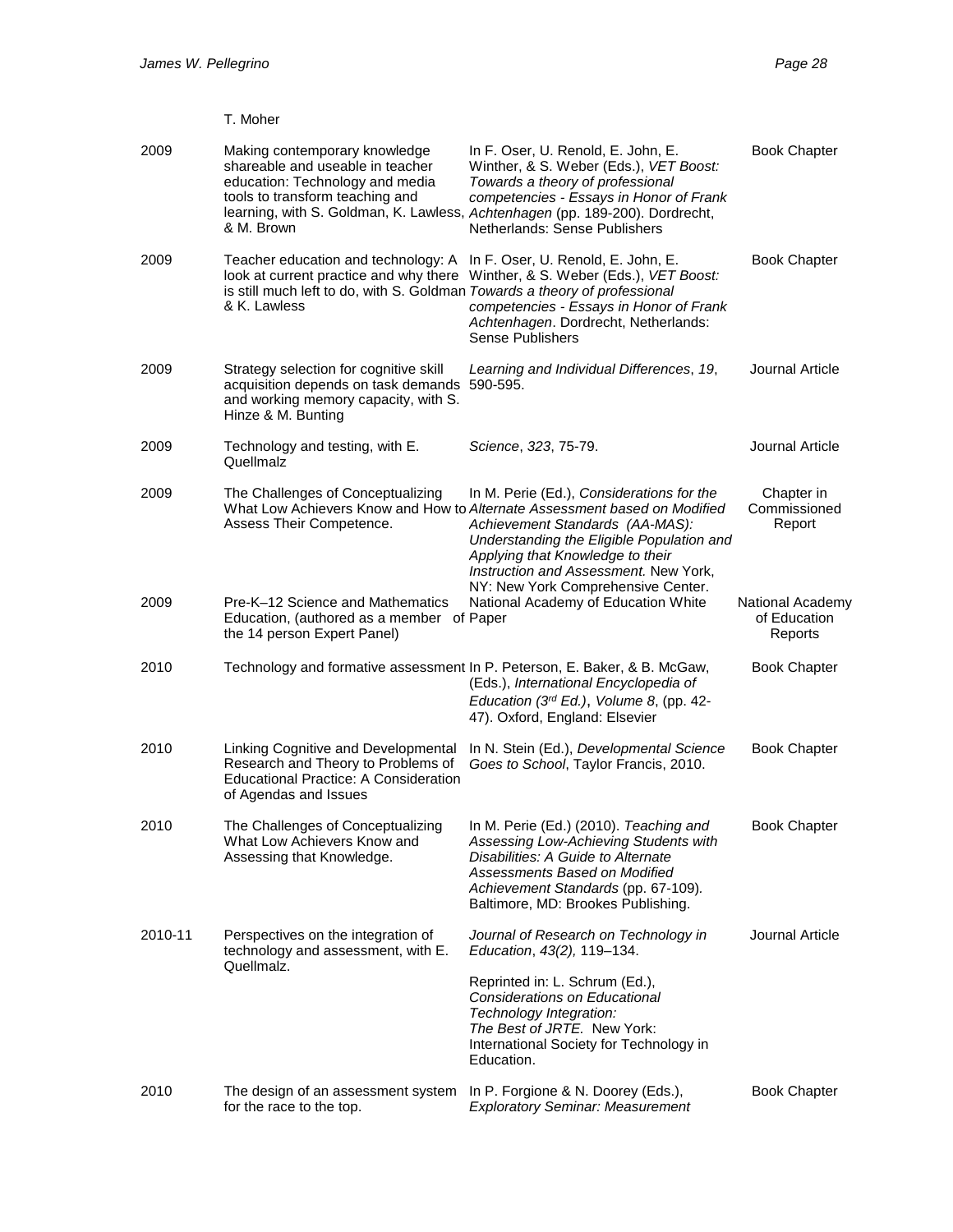|      |                                                                                                                                                                                           | Challenges Within the Race to the Top<br>Agenda. Princeton, NJ: Center for K-12<br>Assessment & Performance Management,<br><b>Educational Testing Service.</b>                                                                                                         |                                                  |
|------|-------------------------------------------------------------------------------------------------------------------------------------------------------------------------------------------|------------------------------------------------------------------------------------------------------------------------------------------------------------------------------------------------------------------------------------------------------------------------|--------------------------------------------------|
| 2010 | Student Understandings of Solutions,<br>with S. Ryan, D. Wink, & S. Goldman                                                                                                               | In K. Gomez, L. Lyons, & J. Radinsky<br>(Eds.) Learning in the Disciplines:<br>Proceedings of the 9th International<br>Conference of the Learning Sciences<br>(ICLS 2010) - Volume 2 (pp. 460-461).<br>International Society of the Learning<br>Sciences: Chicago, IL. | Conference<br>Proceedings                        |
| 2011 | A Technology for Assessing Multiple<br>Source Comprehension: An Essential<br>Skill of the 21 <sup>st</sup> Century, with S.<br>Goldman, K. Lawless, J. Braasch, F.<br>Manning, & K. Gomez | In M. Mayrath, J. Clarke-Midura, & D. H.<br>Robinson (Eds.). Technology-based<br>assessments for 21st Century skills:<br>Theoretical and practical implications from<br>modern research (pp. 173-210). Charlotte,<br>NC: Information Age Publishing.                   | <b>Book Chapter</b>                              |
| 2011 | Concept Inventories as Aids for<br>Instruction: A Validity Framework<br>with Examples of Application, with L.<br>DiBello, K. James. N. Jorion, & L.<br>Schroeder.                         | In Proceedings of 2011 International<br>Research in Engineering Education<br>Symposium (pp. 698-706). Madrid, Spain.                                                                                                                                                   | Conference<br>Proceedings                        |
| 2012 | The design of an assessment system<br>focused on student achievement: A<br>learning sciences perspective on<br>issues of competence, growth and<br>measurement.                           | In S. Bernholt, K. Neumann, & P. Nentwig<br>(Eds.). Making it Tangible - Learning<br>Outcomes in Science Education (pp. 87-<br>117). Münster: Waxmann.                                                                                                                 | <b>Book Chapter</b>                              |
| 2012 | Using evidence-centered design task<br>models in automatic item generation,<br>with K. Huff, C. Alves, & P. Kaliski                                                                       | In M. Gierl & T. Haladyna (Eds.) Automatic<br>Item Generation (pp.102-118). London,<br>England: Informa.                                                                                                                                                               | <b>Book Chapter</b>                              |
| 2012 | Tests helping teachers, with W. J.<br>Popham & D. Berliner                                                                                                                                | American School Board Journal, 199(3),<br>19-21.                                                                                                                                                                                                                       | Journal Article                                  |
| 2012 | Teaching about climate change: The<br>role of zoos and aquariums in formal<br>and informal science education.                                                                             | In A. Grajal & S. Goldman (Eds.). Climate<br>change education: A primer<br>for zoos and aquariums (pp. 37-46). The<br>Climate Literacy Zoo Education Network<br>(CliZEN). Brookfield, IL: Chicago Zoo<br>Society.                                                      | Chapter in<br>ebook                              |
| 2012 | Education for Life and Work:<br>Developing Transferable Knowledge<br>and Skills in the 21 <sup>st</sup> Century, with M.<br>Hilton                                                        | Washington, DC: National Academies<br>Press.                                                                                                                                                                                                                           | National<br>Academy of<br><b>Sciences Report</b> |
| 2012 | Now who will ask 'What did you<br>discover today'? A Tribute to Robert<br>Glaser, with S. Goldman                                                                                         | Journal of the Learning Sciences, 21(2),<br>483-485.                                                                                                                                                                                                                   | Journal<br>Commentary                            |
| 2012 | in interesting times                                                                                                                                                                      | Assessment of science learning: Living Journal of Research in Science Teaching,<br>$49(6)$ , 831-841.                                                                                                                                                                  | Journal Article                                  |
| 2012 | From cognitive principles to<br>instructional practices: The devil is<br>often in the details                                                                                             | Journal of Applied Research in Memory<br>and Cognition, 1, 260-262.                                                                                                                                                                                                    | Journal Article                                  |
| 2013 | Measuring what matters: Technology<br>and the design of assessments that                                                                                                                  | In R. Luckin, S. Puntambekar, P.<br>Goodyear, B. Grabowski, J. Underwood, &                                                                                                                                                                                            | <b>Book Chapter</b>                              |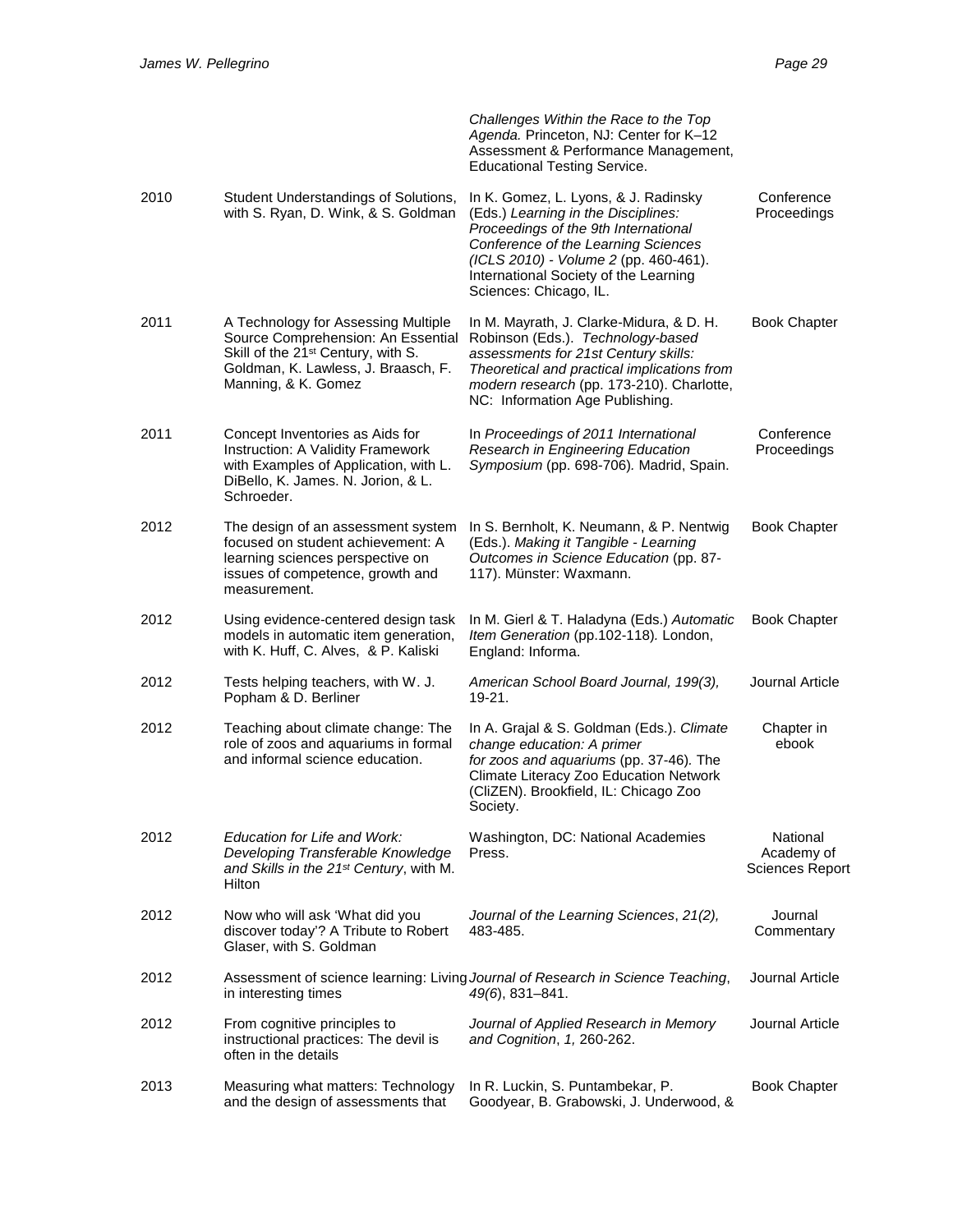|      | support learning                                                                                                                           | N. Winters (Eds.). Handbook of Design in<br>Educational Technology (pp. 377-387).<br>New York: Rutledge.                                                                                           |                                                  |
|------|--------------------------------------------------------------------------------------------------------------------------------------------|----------------------------------------------------------------------------------------------------------------------------------------------------------------------------------------------------|--------------------------------------------------|
| 2013 | Measuring what matters in a digital<br>age: Technology and the design of<br>assessments for multisource<br>comprehension                   | In D. G. Sampson, D. Ifenthaler, P. Isais,<br>& M. Spector (Eds.). Ubiquitous and<br>Mobile Informal and Formal Learning in<br>Digital Age (pp. 259-286). Springer                                 | <b>Book Chapter</b>                              |
| 2013 | The importance of constructive<br>comprehension processes in learning<br>from tests, with S. Hinze & J. Wiley                              | Journal of Memory and Language, 69,<br>151-164.                                                                                                                                                    | Journal Article                                  |
| 2013 | Proficiency in science: Assessment<br>challenges and opportunities                                                                         | Science, 340, 320-323.                                                                                                                                                                             | Journal Article                                  |
| 2013 | A Public Policy Statement: Gordon<br>Commission on the Future of<br>Co-Chair of the Commission)                                            | Princeton, NJ: Educational Testing<br>Service. Retrievable at:<br>Assessment in Education (authored as http://www.gordoncommission.org/rsc/pdfs<br>/gordon_commission_public_policy_report<br>.pdf | Policy Report                                    |
| 2013 | Criteria for High-Quality Assessment,<br>with L. Darling-Hammond & Joan<br>Herman et al.                                                   | Stanford, CA: Stanford Center for<br>Opportunity Policy in Education.<br>Retrievable at:<br>http://edpolicy.stanford.edu/publications/p<br>ubs/847                                                 | Policy Report                                    |
| 2013 | Estimating the Effect of Web-Based<br>C. Heffernan, S. Goldman<br>& D. Goldstein                                                           | <b>Artificial Intelligence in Education</b><br>Homework, with K. Kelly, N. Heffernan, Lecture Notes in Computer Science Vol.<br>7926, pp. 824-827.                                                 | Conference<br>Proceedings                        |
| 2014 | Developing Assessments for the<br><b>Next Generation Science Standards,</b><br>with M. Wilson, J. Koenig, & A. Beatty                      | Washington, DC: National Academies<br>Press.                                                                                                                                                       | National<br>Academy of<br><b>Sciences Report</b> |
| 2014 | The science and design of<br>assessment in engineering<br>education, with L. DiBello &<br>S. Brophy                                        | In A. Johri & B. Olds (Eds.). Cambridge<br>Handbook of Engineering Education<br>Research (pp. 571-598). Cambridge,<br>England: Cambridge University Press.                                         | <b>Book Chapter</b>                              |
| 2014 | design and use of assessments in<br>education                                                                                              | A learning sciences perspective on the In K. Sawyer (Ed.), Cambridge Handbook<br>of Research in the Learning Sciences (pp.<br>233-252), Cambridge, England:<br><b>Cambridge University Press</b>   | <b>Book Chapter</b>                              |
| 2014 | Beyond rhetoric: Considerations of                                                                                                         | In J. Bellanca (Ed.), 21 <sup>st</sup> Century Skills:<br>deeper learning and 21 <sup>st</sup> century skills The Deeper Learning Connection, New<br>York: Solution Tree Press.                    | <b>Book Chapter</b>                              |
| 2014 | and learning: Changes in practice<br>enabled by recommended changes in<br>policy                                                           | Assessment in the service of teaching Teachers College Record, 116(11), 1-10.                                                                                                                      | Journal Article                                  |
| 2014 | Learning from the reform mistakes of Education Week, April 10, 2014<br>the past                                                            |                                                                                                                                                                                                    | Commentary                                       |
| 2014 | Bringing formative assessment to<br>schools and making it count, with E.<br>Gordon, M. McGill, D. Sands, K.<br>Kalinich, and M. Chatteriji | Quality Assurance in Education, 22(4),<br>338-352.                                                                                                                                                 | Journal Article                                  |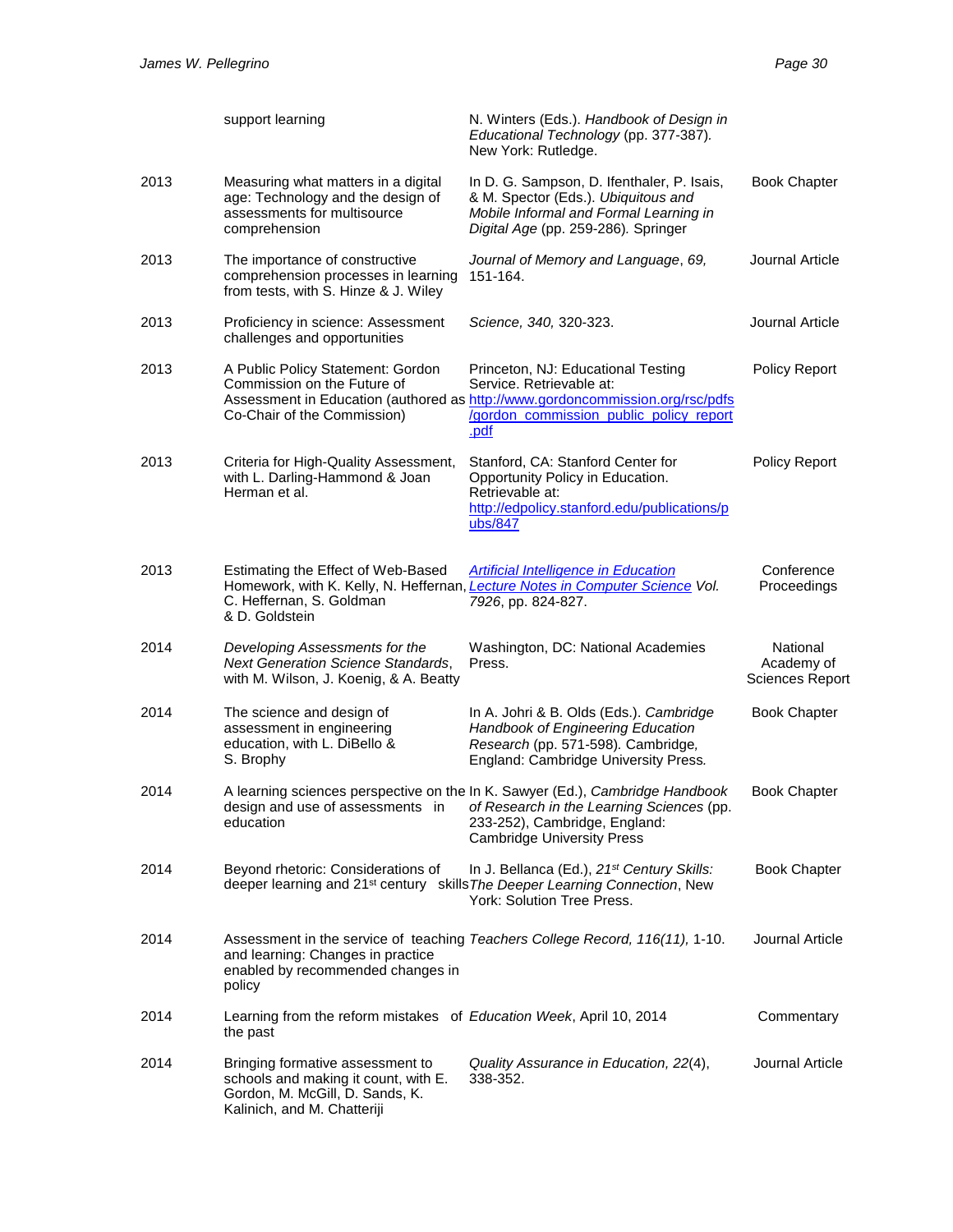| 2014 | Assessment as a positive influence on Psicología Educativa 20, 1-13.<br>21 <sup>st</sup> century teaching and learning: A<br>systems approach to progress                                                                                                        |                                                                                                                                                                                                                               | Journal Article           |
|------|------------------------------------------------------------------------------------------------------------------------------------------------------------------------------------------------------------------------------------------------------------------|-------------------------------------------------------------------------------------------------------------------------------------------------------------------------------------------------------------------------------|---------------------------|
| 2015 | Historical thinking: In search of<br>the design and use of assessments of York: Routledge.<br>student competence, with J. Radinsky<br>& S. Goldman                                                                                                               | In K. Ercikan and P. Seixas (Eds.),<br>conceptual and practical guidance for Assessment of Historical Thinking, New                                                                                                           | <b>Book Chapter</b>       |
| 2015 | An analytic framework for evaluating<br>the validity of concept inventory claims, 454-496.<br>with N. Jorion, B. Gane, L. Schroeder,<br>K. James, & L. DiBello                                                                                                   | Journal of Engineering Education, 104(4),                                                                                                                                                                                     | Journal Article           |
| 2015 | Making good use of new<br>assessments: Interpreting and using<br>scores from the Smarter Balanced<br>Assessment Consortium, with L.<br>Darling-Hammond & E. Haertel                                                                                              | <b>Smarter Balanced Consortium: Technical</b><br>Resource Paper                                                                                                                                                               | <b>Technical Report</b>   |
| 2015 | Continuous improvement of a concept Proceedings of the 2015 American<br>inventory: Using evidence centered<br>design to refine the Thermal and<br>Transport concept inventory, with B.<br>Gane, D. Denick, N. Jorion, L.V.<br>DiBello, R. Streveler, & R. Miller | Society for Engineering Education Annual<br>Conference and Exposition (electronic).<br>American Society for Engineering<br>Education.                                                                                         | Conference<br>Proceedings |
| 2015 | Developing and validating a concept<br>inventory, with N. Jorion, B. Gane, & L.<br>V. DiBello                                                                                                                                                                    | Proceedings of the 2015 American<br>Society for Engineering Education Annual<br>Conference and Exposition (electronic).<br>American Society for Engineering<br>Education.                                                     | Conference<br>Proceedings |
| 2015 | Assessment of complex cognition:<br>Commentary on the design and<br>validation of assessments, with M.<br>Wilson                                                                                                                                                 | Theory Into Practice, 54(3), 263-273.                                                                                                                                                                                         | Journal Article           |
| 2015 | Implications for curriculum, instruction, Brain Sciences, Vol. 2(1) 33-<br>and assessment, with S. Goldman                                                                                                                                                       | Research on learning and instruction: Policy Insights from the Behavioral and<br>41.                                                                                                                                          | Journal Article           |
| 2015 | Rethinking and redesigning<br>educational assessments.                                                                                                                                                                                                           | In M. Feuer, A. Berman, & R. Atkinson<br>(Eds.), Past as prologue: The National<br>Academy of Education at 50 (pp. 255-<br>263), Washington, DC: National Academy<br>of Education.                                            | <b>Book Chapter</b>       |
| 2016 | From research to practice:<br>Redesigning science courses to<br>learning with understanding.                                                                                                                                                                     | In D. Prinz & K. Schwippert (Eds.), Der<br>Forschung - Der Lehre - Der Bildung.<br>advance science literacy and support Aktuelle Entwicklungen der Empirischen<br>Bildungsforschung (pp. 25-41), Munster,<br>Germany: Waxman. | <b>Book Chapter</b>       |
| 2016 | Making sense of new science<br>assessments.                                                                                                                                                                                                                      | The State Education Standard, 15(3), 34-<br>39. (Journal of the National Association of<br>State Boards of Education)                                                                                                         | Journal Article           |
| 2016 | Integrating the analysis of mental<br>operations into multilevel models to<br>validate an assessment of higher                                                                                                                                                   | Journal of Educational Measurement,<br>$53(3)$ , 1-19.                                                                                                                                                                        | Journal Article           |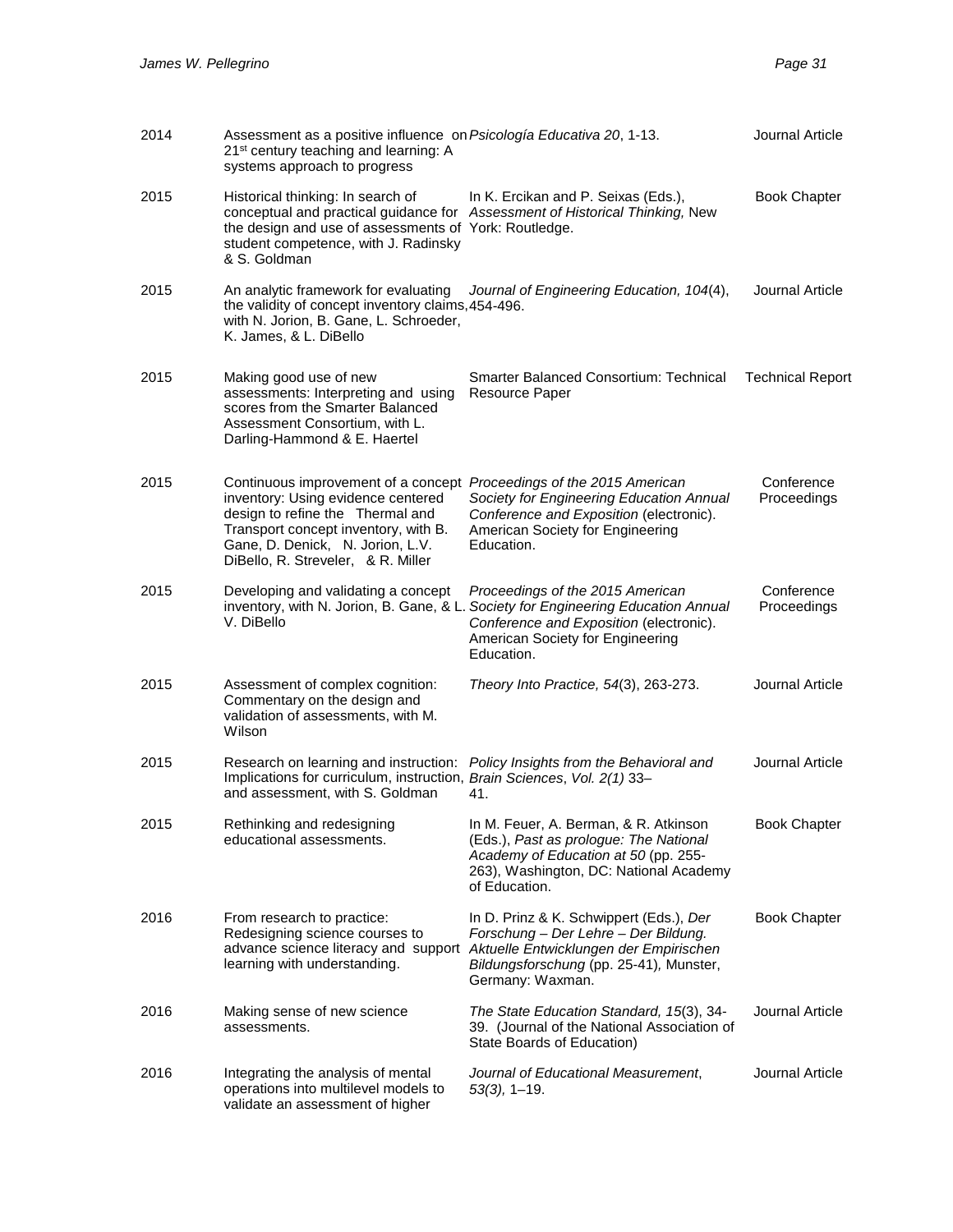|      | education students' competency<br>in business and economics, with S.<br>Bruckner.                                                                                                                               |                                                                                                                                                                                                                                                                                                                                         |                                       |
|------|-----------------------------------------------------------------------------------------------------------------------------------------------------------------------------------------------------------------|-----------------------------------------------------------------------------------------------------------------------------------------------------------------------------------------------------------------------------------------------------------------------------------------------------------------------------------------|---------------------------------------|
| 2016 | A framework for conceptualizing and<br>evaluating the validity of instructionally<br>relevant assessments, with L. DiBello<br>and S. Goldman                                                                    | Educational Psychologist, 51(1), 59-81.                                                                                                                                                                                                                                                                                                 | Journal Article                       |
| 2016 | Validity arguments and evidence -<br>Blending cognitive, instructional,<br>and measurement models and<br>methods.                                                                                               | Educational Psychologist, 51(1), 57-58.                                                                                                                                                                                                                                                                                                 | Journal Article                       |
| 2016 | Constructing assessment tasks that<br>blend disciplinary core ideas,<br>crosscutting concepts, and science<br>practices for classroom formative<br>applications, with C. Harris, J. Krajcik,<br>& K. McElhaney. | Center for Technology and Learning.<br>Menlo Park, CA: SRI International.<br>Available at:<br>https://www.sri.com/work/publications/con<br>structing-assessment-tasks                                                                                                                                                                   | <b>Technical Report</b>               |
| 2016 | 21 <sup>st</sup> Century science assessment: The Center for Technology and Learning.<br>future is now.                                                                                                          | Menlo Park, CA: SRI International.<br>Available at:<br>https://www.sri.com/work/publications/21st<br>-century-science-assessment-future-now                                                                                                                                                                                             | Commissioned<br><b>Report for NSF</b> |
| 2016 | Measuring multiple source<br>comprehension with a rating task: A<br>signal detection theory approach, with<br>M. Yukhymenko-Lescroart, K. Lawless,<br>S. Goldman, and C. Shanahan                               | Submitted for publication, under review.                                                                                                                                                                                                                                                                                                | Journal Article                       |
| 2016 | Multidisciplinary development of<br>assessments for educational research: Psychometrics and assessment in<br><b>DiBello</b>                                                                                     | In A. Izsak, Remillard, & J. Templin (Eds).<br>A measurement perspective, with L. V. mathematics education: Opportunities,<br>challenges, and interdisciplinary<br>collaborations (pp. 183-195). Journal of<br>Research in Measurement and Evaluation<br>Monograph, No. 15. Reston, VA: National<br>Council of Teachers of Mathematics. | <b>Book Chapter</b>                   |
| 2017 | Contributions of response process<br>analysis to the validation of an<br>assessment of higher education<br>students' competence in business and Springer.<br>economics, with S. Bruckner                        | In B. Zumbo & A. Hubley (Eds.).<br>Understanding and investigating response<br>processes in validation research.                                                                                                                                                                                                                        | <b>Book Chapter</b>                   |
| 2017 | Conceptualizing and measuring<br>progress towards college and career<br>readiness in mathematics, with W.<br>McCallum                                                                                           | In K. Larsen-McClarty, K. Mattern, & M.<br>Gaertner (Eds.). Preparing students for<br>college and careers: Theory,<br>measurement, and educational practice.<br>Routledge.                                                                                                                                                              | <b>Book Chapter</b>                   |
| 2017 | Validation of Score Meaning Using<br>Examinee Response Processes in the<br>Next Generation of Assessments, with<br>K. Ercikan (Eds).                                                                            | New York: Routledge.                                                                                                                                                                                                                                                                                                                    | <b>Edited Volume</b>                  |
| 2017 | Introduction to the Validation of Score<br>Meaning Using Examinee Response<br>Processes in the Next Generation of<br>Assessments, with K. Ercikan                                                               | In K. Ercikan & J. W. Pellegrino (Eds.),<br>Validation of Score Meaning Using<br>Examinee Response Processes in the<br><b>Next Generation of Assessments. New</b><br>York: Routledge.                                                                                                                                                   | <b>Book Chapter</b>                   |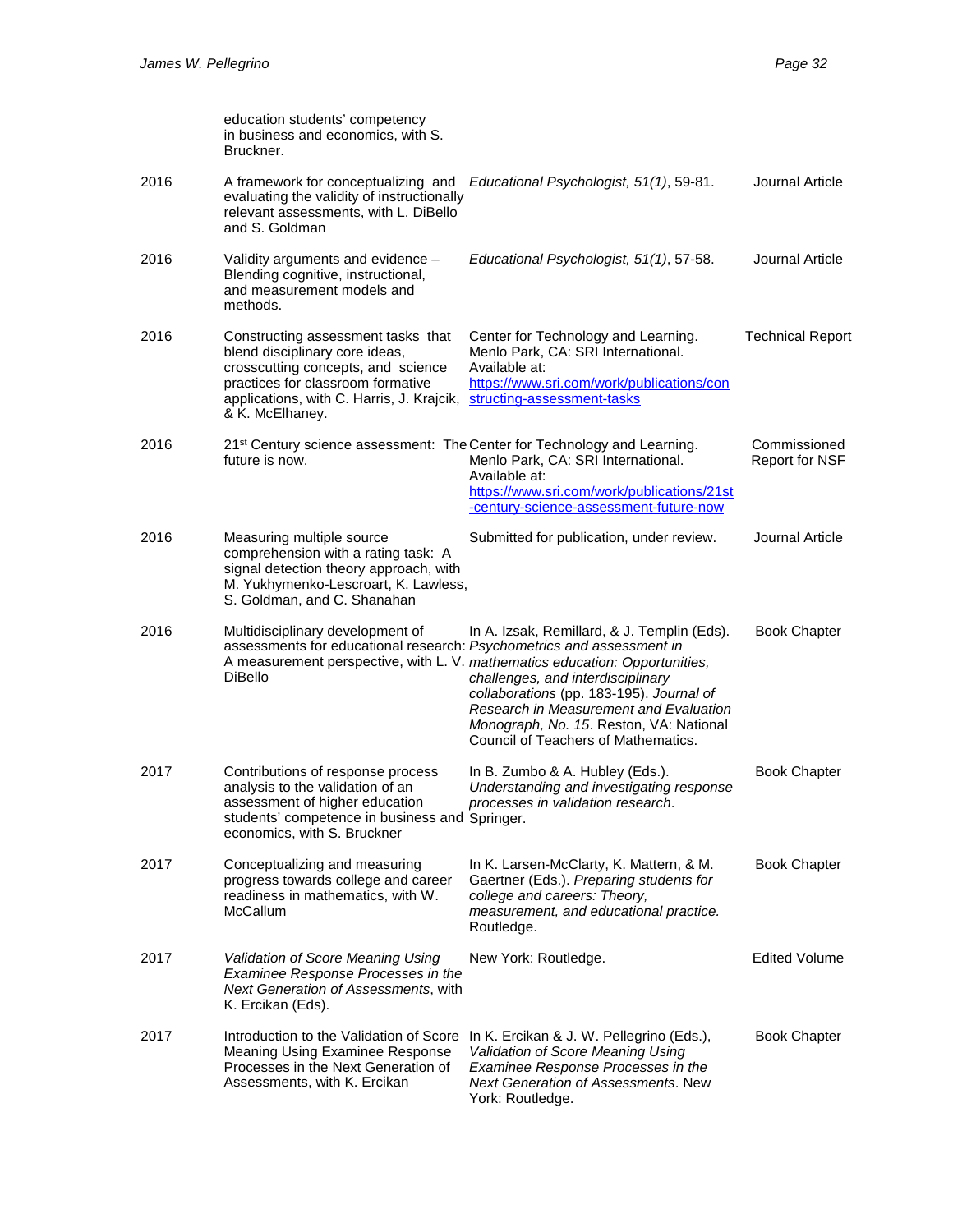| 2017 | The contribution of student response<br>processes to validity analyses for                                                                                         | In K. Ercikan & J. W. Pellegrino (Eds.),<br>Validation of Score Meaning Using<br>instructionally supportive assessments, Examinee Response Processes in the<br>with L. DiBello, B. Gane, & S. Goldman Next Generation of Assessments, New<br>York: Routledge. | <b>Book Chapter</b> |
|------|--------------------------------------------------------------------------------------------------------------------------------------------------------------------|---------------------------------------------------------------------------------------------------------------------------------------------------------------------------------------------------------------------------------------------------------------|---------------------|
| 2017 | Teaching, learning and assessing 21 <sup>st</sup> In S. Guerriero (Ed.). Pedagogical<br>century skills.                                                            | Knowledge and the Changing Nature<br>of the Teaching Profession (pp. 223-252).<br>Paris, France: OECD.                                                                                                                                                        | <b>Book Chapter</b> |
| 2017 | The two disciplines problem: 'It's like<br>Déjà vu all over again'                                                                                                 | Assessment in Education: Principles,<br>Policy & Practice, 24(3), 359-368.                                                                                                                                                                                    | Journal Article     |
| 2018 | Assessment of and for learning                                                                                                                                     | In F. Fischer, C. E. Hmelo-Silver, S. R.<br>Goldman, & P. Reimann (Eds).<br>International Handbook of the Learning<br>Sciences. Routledge - Taylor & Francis.                                                                                                 | <b>Book Chapter</b> |
| 2018 | Designing knowledge-in-use<br>assessments to promote deeper<br>learning, with C. Harris, J. Krajcik, & A.<br>DeBarger                                              | Submitted for publication, under review                                                                                                                                                                                                                       | Journal Article     |
| 2018 | to coherently link<br>formative assessment, grading<br>practices, and large-scale assessment,<br>with L. Shepard & W. Penuel                                       | Using learning and motivation theories Educational Measurement: Issues and<br>Practice, Spring 2018, Vol. 37, No. 1, 21-<br>34.                                                                                                                               | Journal Article     |
| 2018 | Classroom assessment principles to<br>support learning and avoid the harms<br>of testing, with L. Shepard & W.<br>Penuel                                           | Educational Measurement: Issues and<br>Practice, Spring 2018, Vol. 37, No. 1, 52-<br>57.                                                                                                                                                                      | Journal Article     |
| 2018 | and relearning on the retention of<br>mathematical knowledge and skills,<br>with D. Soffer-Goldstein, T. Stoelinga,<br>S. Goldman, N. Heffernan, & C.<br>Heffernan | The effect of automatic reassessment Submitted for publication, under review                                                                                                                                                                                  | Journal Article     |
| 2018 | The sciences of learning and<br>development: Some thoughts from<br>the learning sciences                                                                           | <b>Applied Developmental</b><br>Science, DOI: 10.1080/10888691.2017.14<br>21427                                                                                                                                                                               | Journal Article     |
| 2018 | Characterizing and diagnosing<br>complex professional competencies -<br>An example of Intrapreneurship, with<br>A. C. George & S. Bley                             | Submitted for publication, under review                                                                                                                                                                                                                       | Journal Article     |
| 2018 | Measuring what matters: Using<br>technology to enable the assessment<br>of multidimensional learning, with B.<br>Gane & S. Zaidi                                   | European Journal of Education, 2018,<br>53, 176-187.<br>https://doi.org/10.1111/ejed.12269                                                                                                                                                                    | Journal Article     |
| 2018 | Assessing mathematics knowledge &<br>skill: What college students actually<br>know and can do, with M. Mielicki, M.<br>Martinez, L. DiBello, & A. Lee-Hassan       | In O. Zlatkin-Troitschanskaia (Ed).,<br>Research from the PLATO project. In<br>press.                                                                                                                                                                         | <b>Book Chapter</b> |